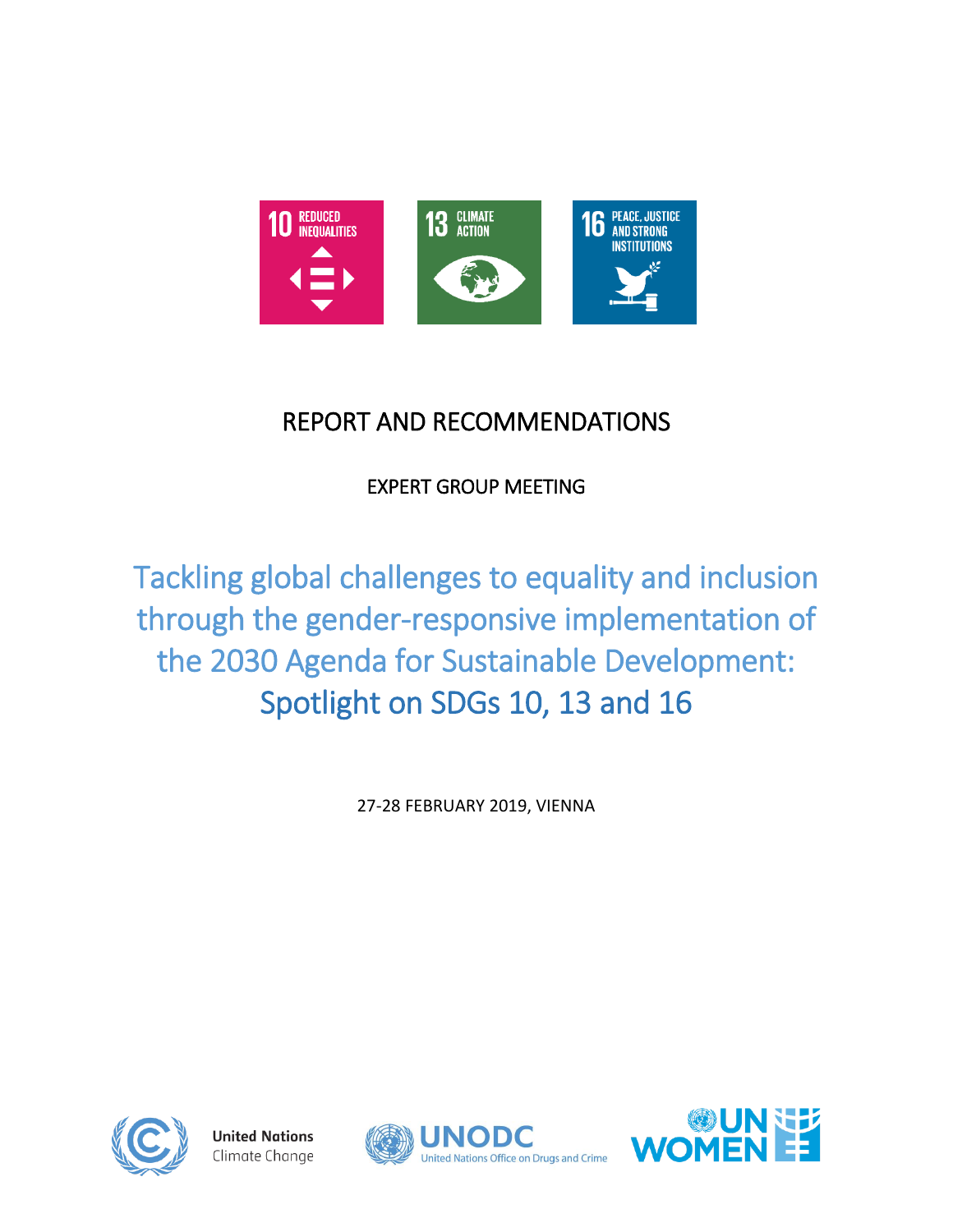### **Table of Contents**

| 1. | <b>Background and objectives</b>                                                                           | 3  |
|----|------------------------------------------------------------------------------------------------------------|----|
| 2. | Reducing inequalities, tackling climate change and promoting peaceful, just and inclusive societies        | з  |
| 3. | Strengthening legal and policy frameworks to promote inclusive rule of law and equal access to             |    |
|    | justice                                                                                                    | 5  |
| 4. | Strengthening public institutions to achieve gender equality and empower all women and girls               | 8  |
| 5. | Promoting inclusive and sustainable economic growth and social development that achieve gender             |    |
|    | equality and empower all women and girls                                                                   | 12 |
| 6. | Strengthening research, monitoring and reporting that reach those most marginalized and leave no one       |    |
|    | behind                                                                                                     | 17 |
|    | 7. Ensuring sustainable financing for gender equality that promotes peaceful and just societies, in an era |    |
|    | of climate change                                                                                          | 19 |
| 8. | Recommendations                                                                                            | 22 |
| 9. | Annex 1: Measuring progress - Data availability for SDGs 5, 10, 13 and 16                                  | 28 |
|    | 10. Annex 2: Programme of work                                                                             | 34 |
|    | 11. Annex 3: List of participants and observers                                                            | 41 |
|    | 12. Annex 4: List of resources                                                                             | 44 |

### Acknowledgements

The organizers would like to recognize the contribution of the experts who participated in the meeting to the content of this report. The list of participants is included as an annex to this report.

*Disclaimer: The views expressed in this report do not necessarily represent the views of the United Nations or any of its affiliated organizations.*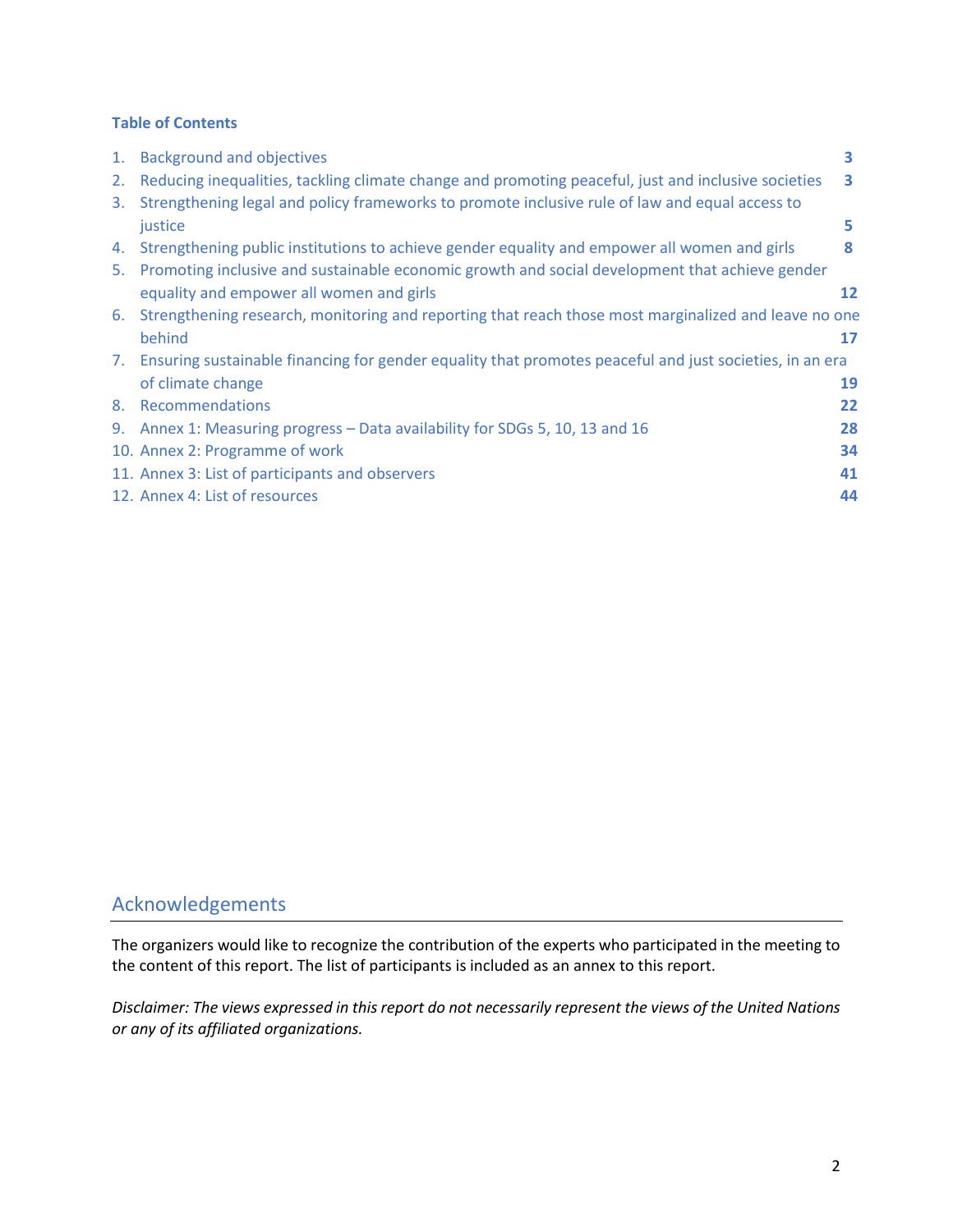### 1. Background and objectives

The 2030 Agenda for Sustainable Development carries huge transformative potential. Its vision of putting people and planet first, focusing on sustaining peace, putting gender equality at its center and rallying to leave no one behind, holds great promise for the realization of the human rights norms and global policy frameworks forming its backbone.

The theme of the 2019 High-level Forum on Sustainable Development (HLPF) "Empowering people and ensuring inclusiveness and equality" invites debate on barriers to as well as strategies for transformative and lasting change. As a direct contribution to the HLPF and to discussions on the implementation of the 2030 Agenda more broadly, the United Nations Entity for Gender Equality and the Empowerment of Women (UN Women), the United Nations Office on Drugs and Crime (UNODC) and the United Nations Framework Convention on Climate Change (UNFCCC) Secretariat, in collaboration with the United Nations International Development Organization (UNIDO) organized an Expert Group Meeting in Vienna from 27 to 28 February 2019 on the gender-responsive implementation of the 2030 Agenda with a specific focus on three of the Sustainable Development Goals: **[Goal 10.](https://sustainabledevelopment.un.org/sdg10)** Reduce inequality within and among countries; **[Goal 13.](https://sustainabledevelopment.un.org/sdg13)** Take urgent action to combat climate change and its impacts, and **[Goal 16.](https://sustainabledevelopment.un.org/sdg16)** Promote peaceful and inclusive societies for sustainable development, provide access to justice for all and build effective, accountable and inclusive institutions at all levels.

The meeting, which brought together experts from governments, academia, and civil society, had three broad objectives:

- A. Assess progress on the three goals and consider the interlinkages between them from a gender perspective as a contribution to the High-level Political Forum (HLPF) in 2019 and related policy processes in the lead up to 2020. Demonstrate how strategies and approaches for addressing inequalities, tackling climate change and fostering peaceful, just and inclusive societies are made more effective when gender equality is at the center of implementation;
- B. Discuss the latest evidence and identify good practices, implementation challenges, as well as research and data gaps, to strengthen the integration of a gender perspective in policies and practices at all levels, including ensuring the principle of leaving no one behind;
- C. Put forward a set of catalytic and actionable recommendations to support the achievement of sustainable and resilient societies through the accelerated and gender-responsive implementation of the 2030 Agenda, as well as related UN priorities on prevention and sustaining peace.

## 2. Reducing inequalities, tackling climate change and promoting peaceful, just and inclusive societies – the overall context

The sense of urgency that led countries to adopt international frameworks for peaceful, inclusive and sustainable development has not resulted in lasting impacts on the ground as inequalities within and among countries and global risks of climate change and conflicts continue to rise.

Unless actions to realize global commitments are accelerated within countries, extreme poverty will persist and spread while the majority of global wealth is controlled by a small group of individuals, and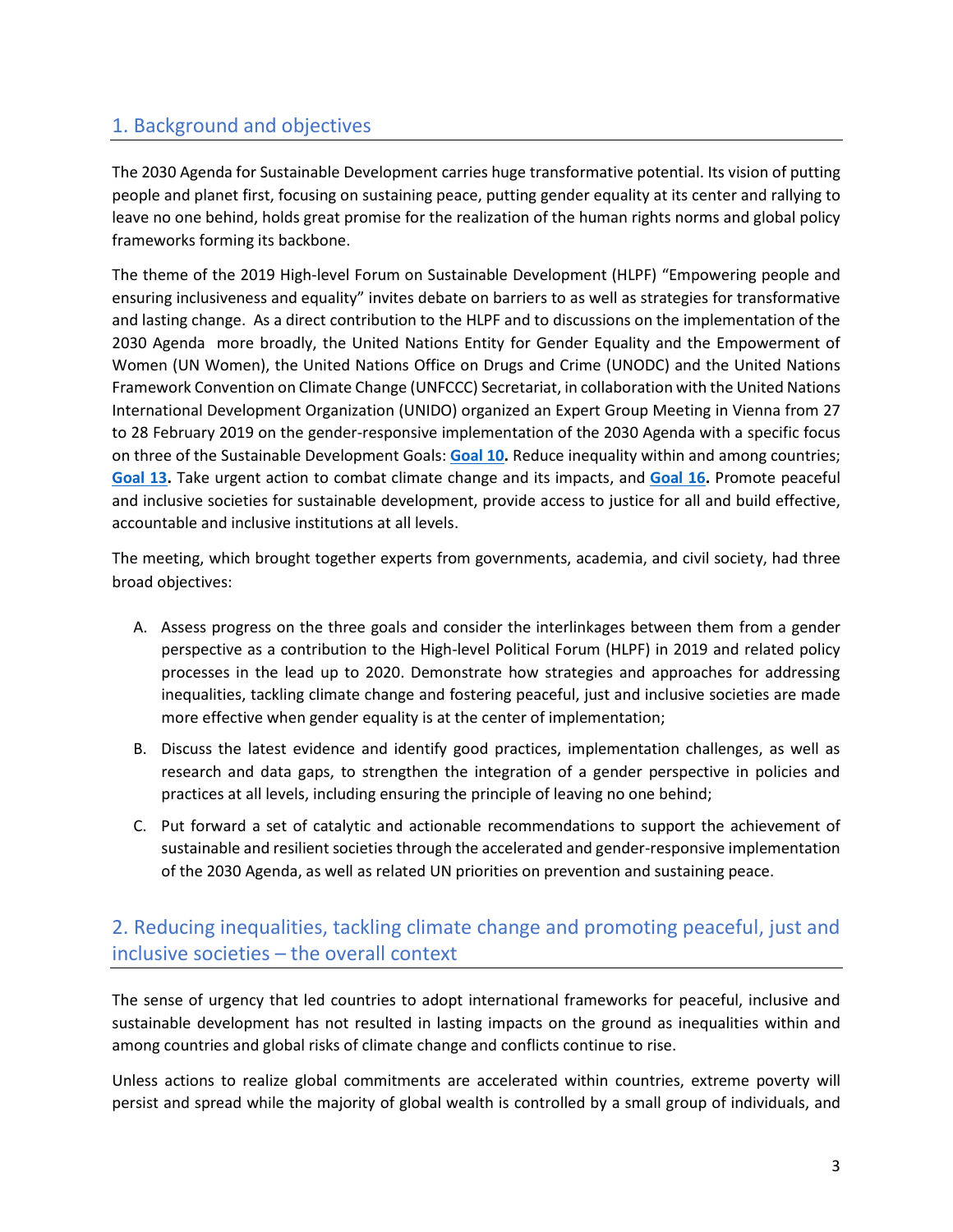injustice and inequalities are exacerbated by armed conflicts and scarcity of natural resources. Women and girls, especially those who face multiple and intersecting forms of discrimination, are most likely to suffer if current trends continue.

| Box 1                                                                                                                                                                                                                                                                                                                                                                                                                                                                                                                                   |
|-----------------------------------------------------------------------------------------------------------------------------------------------------------------------------------------------------------------------------------------------------------------------------------------------------------------------------------------------------------------------------------------------------------------------------------------------------------------------------------------------------------------------------------------|
| Global trends that threaten the achievement of the 2030 Agenda for Sustainable Development                                                                                                                                                                                                                                                                                                                                                                                                                                              |
| Over the past 25 years, the average daily income of the world's poorest 20 per cent has risen<br>$\bullet$<br>by a significantly smaller margin [\$0.79] than that of the other 80 per cent [\$8.91]. <sup>1</sup><br>In 2018, the wealth of the world's billionaires increased by \$2.5 billion a day, while the poorest<br>$\bullet$<br>half of the world (3.8 billion people) saw a decline in 11 per cent in wealth. <sup>2</sup><br>Two billion people are affected by fragility, conflict and violence. <sup>3</sup><br>$\bullet$ |
| For the fifth year in a row, wars, violence and persecution drove forced displacement<br>$\bullet$<br>worldwide to a new high: 68.5 million people were displaced at the end of 2017.4<br>In 2018, approximately 136 million people were in need of humanitarian assistance and<br>$\bullet$<br>protection, including an estimated 34 million women of reproductive age. <sup>5</sup>                                                                                                                                                   |
| Direct economic losses from disasters have increased by over 150 per cent over the past twenty<br>$\bullet$<br>years, with losses disproportionately borne by vulnerable developing countries. <sup>6</sup><br>Globally, less than 15 per cent of all landholders are women. The distribution of women<br>$\bullet$<br>landholders ranges from 5 per cent in Middle East and North Africa to 18 per cent in Latin                                                                                                                       |

Inequalities in wealth and income lead to a cascade of consequential social inequalities in a range of areas such as housing, work, energy, connectivity, health care, education, and related social benefits. Gender, age, class, ethnic identity, geography and other categories often intersect to aggravate and reinforce relative disadvantage and deprivation. For example, a girl who is born into a poor household and forced into early marriage is more likely to drop out of school, give birth at an early age, suffer complications during childbirth, and experience violence, than a girl from a higher-income household who marries after reaching the age of adulthood.

America and the Caribbean.<sup>7</sup>

 $\overline{a}$ 

<sup>&</sup>lt;sup>1</sup> Background paper by UNDP/UNFPA/UNOPS, UNICEF, UN Women and WFP to the 2018 Joint meeting of the Executive Boards, "Overcoming inequalities among and within countries, including gender inequality, to achieve the Sustainable Development Goals – reaching the poorest and most vulnerable populations first"

http://www.unwomen.org/en/executive-board/documents/2018/joint-meeting-of-the-executive-boards <sup>2</sup> Oxfam (2019). "Public good or private wealth?". Available at [https://www.oxfam.org/en/research/public-good](https://www.oxfam.org/en/research/public-good-or-private-wealth)[or-private-wealth.](https://www.oxfam.org/en/research/public-good-or-private-wealth)

<sup>3</sup> <http://www.worldbank.org/en/topic/fragilityconflictviolence/overview>

<sup>4</sup> Office of the United Nations High Commissioner for Refugees (2018). *Global Trends: Forced Displacement in 2017*. <sup>5</sup> UNFPA (2018). Humanitarian Action 2018 Overview.

<sup>&</sup>lt;sup>6</sup> Report of the Secretary-General on progress towards the Sustainable Development Goals, Special Edition (2019). Advance unedited version available at:

[https://sustainabledevelopment.un.org/content/documents/22700E\\_2019\\_XXXX\\_Report\\_of\\_the\\_SG\\_on\\_the\\_pro](https://sustainabledevelopment.un.org/content/documents/22700E_2019_XXXX_Report_of_the_SG_on_the_progress_towards_the_SDGs_Special_Edition.pdf) [gress\\_towards\\_the\\_SDGs\\_Special\\_Edition.pdf](https://sustainabledevelopment.un.org/content/documents/22700E_2019_XXXX_Report_of_the_SG_on_the_progress_towards_the_SDGs_Special_Edition.pdf)

<sup>&</sup>lt;sup>7</sup> FAO and CGIAR (2018). "The gender gap in land rights." Available at <u>[http://www.fao.org/3/I8796EN/i8796en.pdf.](http://www.fao.org/3/I8796EN/i8796en.pdf)</u>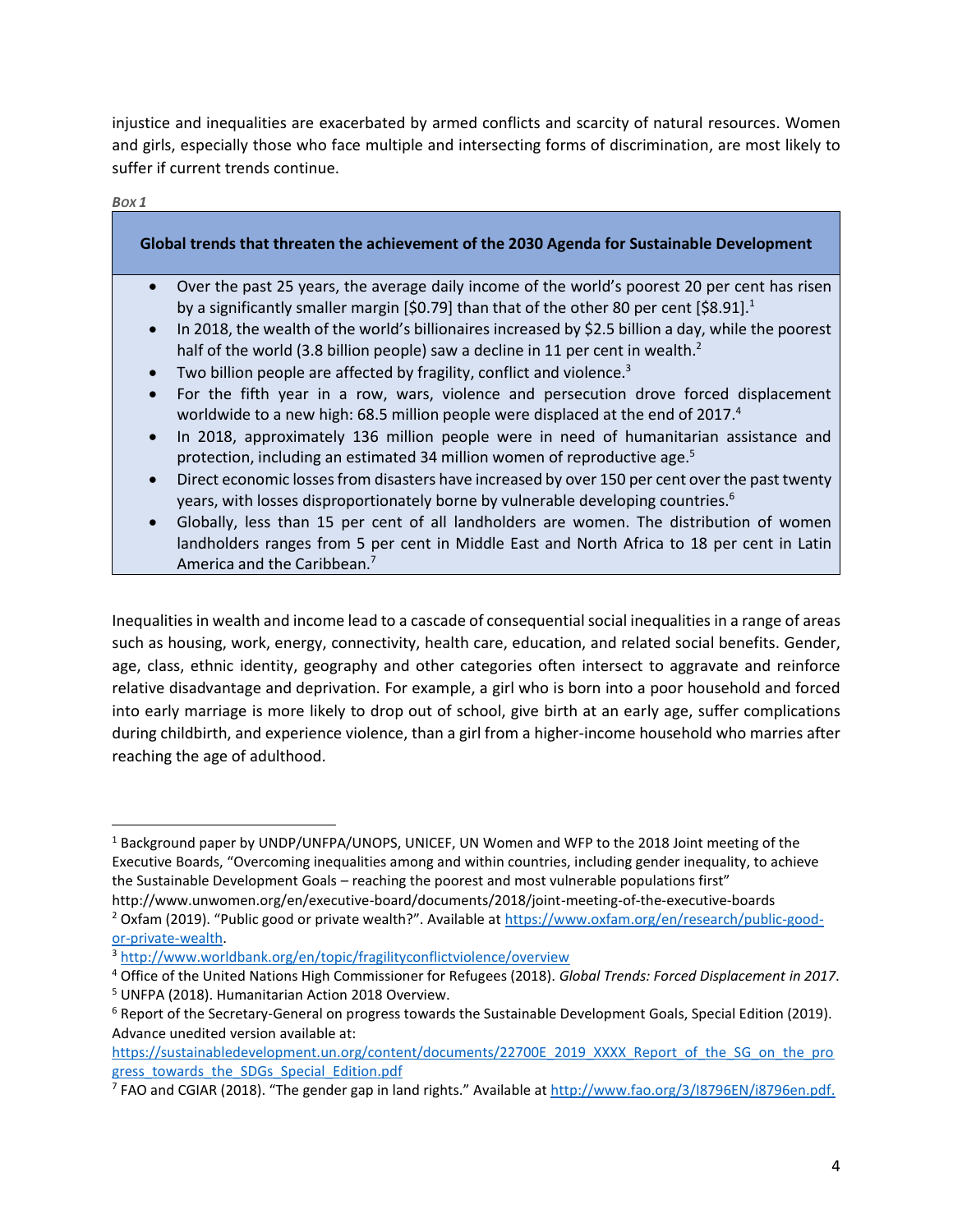The increase in greenhouse gases linked to industrialization, deforestation, and large-scale agriculture has led to climate change and environmental degradation. Increasing scarcity of critical resources such as water, energy and land leads to instability and inequality and drives conflict and displacement, which all have a disproportionate impact on women and girls. Rapid and far-reaching changes are required at all levels of society to limit global warming to 1.5 degrees Celsius, or else the risks of long-lasting or irreversible impacts, such as ecosystem loss, are likely to increase.<sup>8</sup>

In addition, austerity policies and a shift towards exclusionary and fear-based politics have deepened societal divisions, breeding conflict and instability, as well as renewed resistance to women's rights. Many hard-won gender equality achievements are under threat, women's human rights defenders are increasingly targeted and civil society space is shrinking.<sup>9</sup> The signs of erosion in commitment to multilateral cooperation are equally worrisome.

It is imperative that comprehensive actions are taken with the utmost urgency by governments and other influential actors to address growing inequalities, which hamper progress on poverty reduction and the realization of human rights, threaten social and political stability, fuel unrest and conflict, and limit climate actions. The 2030 Agenda is firmly rooted in human rights principles and the principle of leaving no one behind and implies that every strategy must address the three dimensions of sustainable development – social, economic and environmental. Yet, the situation is bleak, particularly in conflict affected countries indicating that much stronger emphasis should be placed on preventing conflict and building and sustaining peace as a core strategy for realizing the 2030 Agenda.

## 3. Strengthening legal and policy frameworks to promote inclusive rule of law and equal access to justice

SDG 16 on promoting peaceful and inclusive societies for sustainable development, providing access to justice for all and building effective, accountable and inclusive institutions at all levels, is strongly linked to other SDGs, as rule of law and equal access to justice are fundamental to peaceful and sustainable societies. Women, however, often face a multitude of challenges in accessing justice due to structural barriers, inequalities and discrimination based on gender stereotypes and biases. Over 2.5 billion women and girls around the world are affected in multiple ways by discriminatory laws and the lack of legal protections.<sup>10</sup> To address gaps and inequalities, participants emphasized action across several areas, including action to (i) eliminate legal discrimination against women, (ii) prevent and respond to all forms of gender-based violence, including intimate partner violence, (iii) include women as decision-makers and representatives across justice systems, (iv) empower women economically and as rights holders, and (v) overcome disadvantage and marginalization of poor and marginalized women.

Women's unequal access to justice is demonstrated by the failure of many legal systems to provide justice in cases of gender-based violence, including marital rape. Even though legal frameworks aspire to be

 $\overline{\phantom{a}}$ 

<sup>8</sup> [https://www.ipcc.ch/2018/10/08/summary-for-policymakers-of-ipcc-special-report-on-global-warming-of-1-5c](https://www.ipcc.ch/2018/10/08/summary-for-policymakers-of-ipcc-special-report-on-global-warming-of-1-5c-approved-by-governments/)[approved-by-governments/](https://www.ipcc.ch/2018/10/08/summary-for-policymakers-of-ipcc-special-report-on-global-warming-of-1-5c-approved-by-governments/)

<sup>9</sup> UN Women (2018). *Turning promises into action: Gender equality in the 2030 Agenda for Sustainable Development*. New York.

<sup>10</sup> McKinsey Global Institute (2015). *The Power of Parity: How Advancing Women's Equality Can Add \$12 Trillion to Global Growth*. McKinsey & Company, p. 75.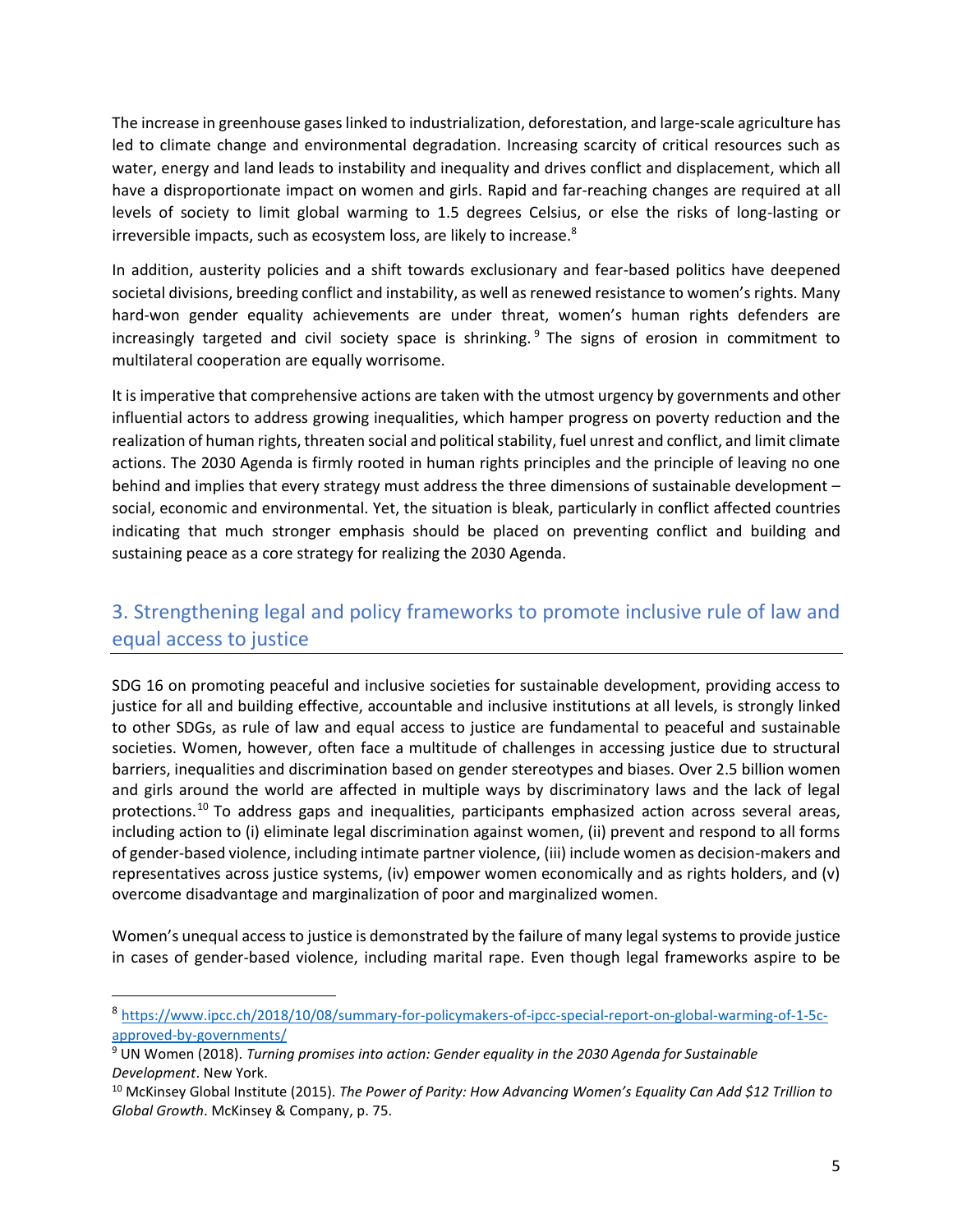accessible to all constituents, ineffective legislation and procedures**, the lack of legal aid provision and the lack of women in legal institutions as well as socio-economic challenges, limited education and inadequate financing** must be considered. Gender-based discrimination is often only the first barrier to equal access for women. Grounds for intersecting forms of discrimination may include age, ethnicity/race, indigenous or minority status, socio-economic status, caste, language, religion or belief, political opinion, national origin, marital and/or maternal status, urban/rural location, health status, disability, property ownership, and sexual orientation and gender identity. **Justice initiatives that understand the importance of intersectionality in gender analysis and that understand and take into account local contexts are more likely to succeed**. Effective engagement with local actors, gatekeepers, leaders and activists is critical to this process, as is a "bottom-up" approach.

There is strong evidence that women's professional participation in the justice system, as judges, lawyers, prosecutors, jurors and law enforcement officials improves the gender-sensitivity of the system, yet **under-representation of women in justice systems is common, thereby reflecting power-imbalances and inequalities in society**. Across OECD countries in 2017, 33.6 per cent of judgeships in Supreme Courts were held by women.<sup>11</sup> Gender parity is particularly challenging the higher the court. The proportion of women presiding judges was 45.9 per cent women in lower courts, 28 per cent in courts of appeal, and 18.6 per cent in high courts.<sup>12</sup> In most countries, the proportion of women in the police is less than one third.<sup>13</sup>

To deepen understanding of the causes and consequences of the human rights violations faced by women and how legal systems and frameworks perpetuate inequalities, a holistic approach based on gender analysis is fundamental in promoting inclusive rule of law and equal access to justice. It is important to **improve knowledge of the local context, including informal justice practices, and to engage with a broad set of stakeholders** to understand violations of the equal access principle and the context in which these violations occur. **Constructively addressing criticism and challenges from civil society** is fundamental in the promotion of an inclusive rule of law and equal access to justice. Furthermore, it is necessary to monitor and evaluate the impacts of policies and strategies, which should offer flexible and contextually relevant solutions. Emerging challenges such as cyber violence and harassment against children and LGBTI people, and discrimination against persons with disabilities, also need to be monitored and addressed by policy-makers and regulators.

In many countries, a strong legal framework explicitly provides equality before the law, however gender stereotypes often hamper equal access to justice. Victims of gender-based violence, for example, are often unaware of their rights, and limited medical and psychological facilities can result in problems such as delays of trials and poor or partial collection of evidence. In the absence of **gender-sensitive and victimfocused forensic, legal, and therapeutic approaches**, victims of gender-based violence may experience secondary trauma as a result of their efforts to seek justice. Participants highlighted the need for awareness raising initiatives of how the legal system works and combining these efforts with combatting gender stereotypes. Furthermore, **resource allocation, guaranteed access to justice for victims as well as empowerment of communities** are some of the core areas of action identified to bridge the gap between policy and implementation, in addition to creating specialized courts to address gender-based

 $\overline{a}$ 

<sup>11</sup> [https://www.oecd.org/gender/data/women-in-the-judiciary-working-towards-a-legal-system-reflective-of](https://www.oecd.org/gender/data/women-in-the-judiciary-working-towards-a-legal-system-reflective-of-society.htm)[society.htm](https://www.oecd.org/gender/data/women-in-the-judiciary-working-towards-a-legal-system-reflective-of-society.htm)

 $12$  Ibid.

<sup>13</sup> See data.unodc.org.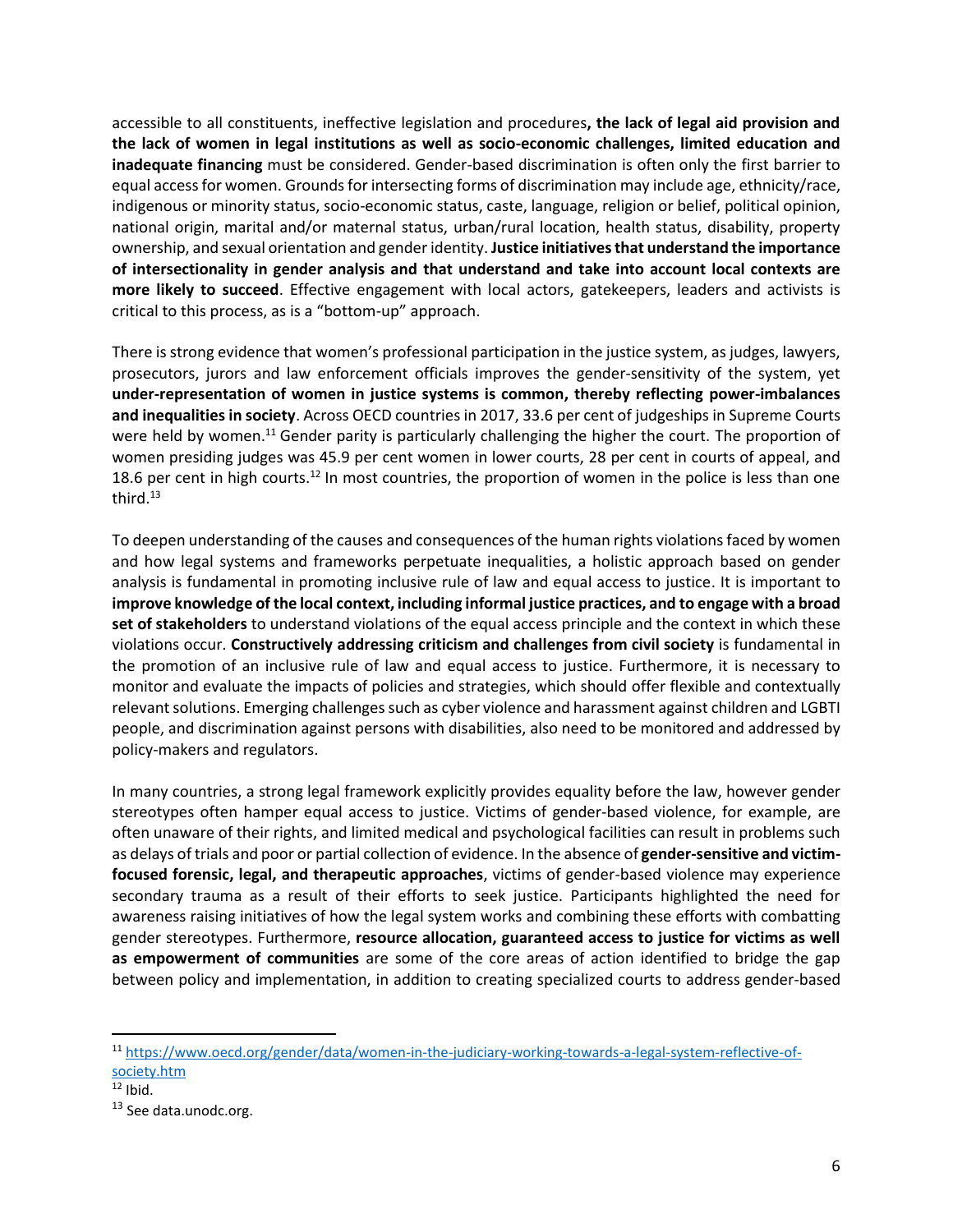violence with specially trained prosecutors and improved partnerships with ministries and the sensitization of communities.

*BOX 2*

l

#### **Strategies to combat violence against women in Egypt**

In order to address high levels of violence against women, Egypt has undertaken a comprehensive set of measures to promote the elimination of violence against women. A National Women Observatory was established as a **rigorous monitoring and evaluation framework** for the National Women's Strategy 2030 which focuses on political empowerment and leadership, economic empowerment, social empowerment and protection. In 2016, the National Council on Women also launched a survey on the national economic costs of gender-based violence.

In addition to national laws and policies to combat violence against women, female genital mutilation and early marriage, national strategies include establishing **national women's complaints offices** across the country; anti-harassment units in universities; violence against women units in public hospitals; upgraded shelters for victims providing services for legal aid, social and psychosocial support and economic empowerment; trainings for judiciary and prosecution representatives; and a manual on training religious leaders, through the work of various ministries.

To raise awareness within communities, including those in rural and remote areas, the Council pursued 'knocking door' campaigns to individually reach out to two million women across the country in 2017, which proved effective in **providing information on various government services**, including legal and economic support. The 'Because I am a man' campaign was also launched in 2017 to raise awareness on the **positive role of men in achieving gender equality** and address stereotypes relating to gender roles, reaching 7 million supporters in one week.

*Source: Based on expert paper by Amal Tawfik, National Council on Women, Egypt*

Gender-based violence is committed both in peacetime and in conflict, and is often rooted in income inequality, discriminatory practices and attitudes against women in society. Perpetrators range from the victims' family members, community members to members of enemy groups in cases of conflict. An act of gender-based violence can trigger other types of human rights violations. For instance, conflict-related sexual violence, in certain societies and cultures, can lead to so-called honour killings by family members or the forced displacement of victims and their families. The forced displacement of women increases the risk of other forms of gender-based violence such as sexual violence in IDP camps. The fear of sexual violence can lead to an increase in early marriages. These scenarios illustrate the interlinkages between various forms of gender-based violence and other forms of human rights violations. Understanding the multi-layered consequences of gender-based violence is crucial to developing more informed and responsive policy and legal frameworks, as well as remedies.<sup>14</sup>

<sup>&</sup>lt;sup>14</sup> Gopalan, Priya, Expert paper, 'Strengthening legal and policy frameworks to promote inclusive rule of law and equal access to justice', Expert group meeting on 'Tackling global challenges to equality and inclusion through the gender-responsive implementation of the 2030 Agenda for Sustainable Development', co-organized by UN Women, UNODC and the UNFCCC Secretariat, February 2019.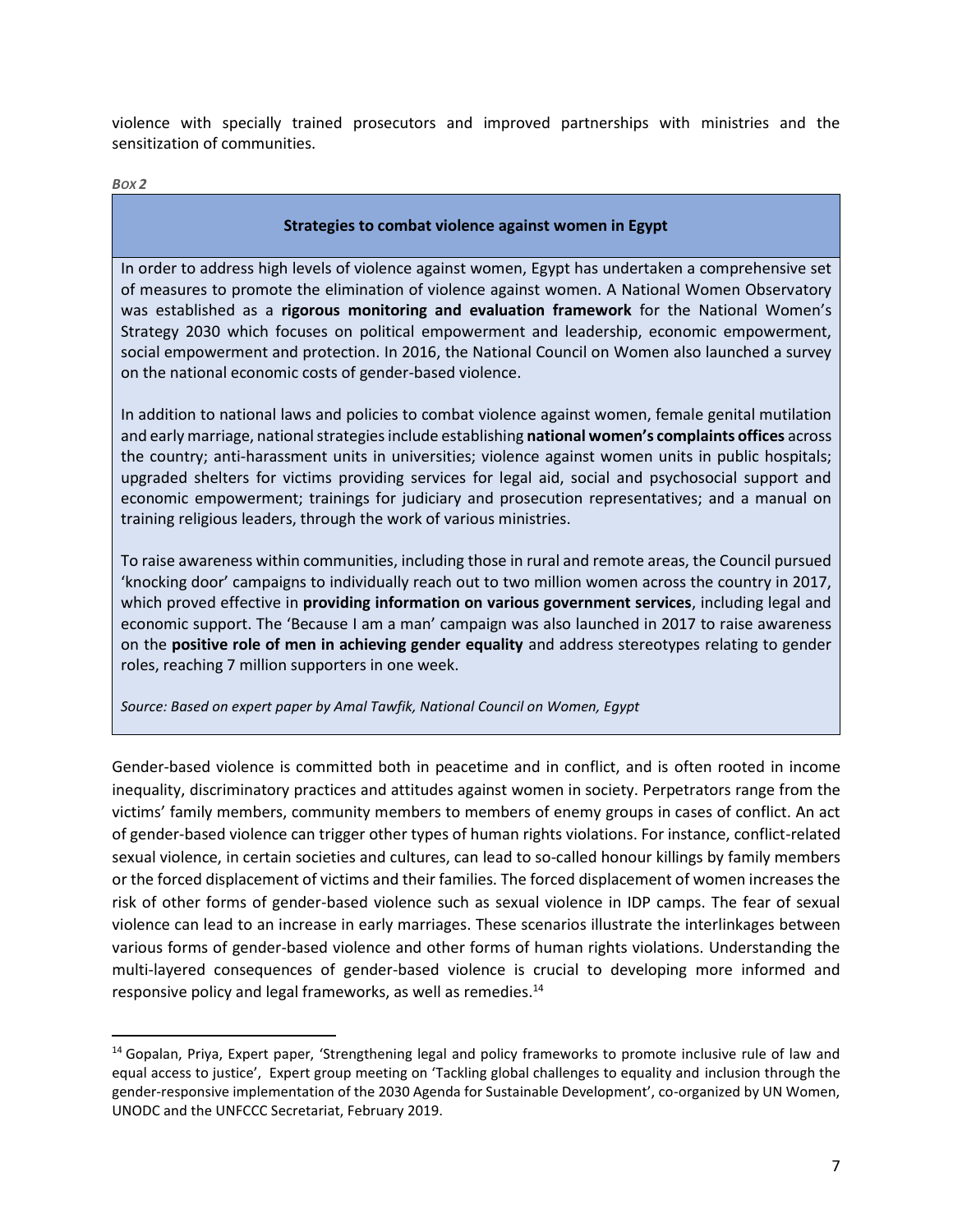$\overline{\phantom{a}}$ 

#### **Promoting access to justice for gender-based crimes in Syria**

In 2016, the General Assembly created the *International, Impartial and Independent Mechanism to Assist in the Investigation and Prosecution of Persons Responsible for the Most Serious Crimes under International Law Committed in the Syrian Arab Republic since March 2011*. The Mechanism is mandated to gather evidence and prepare case files for eventual prosecution in a competent national or international court. It takes a comprehensive approach to the integration of a gender perspective, both in its operations and in the content and strategic direction of its work. The Mechanism is innovative and committed to building on decades of experience in the investigation and prosecution of sexual and gender-based violence. This includes developing **a specific gender strategy for each case file it opens, addressing gender bias in witness statements, correcting male-centric methods of evidence collection, and harnessing technology to address gender inequality and document sexual and gender-based violence**. 15

A broader perspective on justice that extends beyond the formal process of accessing legal remedies can improve accountability outcomes for women. One recommended approach is to provide remedies that go beyond "restitution," which would involve returning a victim to the situation prior to the violation, which may have given rise to gender-based violence in the first place. The Special Rapporteur on violence against women, its causes and consequences has highlighted the transformative potential of reparations that aim to overcome and not entrench gender hierarchies, systemic marginalization and structural inequalities that may be at the root cause of violence against women. Such remedies can also tackle gender and other biases and stereotyping at a structural level. $^{16}$ 

### 4. Strengthening public institutions to achieve gender equality and empower all women and girls

States are the primary duty bearers with the responsibility to reduce inequalities, including gender inequality. Participants discussed the specific role of each branch of government but underscored that **all public institutions are required to integrate gender perspectives in their policies and practices**. This requires reviewing internal policies and operations within an institution to ensure they are conducive to the achievement of gender equality and the empowerment of women. Collaboration by different actors and institutions within and among sectors can facilitate more effective and efficient service delivery and requires determining the role and evaluating the operations of each actor or institution in promoting gender equality.

The executive branch of government (including federal and local agents) develops national development policies and strategies and determines implementation structures, prioritization of activities and

<sup>&</sup>lt;sup>15</sup> For more information, see: [http://undocs.org/en/A/73/741](https://nam01.safelinks.protection.outlook.com/?url=http%3A%2F%2Fundocs.org%2Fen%2FA%2F73%2F741&data=02%7C01%7C%7Ca4ee97bfbecb49157e5c08d6d013a983%7C2bcd07449e18487d85c3c9a325220be8%7C0%7C0%7C636925180199007454&sdata=9q%2BgY63Q%2BV0bm50i%2BZBJszVTjnIghW%2B%2FPtbFI9iLyzs%3D&reserved=0) and [https://iiim.un.org.](https://nam01.safelinks.protection.outlook.com/?url=https%3A%2F%2Fiiim.un.org%2F&data=02%7C01%7C%7Ca4ee97bfbecb49157e5c08d6d013a983%7C2bcd07449e18487d85c3c9a325220be8%7C0%7C0%7C636925180199007454&sdata=lnVMAy5rA5w%2BNMXiEuoWZrtFroi4sjRmogb%2BnpMN1Rk%3D&reserved=0)

<sup>&</sup>lt;sup>16</sup> Gopalan, Priya, Expert paper, 'Strengthening legal and policy frameworks to promote inclusive rule of law and equal access to justice', Expert group meeting on 'Tackling global challenges to equality and inclusion through the gender-responsive implementation of the 2030 Agenda for Sustainable Development', co-organized by UN Women, UNODC and the UNFCCC Secretariat, February 2019.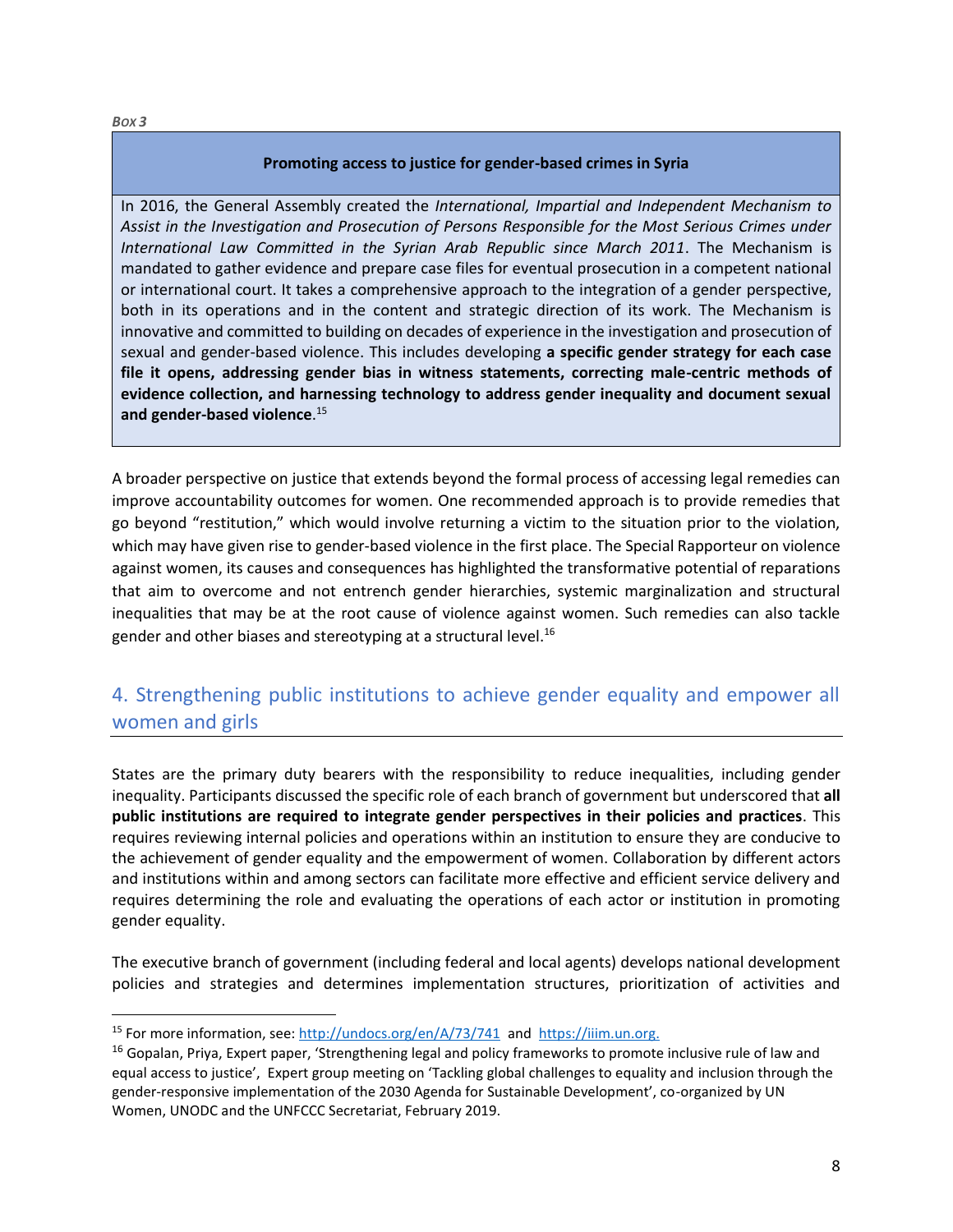allocation of budgets. The special designation of ministries, departments and/or "desks" within executive institutions that focus on gender equality issues is the most common approach used by governments. This approach can often give the perception that other actors, including in other branches of government, do not have the responsibility to integrate gender equality across sectors. Therefore, it is necessary for executive institutions to **review planning tools to integrate gender perspectives at all levels,** including sector policies, budgets and other implementation tools, research, data collection and analysis tools, and sector performance evaluation tools. Gender-responsive budgeting and planning must begin at the outset of the development of a new policy, law or regulation.

*BOX 4*

#### **Strategic inter-institutional and intersectoral collaboration in Costa Rica**

The Government of Costa Rica has strengthened gender perspectives in national policies and plans on environment, climate change and disaster risk management through strategic alliances led by the National Institute of Women (INAMU). Although the national policy for gender equality in 2007-2017 did not include actions related to the environment, INAMU became involved in disaster responses, working with other ministries and public institutions to establish a maternal-child shelter and provide protection for sexual and reproductive health in disaster contexts, hold awareness-raising workshops for emergency personnel, revise relevant guides, manuals and action protocols and influence decisionmaking regarding emergencies.

In light of the development of the second national gender policy, there was recognition for the need to **formally establish channels and inter-institutional and intersectoral work processes,** including to mainstream gender in public policies related to climate change, environment and risk management. INAMU strengthened its alliances with the gender units of institutions in the environment and agricultural sectors, along with the national directorate of climate change within the ministry of environment and energy, which leads the work related to the Nationally Determined Contributions under the United Nations Framework Convention on Climate Change. The Environment and Gender Network, led by the ministry of environment and energy, was established in 2018 as a tool to **facilitate gender-responsive action plans in public policies**.

**High-level commitment** has been crucial for the steps taken towards integrating gender perspectives in climate action and sustainable development policy, including the strong leadership of women and gender equality advocates in relevant ministries and institutions, such as those for environment, water and oceans, climate change and municipal development. However, the collection of sex-disaggregated data remains a challenge. Data exists on the gender gaps in areas such as employment, time use, decision-making, access to health and justice, and violence, and analyzing it in the context of disaster and climate change could further highlight intersectionality and inequalities and inform decisionmaking.

*Source: Based on expert paper by Suiyen Ramírez Villegas, Instituto Nacional de las Mujeres, Costa Rica*

Legislatures are responsible for translating constitutional and international obligations in domestic laws. Having committed to the Universal Declaration of Human Rights, the Convention on the Elimination of All Forms of Discrimination against Women (CEDAW), the Beijing Declaration and Platform for Action and other relevant international agreements, Member States need to integrate principles of gender equality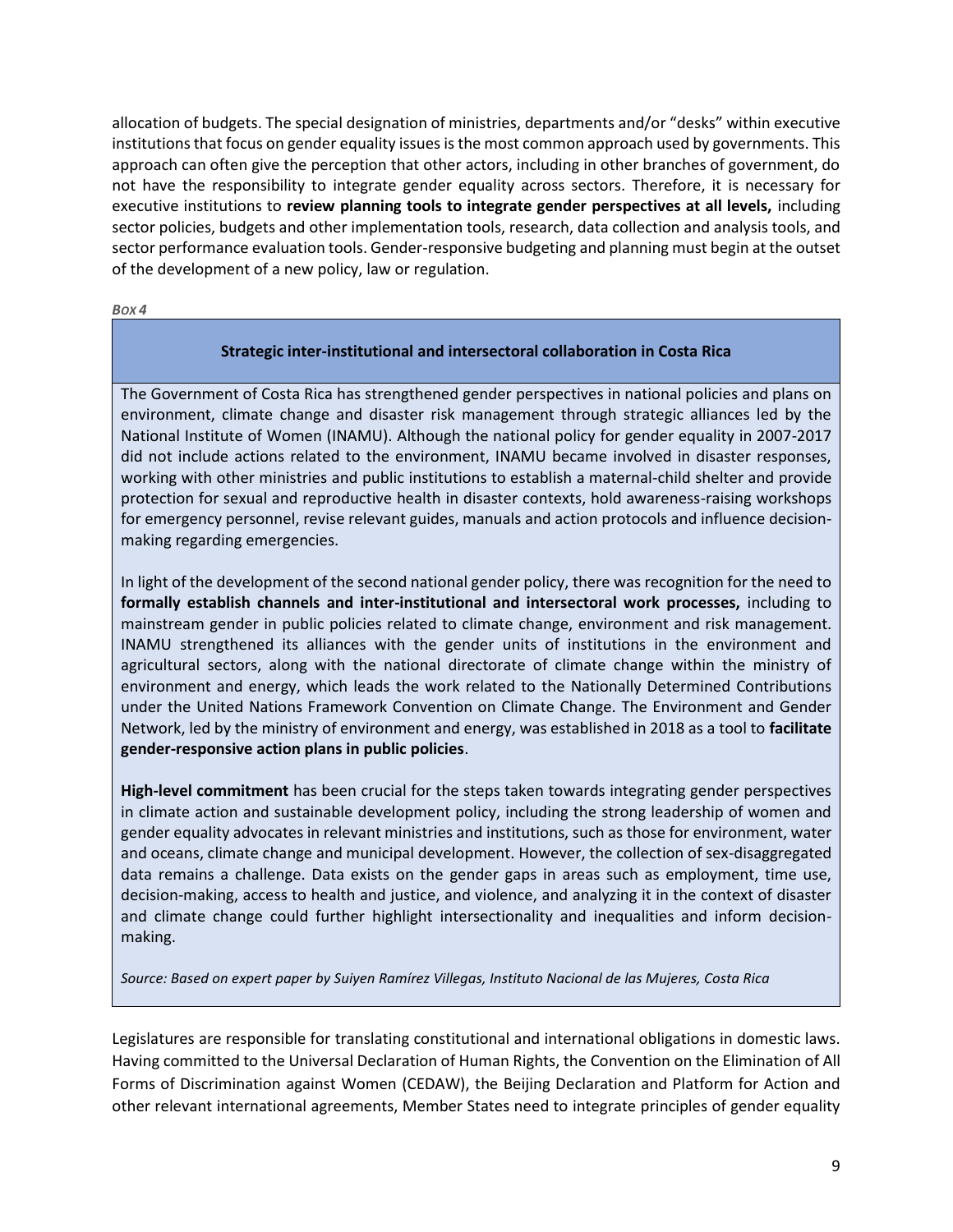and non-discrimination in national laws. **These principles should be applied to all legislative proposals and procedures** and must be contextualized to different sectors to promote responsibility and responsiveness towards achieving gender equality.

Judicial interpretation of constitutions, laws and court decisions can shape laws and policies and guide implementing actors, thereby facilitating or hindering efforts for equality and justice. **Capacity building on integrating gender perspectives in courts and justice systems is needed for judiciaries**, to limit implicit bias and gender stereotypes and recognize situations of vulnerability and marginalization. Gender audits should be carried out which include scrutiny of jurisprudence and case law by the courts. A gender audit of the judiciary in Kenya revealed derogatory language use and stereotyping by judges, human resource and recruitment issues, and sexual harassment, with no relevant policy in place to address these issues.<sup>17</sup> **Greater investments are needed towards facilitating women's access to justice**, including through the provision of legal aid and services. Research on the level of women's access to justice can provide evidence for advocacy efforts.

*BOX 5*

 $\overline{\phantom{a}}$ 

#### **Institutional arrangements for gender equality in peace and justice in Sierra Leone**

In Sierra Leone, key institutional arrangements for creating conducive environments for achieving gender equality include dedicated national mechanisms such as the gender directorate, Ministry of Social Welfare, Gender and Children's Affairs and the human rights commission, as well as the **Legal Aid Board, which provides legal services, especially to women and girls**, the family support unit of the police, and key partnership arrangements with civil society and international organizations. Enabling factors for gender equality include greater allocation of resources towards capacity building, outreach and data collection, increasing quotas for women's representation across government, and the empowerment of justice-led institutions, such as strengthening the anti-corruption commission to investigate alleged corruption charges, including through commission of enquiry.

Sierra Leone, Brazil and Switzerland are conveners of the **[Pathfinders for Peaceful, Just and Inclusive](https://cic.nyu.edu/programs/sdg16plus)  [Societies](https://cic.nyu.edu/programs/sdg16plus)**, a network of Member States, international organizations and other key stakeholders dedicated to achieving SDG 16. Its SDG 16+ Forum in October 2018 included a focus on Sierra Leone's post-conflict situation as well as broader discussions on early warning mechanisms, the role of regional and sub-regional organizations in peace and conflict prevention, the importance of transitional justice, truth and reconciliation commission recommendations, the need for safe spaces, women's participation in decision-making, youth empowerment, technology and public service delivery, anticorruption measures, financing and other topics.

*Source: Based on presentation by Agnes Simeonette During, Ministry of Foreign Affairs and International Cooperation, Sierra Leone*

<sup>&</sup>lt;sup>17</sup> Mumma, Catherine, Presentation, 'How can institutions respond to increasing inequalities, including gender inequalities; how do institutions mainstream gender and sustainable development; link to CSOs', Expert group meeting on 'Tackling global challenges to equality and inclusion through the gender-responsive implementation of the 2030 Agenda for Sustainable Development', co-organized by UN Women, UNODC and the UNFCCC Secretariat, February 2019.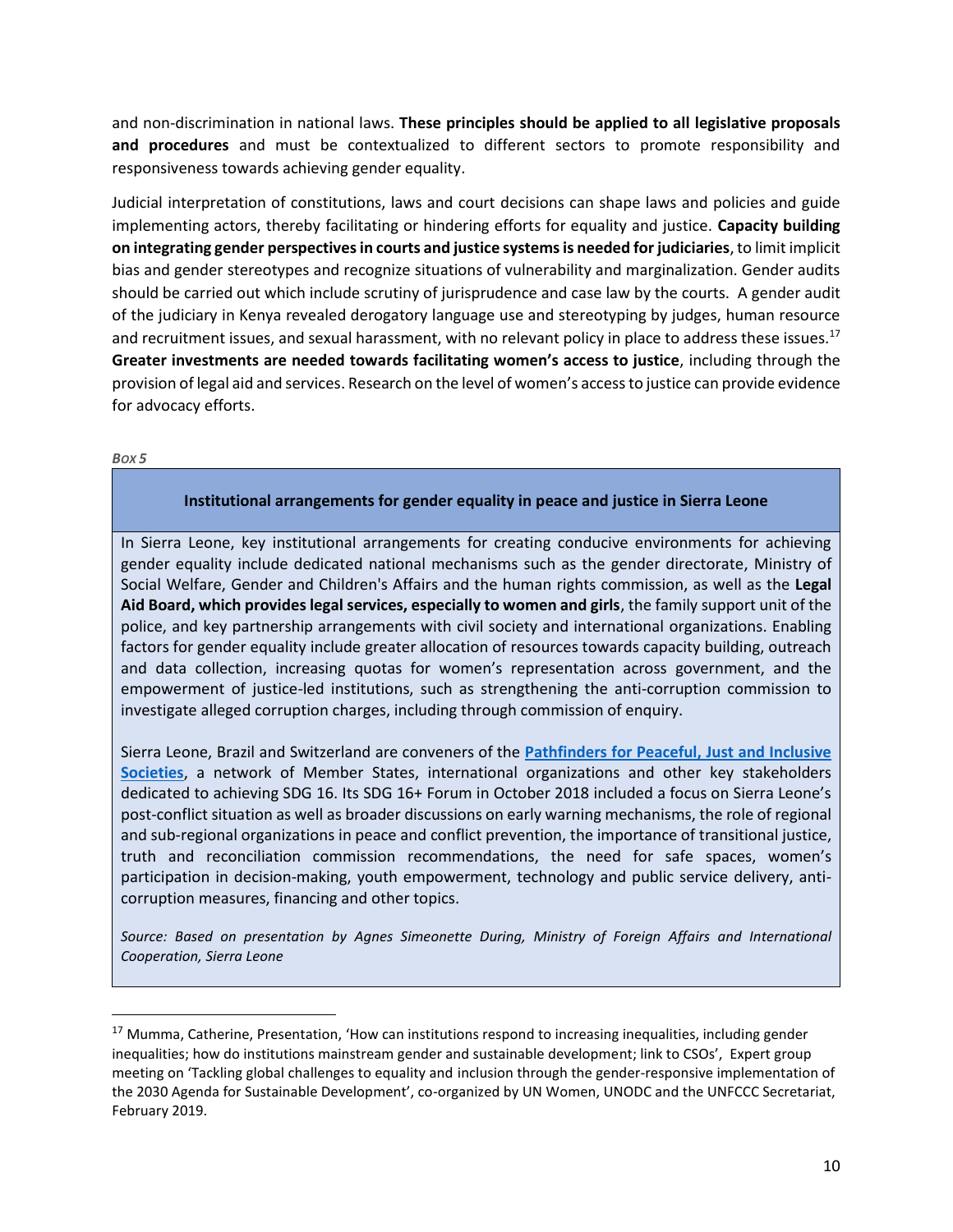Independent public institutions, such as national human rights institutions, ombudsperson offices and gender commissions, can provide oversight to ensure accountability on specific mandates and shape the operations of institutions to foster implementation, including through auditing policies, plans and budgets of institutions across the three branches of government. **Comprehensive, independent research should be undertaken to scrutinize the gendered impact of government strategies**, including those related to sectoral development, and these findings should be used to inform evidence-based policymaking.

Public institutions should provide civil society organizations with **opportunities for public participation in government processes and access to relevant public information**, as civil society organizations can bring visibility to situations of marginalization and exclusion and contribute to reducing inequalities within communities. The research capacities of civil society and women's organizations must be enhanced to facilitate evidence-based advocacy with decision-makers and hold oversight bodies accountable to their mandates.

*BOX 6*

l

### **The promising role of effective, independent national human rights institutions**

National human rights institutions (NHRIs) are included in the 2030 Agenda for Sustainable Development as an indicator under SDG 16 to measure progress in strengthening relevant national institutions for building capacity to prevent violence and combat terrorism and crime (Target 16.a). NHRIs can play an important role in **advising national and local governments, building bridges between governments and civil society, monitoring progress and shaping national indicators, and investigating rights violations and providing access to justice for victims,** thereby contributing towards the gender-responsive implementation of the 2030 Agenda and international human rights obligations.

Evidence suggests that the **presence of NHRIs in countries has effects on increasing access to education, health and housing and limiting rights violations**. National inquiries in particular can serve as effective public, change-oriented processes that provide a platform for victims and a mechanism for NHRIs to make recommendations for change and redress. For example, in Australia, a national inquiry launched in 2006 into discrimination against same-sex couples, including in the areas of employment, tax, social security, health care, family law and migration, led to amendments in 85 federal laws. <sup>18</sup>

Based on a 2018 survey of 38 NHRIs, 14 NHRIs had a commissioner or ombudsperson responsible for women's rights. Sixteen NHRIs had a specific department or unit responsible for women's rights while others indicated gender equality was mainstreamed across all institutional units. For example, the regional or decentralized offices of the NHRI in Colombia have designated teams including a lawyer and a social worker focusing on gender issues in rural areas.<sup>19</sup>

[https://www.humanrights.dk/sites/humanrights.dk/files/media/dokumenter/udgivelser/research/workingpaper\\_l](https://www.humanrights.dk/sites/humanrights.dk/files/media/dokumenter/udgivelser/research/workingpaper_lessons_research_nhris_web_2018.pdf) essons research nhris web 2018.pdf.

<sup>18</sup> The Danish Institute for Human Rights (2018). *Lessons from Research on National Human Rights Institutions. A Desk Review on Findings Related to NHRI Effectiveness*. Available at

<sup>19</sup> GANHRI and Asia Pacific Forum (2018). *The Role of National Human Rights Institutions in promoting gender*  equality and the empowerment of women and girls living in rural areas, Report presented at the 62<sup>nd</sup> session of the Commission on the Status of Women Available at: [https://cndh.org.dz/FR/images/PDF/CSW62\\_Report.pdf.](https://cndh.org.dz/FR/images/PDF/CSW62_Report.pdf)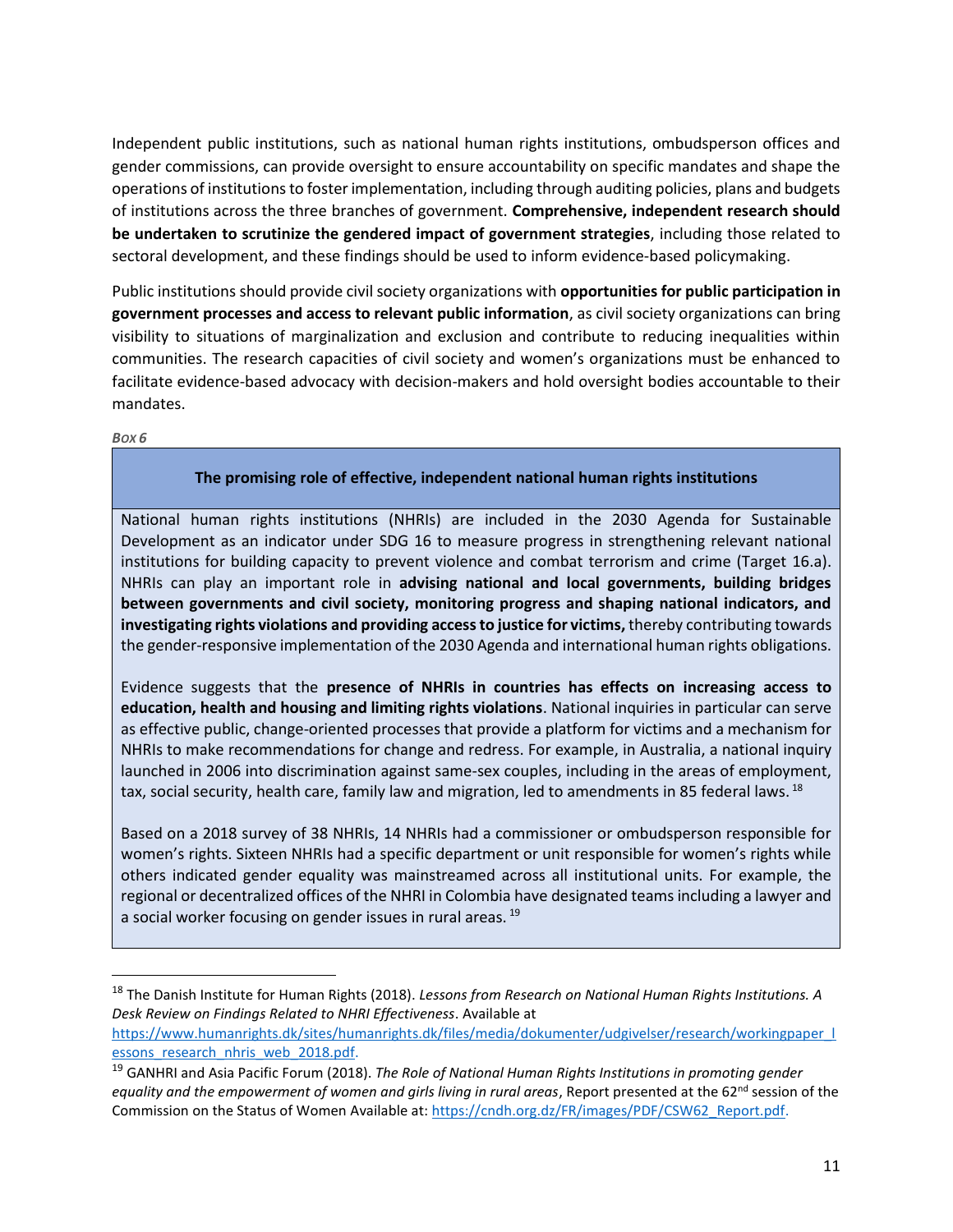The **SDG-Human Rights Data Explorer** [\(http://sdgdata.humanrights.dk/\)](http://sdgdata.humanrights.dk/) launched by the Danish Institute for Human Rights in 2019 makes easily accessible more than 150,000 recommendations and observations from UN human rights mechanisms and links them to the implementation of the 2030 Agenda. The database highlights recommendations related to SDG 5 as well as the gender-relevant recommendations related to all other goals, and can be browsed by goals and targets, country or region, rights-holder group, and other filters.

*Source: Based on expert paper by Steven Jensen, The Danish Institute for Human Rights*

Inter-ministerial collaborations will be key to ensuring interlinked implementation of the 2030 Agenda. **To ensure gender perspectives are integrated in national development planning, gender equality mechanisms should be involved at the highest levels of decision-making**, including on processes for the domestication of global agendas. In Namibia, a coordination mechanism was developed to coordinate the implementation, monitoring and evaluation of the national gender policy and plans. It includes a highlevel gender advisory committee, which annually reports to the cabinet, that expedites decision-making for gender issues including around budget allocation, as well as national and subnational task forces. The coordination mechanism is also a member of the national multi-stakeholder committee which leads the alignment of the SDGs with national development plans.

Participants also highlighted the opportunities for strengthening institutions and overcoming barriers to gender equality in the transition to a new economy with greater focus on renewable energy and climate action. Under the UNFCCC process, the inclusion of a dedicated agenda item on gender equality has changed the way that States parties engage on the issue and allows for greater focus from the UNFCCC secretariat. The Gender Action Plan developed under the process, with five priority areas in capacitybuilding, gender balance, policy coherence, gender-responsive implementation, and monitoring and reporting, can contribute towards the gender-responsive implementation of the Paris Agreement.

**Strengthening the capacity of educational institutions** was noted as a key means of promoting gender equality, the rule of law, and the values of peace, sustainability and inclusion that are enumerated in the 2030 Agenda.Educational projects that promote the rule of law and gender equality at primary, secondary and tertiary levels can increase understanding about rights-based values and empower students by equipping them with the practical skills and competencies needed to drive forward the 2030 Agenda locally, regionally and globally. <sup>20</sup>

## 5. Promoting inclusive and sustainable economic growth and social development that achieve gender equality and empower all women and girls

**Gender inequality and income and wealth inequality are inextricably linked. Tackling one can contribute to reducing the other.** Evidence shows that wealth inequalities tend to be lower in countries with less

l

<sup>&</sup>lt;sup>20</sup> For further information, including on the UNODC Education for Justice initiative (E4J) and teaching tools, please visit[: https://www.unodc.org/e4j/en/index.html.](https://www.unodc.org/e4j/en/index.html)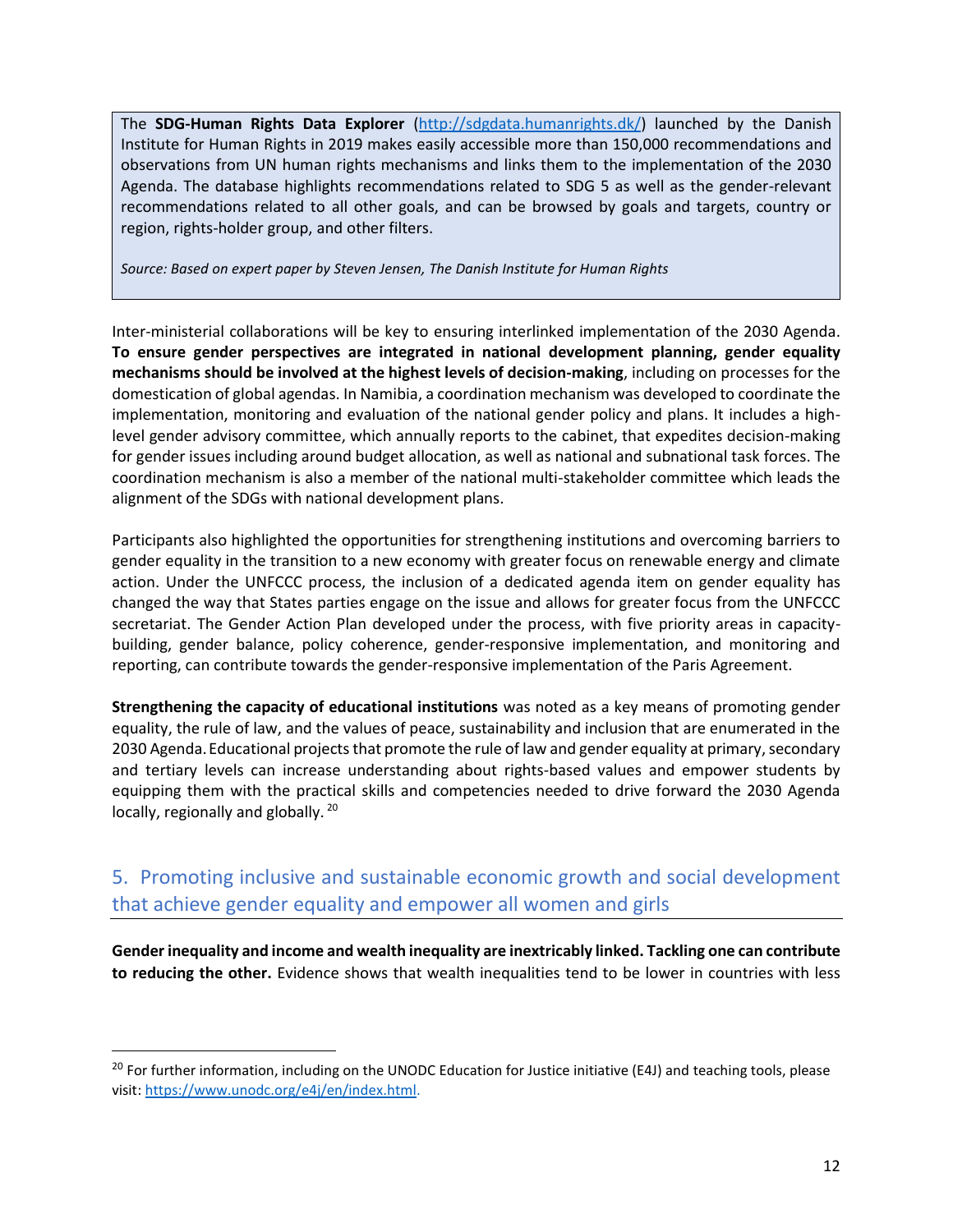gender inequality.<sup>21</sup> Women make up a larger proportion of the poor than men in most countries due to lower labour force participation (and interrupted labour participation due to unpaid care and domestic work), higher unemployment rates, higher representation in informal sector work, lower wages, and lack of access to pensions in old age, all as a result of direct and indirect gender-based discrimination. Participants stressed that **gender gaps in economic opportunities worsen income inequality.** For example, legal restrictions that limit economic activities, such as opening a bank account or pursuing a certain profession, contribute to gender gaps in labour force participation. Discrimination against women in laws, including property, inheritance and family laws, and unequal distribution and access to assets, finance, technology, health services and education can restrict women's participation in the economy and thus directly contributes to income inequality. Sectoral and occupational segregation based on gender stereotypes and cultural norms also often lead to a lower participation of women in high-paying, highquality jobs and in managerial positions.

Participants highlighted that comprehensive, well-funded and climate-sensitive systems of **social protection, public services and sustainable infrastructure are crucial to achieve gender equality** and constitute a backbone for the implementation of all other SDGs. Women and girls living in poverty, including those living in rural areas, can benefit the most from universal, gender-responsive public services and social protection. Quality, free healthcare, including access to sexual and reproductive health services, is essential for the health, well-being and human rights of women and girls.<sup>22</sup>

*BOX 7*

l

### **Addressing gender gaps in social protection**

Studies in 150 countries over a period of 30 years demonstrate that **investments in health, education and social protection reduce the gap between rich and poor**. Evidence also shows that social protection schemes based on universal or categorical transfers are more effective in tackling poverty and inequality, while promoting social cohesion, than targeted schemes that single out the poor, which can be stigmatizing, erroneous and costly and fragment social protection policy.<sup>23</sup>

**Universal social protection, such as pensions and child benefits, can reduce the income gap between women and men**. Social protection schemes based on individual contributions are less accessible for women, who as workers are more concentrated in the informal sector than men are and often do not qualify for benefits. Moreover, women who do contribute often receive lower benefits than men due to lower earnings and interrupted employment due to unpaid care work.

<sup>21</sup> IMF (2018). *Pursuing Women's Economic Empowerment*. Available at

[https://www.imf.org/en/Publications/Policy-Papers/Issues/2018/05/31/pp053118pursuing-womens-economic](https://www.imf.org/en/Publications/Policy-Papers/Issues/2018/05/31/pp053118pursuing-womens-economic-empowerment)[empowerment.](https://www.imf.org/en/Publications/Policy-Papers/Issues/2018/05/31/pp053118pursuing-womens-economic-empowerment)

<sup>&</sup>lt;sup>22</sup> See also Commission on the Status of Women, E/CN.6/2019/L.3, 'Social protection systems, access to public services and sustainable infrastructure for gender equality and the empowerment of women and girls', Agreed Conclusions of the sixty-third session (11-22 March 2019). Available at [https://undocs.org/en/E/CN.6/2019/L.3.](https://undocs.org/en/E/CN.6/2019/L.3)

<sup>&</sup>lt;sup>23</sup> Mariotti, Chiara, Expert paper, 'The best of both worlds? Achieving gender equity while tackling economic inequality', Expert group meeting on 'Tackling global challenges to equality and inclusion through the genderresponsive implementation of the 2030 Agenda for Sustainable Development', co-organized by UN Women, UNODC and the UNFCCC Secretariat, February 2019.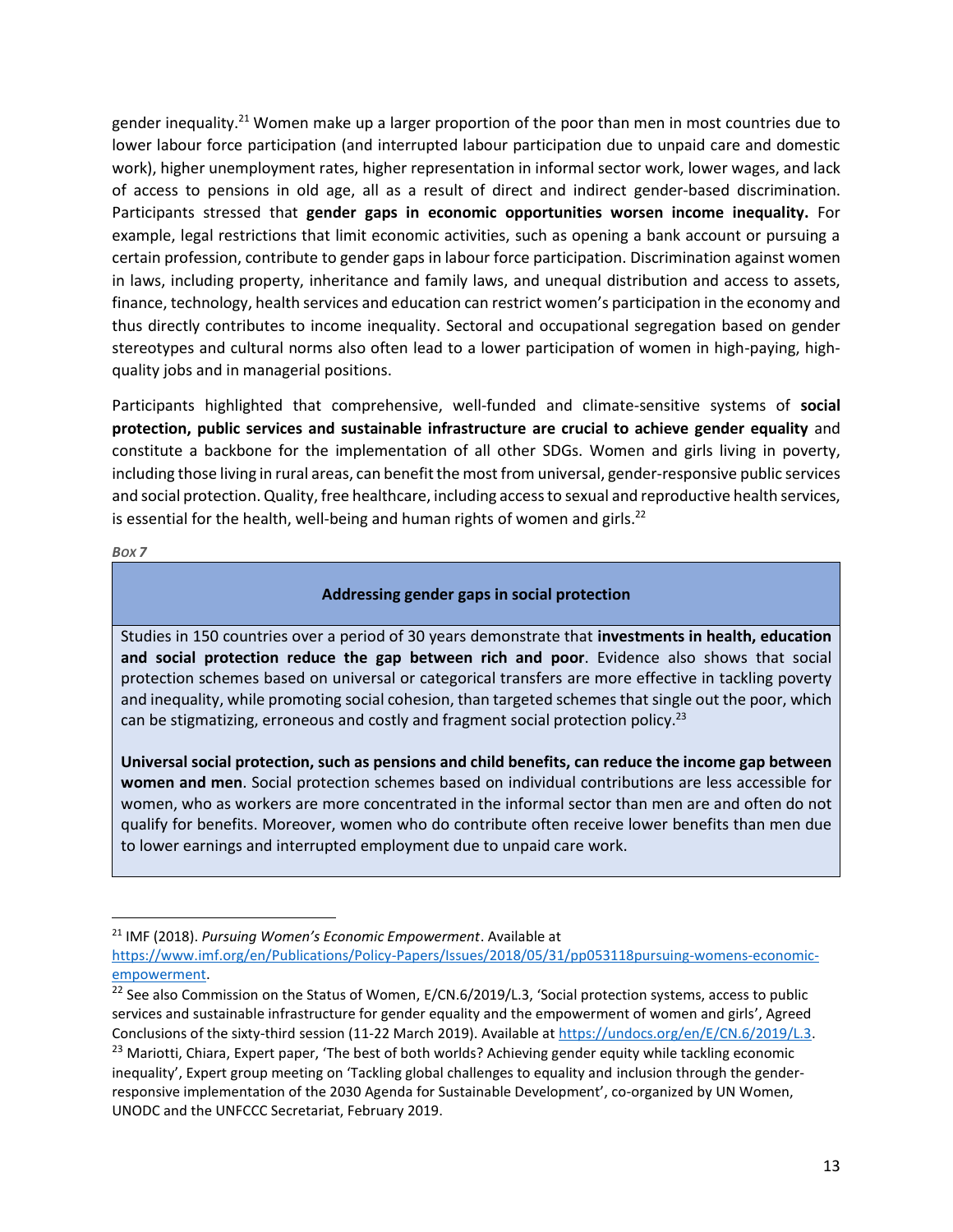Adequate mechanisms must also be in place to protect women in cases of divorce, separation and widowhood, including for child support, pensions and property, and to ensure portability of social security rights for migrant workers.

Social protection policies that include caregivers' allowance, parental leave benefits, social security and pension credits and tax allowances can provide caregivers with a source of income. Recognizing informal sector workers and providing decent, well-paid jobs in the care sector and other social care services, including through laws and policy reforms, is important. In addressing issues of unpaid care and domestic work, policymakers should ensure that the burden does not inequitably shift to other women, such as poorly paid domestic workers (including relatives) or community volunteers. **Men must also transition into the reproductive and private spheres as women become more involved in the productive and public spheres**. Awareness-raising campaigns such as "MenCare", a global campaign in more than 45 countries, can help tackle gender stereotypes and promote gender equality.

Investments in public services, basic infrastructure, and time-saving and labour-saving technology that consider the needs and rights of women and girls can decrease the burden of unpaid care and domestic work. **Publicly-supported quality child and elder care services and facilities, early childhood education, and family-friendly policies** such as flexible working schedules can redistribute unpaid care and domestic work and increase women's participation in the labour market, politics and other spheres. Infrastructure development and improvements for **safe public transportation, tap water and irrigation, sanitation facilities (including for menstrual hygiene management), and energy sources** (from mini-grids to fuelefficient stoves) can reduce the hours spent on unpaid work, allowing women to spend this time pursuing educational, economic or leisure opportunities. These investments can also contribute to enhance climate change mitigation and adaptation capacity. For example, providing access to clean, modern energy services can not only reduce time and labour spent on unpaid work but also contribute to limiting emissions and transforming production and industrial manufacturing practices.

Other policies that can effectively address gender gaps include increasing social spending in response to economic shocks, addressing gaps in legal identity (including for LGBTI people and migrants), promoting access to quality secondary education, setting/increasing minimum wages, supporting trade unions and workers' organizations for both formal and informal sectors, and increasing women's participation in politics. In the Republic of Korea, strong policies that increase social spending (including a universal child support grant), increase taxation on the largest corporations and the highest earners, and drastically lift the minimum wage demonstrate commitment to reduce inequalities within the country.<sup>24</sup>

 $\overline{\phantom{a}}$ 

<sup>&</sup>lt;sup>24</sup> Development Finance International and Oxfam (2018). "The Commitment to reducing inequality index 2018". Available at: [https://www.oxfam.org/en/research/commitment-reducing-inequality-index-2018.](https://www.oxfam.org/en/research/commitment-reducing-inequality-index-2018)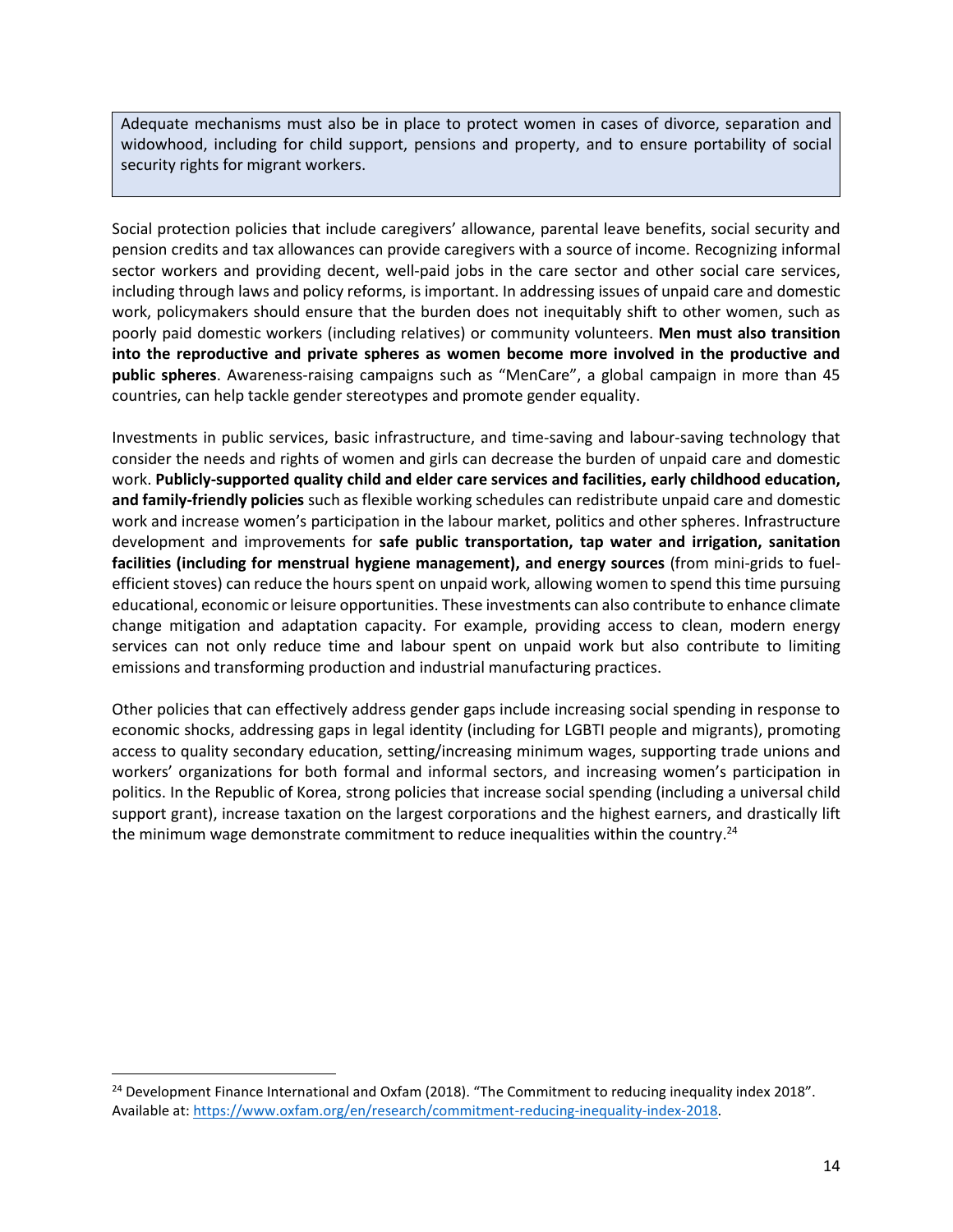*BOX 8*



In the United States, the national income share of the top 1 per cent has increased substantially, from close to 10 per cent in 1980 to 20 per cent in 2016. In the same period, the bottom 50 per cent income share decreased from more than 20 per cent to 13 per cent. Meanwhile, in Europe, the income share of the top 1 per cent, which was also close to 10 per cent in 1980 has risen less drastically to 12 per cent in 2016.

This difference in income-inequality levels is largely due to significant educational inequalities and "a tax system that grew less progressive despite a surge of top labor compensation since the 1980s, and in top capital incomes in the 2000s" <sup>25</sup> in the US. Meanwhile, Europe saw a **lesser decline in tax progressivity, as well as educational and wage-setting policies more favorable to low- and middleincome groups**. Although income inequality between women and men has decreased in both regions, it remains disproportionately high at the top level.<sup>26</sup>

The gender wealth gap, in earnings, assets, savings and investments, is concerning. Most of the world's richest people are men, who own 50 per cent more wealth than women and control over 86 per cent of corporations. Yet economic growth is made possible by the unpaid care and domestic work of women and girls, which is valued an estimated \$10 trillion per year. $27$ 

 $\overline{\phantom{a}}$ 

<sup>&</sup>lt;sup>25</sup> World Inequality Report 2018. Available at [https://wir2018.wid.world/files/download/wir2018-summary](https://wir2018.wid.world/files/download/wir2018-summary-english.pdf)[english.pdf.](https://wir2018.wid.world/files/download/wir2018-summary-english.pdf)

 $26$  Ibid.

<sup>&</sup>lt;sup>27</sup> Oxfam (2019). "Public good or private wealth?". Available at [https://www.oxfam.org/en/research/public-good](https://www.oxfam.org/en/research/public-good-or-private-wealth)[or-private-wealth.](https://www.oxfam.org/en/research/public-good-or-private-wealth)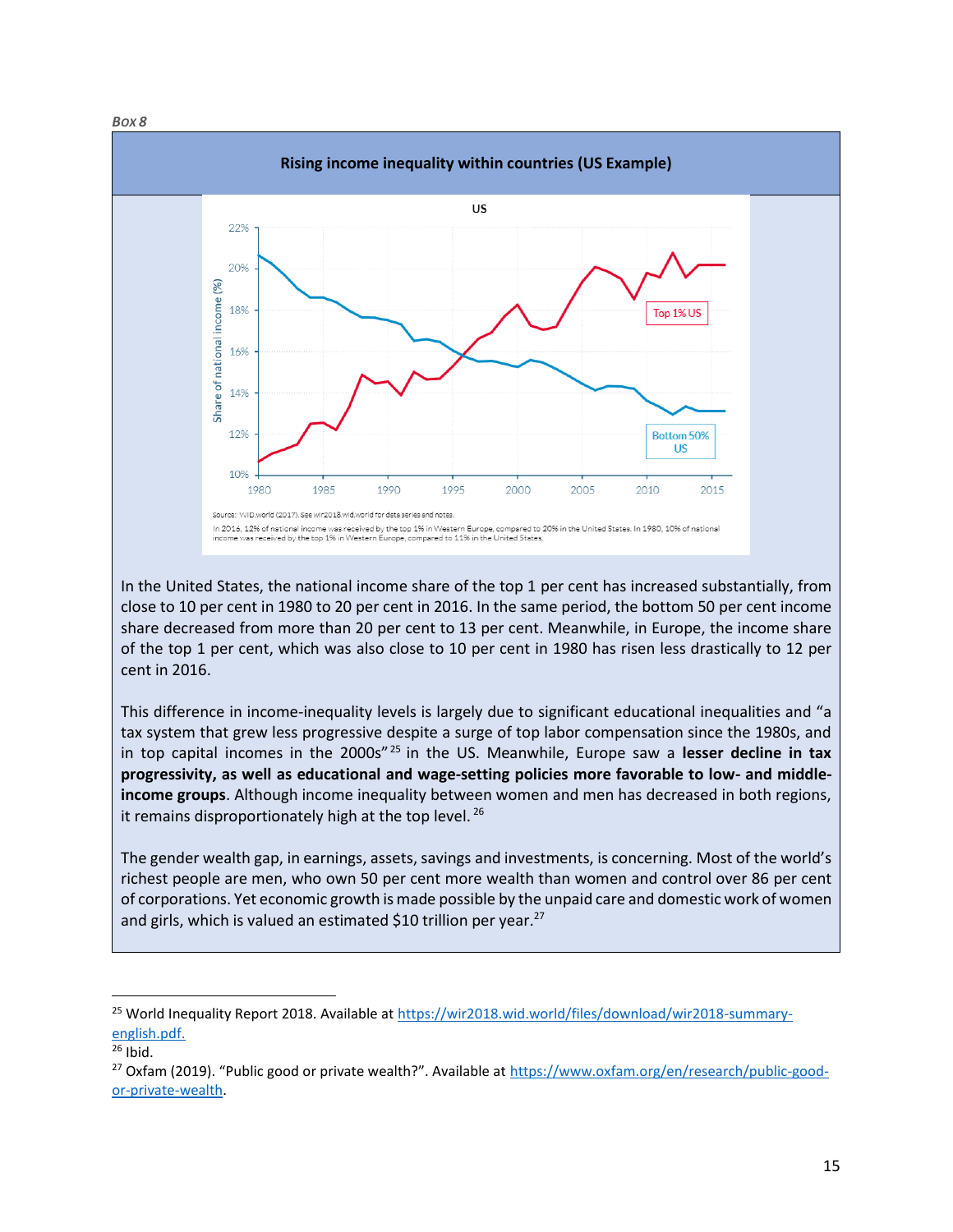**Goal 10 lacks an indicator to assess the concentration of wealth at the top**, and existing indicators fail to capture the comparative situation of the poorest, especially groups in vulnerable situations, including ethnic minorities, and persons with disabilities. However, **relevant indicators and methodologies are readily available and can already be used, such as the Palma ratio** (ratio of national income shares of the top 10 per cent to the bottom 40 per cent) or the Gini coefficient (the extent to which the distribution within an economy deviates from a perfectly equal distribution)<sup>28</sup> which are two examples of measures of inequality. To effectively reduce inequalities, a comprehensive monitoring framework is necessary to measure gender wealth gaps, including at the top.

Climate change has widespread economic impacts that can jeopardize the well-being and livelihoods of women and men in both developing and developed countries. Damage to infrastructure hampers economic growth and trade. Destruction of natural resources and tangible assets such as property can lead to displacement, migration, conflicts and violence, including due to rising water scarcity and food insecurity. The expenditures used towards rehabilitation and reconstruction reduce government resources across sectors.

**Inequality, including income inequality and gender inequality, adversely impacts environmental quality**. <sup>29</sup> Evidence suggests a reverse correlation between wealth inequality and climate action. The most unequal affluent countries are greater polluters than more equal affluent countries, and societies with higher wealth concentration at the top are less likely to take action on climate change. On average, people living in the latter countries "consume less, produce less waste and emit less carbon".<sup>30</sup> Gender inequality reinforces income and wealth inequality, and the synergy among efforts to achieve gender equality and to reduce income inequality can be leveraged to promote environmental sustainability. $31$ 

Poorly designed or implemented climate change adaptation projects can increase greenhouse gas emissions and water use, increase gender and social inequality, undermine health conditions, and encroach on natural ecosystems.<sup>32</sup> Mitigation actions concerning land use can shift economic and social resource distribution between women and men and among communities and thus shape inequalities. The strengthened integration of a gender perspective is needed in policies and regulations in regard to forest management and conservation, as women are often dependent on forests and related products, but are underrepresented in decision-making processes. Appropriate regulations and their enforcement are crucial for private sector practices that impact women's access and ownership of land, access to water and other productive resources.

In the global shift to a green economy, women and girls must be included in the process of combatting climate change, not only as consumers, but also as innovators, distributors, decision-makers and

l

<sup>&</sup>lt;sup>28</sup> [https://www.un.org/en/development/desa/policy/wess/wess\\_dev\\_issues/dsp\\_policy\\_02.pdf](https://www.un.org/en/development/desa/policy/wess/wess_dev_issues/dsp_policy_02.pdf)

<sup>29</sup> [www.un.org/esa/desa/papers/2015/wp145\\_2015.pdf](http://www.un.org/esa/desa/papers/2015/wp145_2015.pdf)

<sup>30</sup> <https://www.theguardian.com/inequality/2017/jul/04/is-inequality-bad-for-the-environment>

<sup>31</sup> [www.un.org/esa/desa/papers/2015/wp145\\_2015.pdf](http://www.un.org/esa/desa/papers/2015/wp145_2015.pdf)

<sup>32</sup> IPCC (2018). Summary for Policymakers. In: Global warming of 1.5°C. An IPCC Special Report on the impacts of global warming of 1.5°C above pre-industrial levels and related global greenhouse gas emission pathways, in the context of strengthening the global response to the threat of climate change, sustainable development, and efforts to eradicate poverty.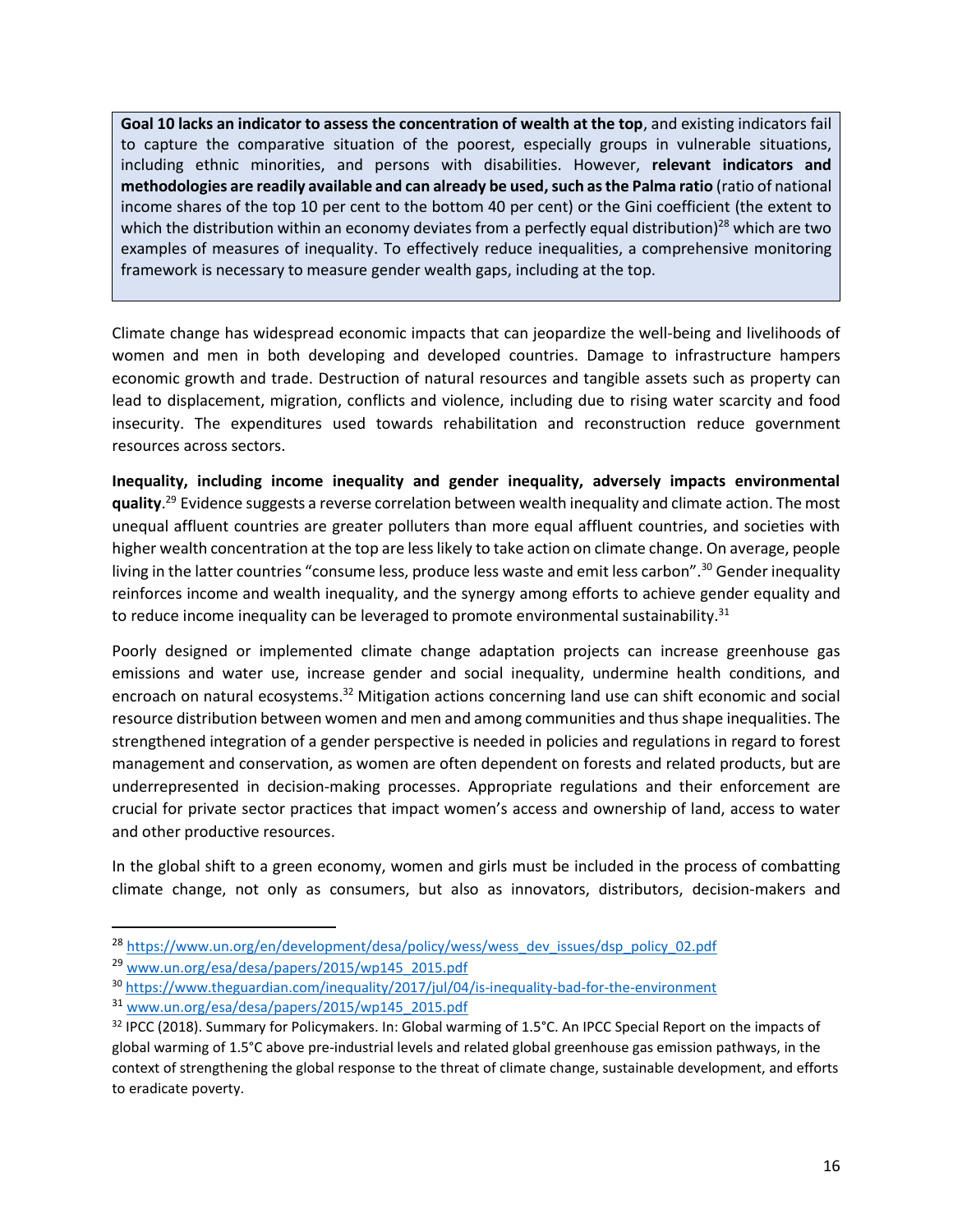entrepreneurs of sustainable climate and energy solutions<sup>33</sup>. Promoting their participation in traditionally male-dominated sectors and emerging fields also increases their access to higher-quality and higherpaying employment, thereby reducing inequalities and gender pay gaps<sup>34</sup>.

*BOX 9*

#### **Increasing women's participation in traditionally male-dominated sectors**

Reducing gender wage gaps and gender-based sectoral and occupational segregation is an important component of an inclusive and sustainable economic growth model. In Morocco, Uruguay, Ethiopia, Liberia, South Africa, Iraq and Zambia, various [Learning and Knowledge Development Facility](https://www.lkdfacility.org/) projects promote the enrolment of women students in traditionally male-dominated technical and vocation courses.

The Economic Community of West African States o[r ECOWAS Programme on Gender](http://ecowgen.ecreee.org/) Mainstreaming in [Energy Access](http://ecowgen.ecreee.org/) (ECOW-GEN)<sup>35</sup>, implemented by the ECOWAS Regional Center for Renewable Energy and Energy Efficiency (ECREEE), includes supporting the development of gender-sensitive policies, creating awareness and advocacy on gender and energy issues, and implementing gender-responsive investment and business promotion in sustainable energy development. ECOW-GEN is being integrated into ECREEE's other programmatic activities to ensure the mainstreaming of gender across all areas of work, including the elaboration of national renewable energy and energy efficiency action plans.

As a result, gender considerations have been incorporated in institutional frameworks, networking and knowledge sharing, capacity-building, and clean energy interventions within the region. ECREEE is in the process of developing a regional policy for Gender Mainstreaming in Energy Access to address barriers that may hinder the equal participation of women and men in improving energy access and to ensure universal access to energy services in the region.<sup>36</sup>

## 6. Strengthening research, monitoring and reporting that reaches those most marginalized and leaves no one behind

Quality data is essential not only for evidence-based policy making and planning, but also to increase accountability for the realization of global commitments such as leaving no one behind. In this session, participants discussed what gender-responsive monitoring of the 2030 Agenda looks like. Presenters highlighted lessons learned from: (i) global monitoring efforts, (ii) initiatives to integrate the 2030 Agenda

 $\overline{\phantom{a}}$ 

<sup>33</sup> UN Women and UNIDO (forthcoming) Gender Equality in the Sustainable Energy Transition: Key Issues, Examples and Resources. Guidance note.

<sup>34</sup> UNIDO (2019). Inclusive and Sustainable Industrial Development: The Gender Dimension. UNIDO Working Paper. Vienna. [https://www.unido.org/sites/default/files/files/2019-03/UNIDO\\_ISID\\_The\\_Gender\\_Dimension.pdf.](https://www.unido.org/sites/default/files/files/2019-03/UNIDO_ISID_The_Gender_Dimension.pdf)

<sup>&</sup>lt;sup>35</sup> ECOW-GEN is implemented in close partnership with the ECOWAS Department of Gender and Social Affairs of the ECOWAS Commission, UNIDO, ENERGIA, ADA and the Gender and Energy Program of the Africa Renewable Energy and Access (AREA) Program of the World Bank.

<sup>&</sup>lt;sup>36</sup> ecowgen.ecreee.org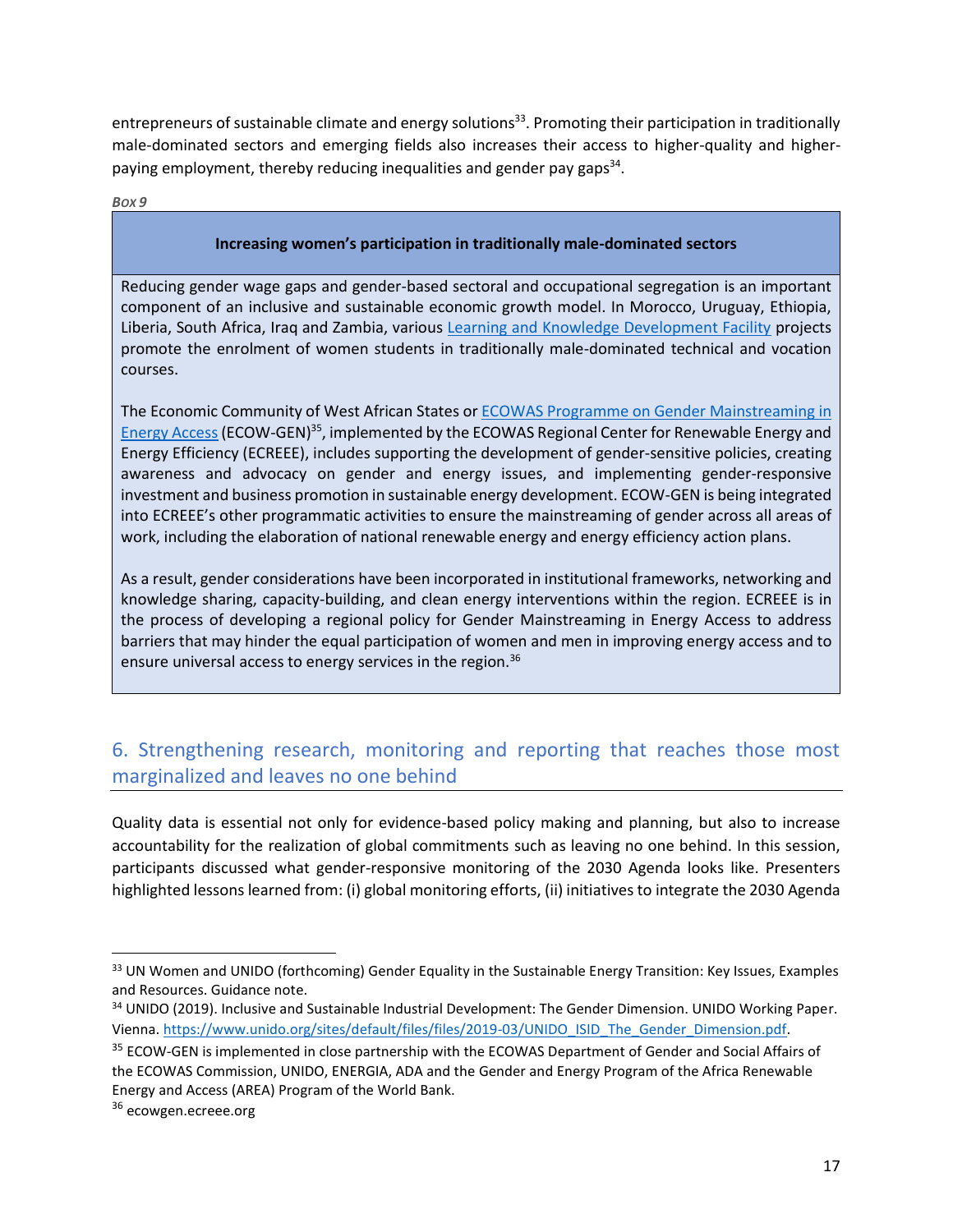into national sustainable development policies and related national frameworks for tracking results and reporting on the implementation of the SDGs, and (iii) independent civil society monitoring and reporting.

The expanded scope and inclusion of 54 gender-specific indicators across the SDG monitoring framework, was a notable achievement, yet many hurdles remain. Insufficient integration of a gender perspective across all SDGs, gaps in gender data, quality concerns and lack of trend data make it difficult to monitor progress. **Based on a 2017 analysis, only 23 per cent of the available data for the gender-specific indicators was from 2010 or later, and only 16 per cent was available for two or more points in time**. Data reflecting the various challenges faced by women in their daily lives, including in undervalued areas such as time spent on caring for family members remain inadequate. These gaps limit the ability to design gender-responsive policies and programmes. *See Annex 1 for an overview of data availability for SDGs 5, 10, 13 and 16.* 

#### *BOX 10*

 $\overline{a}$ 

### **Challenges to SDG monitoring**

UN Women's report *Turning promises into action: Gender equality in the 2030 Agenda for Sustainable Development* identified three main challenges constraining monitoring of the SDGs from a gender equality perspective:

- 1. **Uneven coverage of gender-specific indicators**, with some goals lacking indicators to capture gender equality outcomes;
- 2. **Gaps in gender data including data on women and girls experiencing multiple and intersecting inequalities**; and
- 3. Challenges in **quality and comparability of available data across countries and time**.

Participants emphasized the importance of **looking beyond global and national data averages to understand different forms of inequalities preventing progress for all**. Across countries, women and girls who experience multiple and intersecting forms of discrimination are often left behind. Inequalities in SDG-related outcomes between different groups is of concern. For instance, in depth examination of SDG 1 implementation through disaggregation of household data by sex and age revealed that more women live in poverty relative to men, and that this gap is highest during women's peak productive years, indicating that it is harder for women to reconcile productive and reproductive work which also increases their risk of living in poverty. A similar examination of SDG 4 used a proxy indicator to look at rates of illiteracy, disaggregated by sex and income. In Bolivia, for example, although illiteracy was proclaimed eradicated in 2008, the data revealed differences between groups within the country, where poorest households were being left behind as wealthier households gained almost universal ability to read and write.<sup>37</sup> Women from the Quechua indigenous group are particularly disadvantaged. The message is clear – without a significant and targeted effort to reduce all forms of inequality the promise of the 2030 Agenda

<sup>37</sup> Azcona, Ginette, Presentation, Expert group meeting on 'Tackling global challenges to equality and inclusion through the gender-responsive implementation of the 2030 Agenda for Sustainable Development', co-organized by UN Women, UNODC and the UNFCCC Secretariat, February 2019.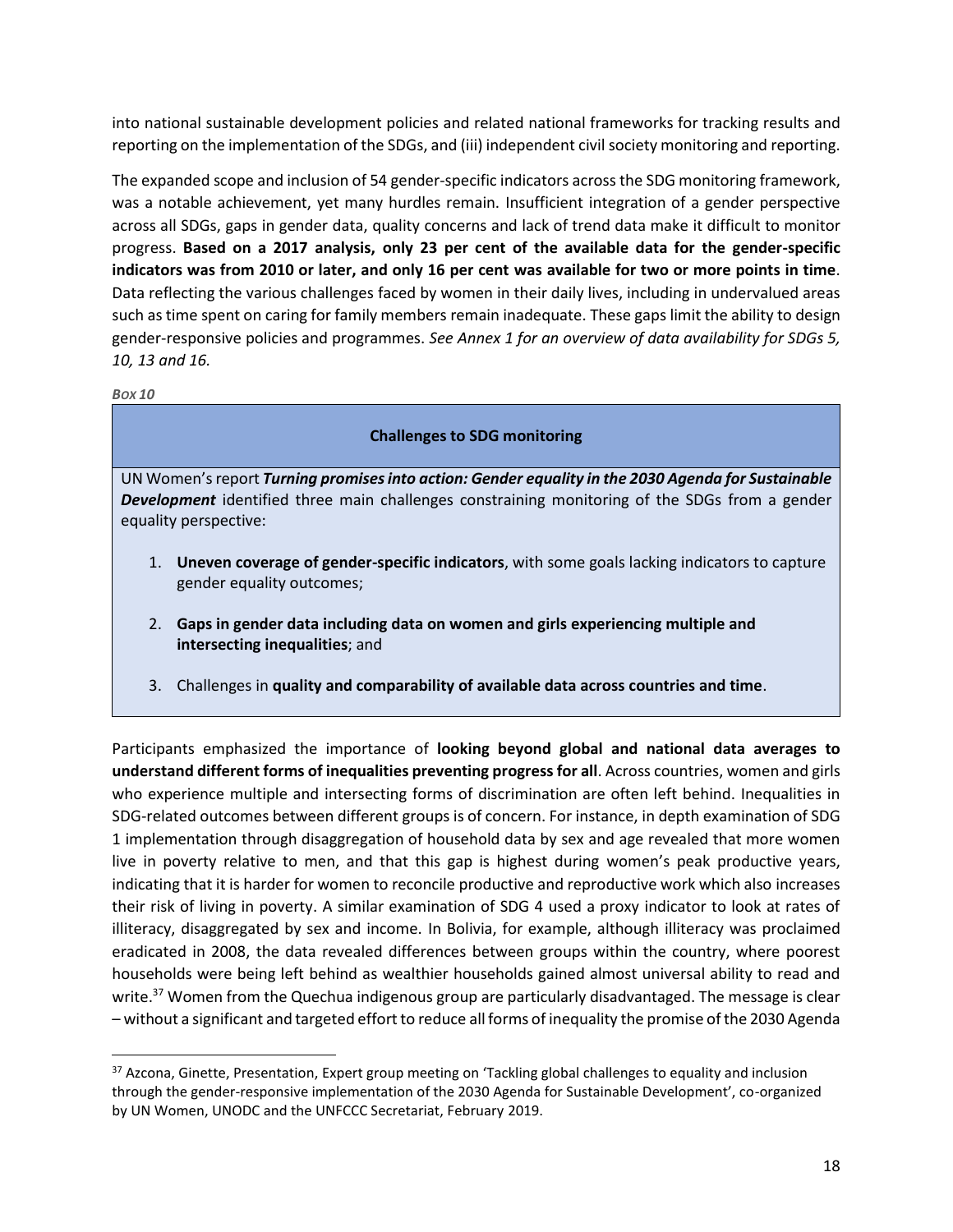will not be achieved. This requires **better data on different groups of women and girls who experience multiple and intersecting forms of discrimination**.

Participants recommended making more effective use of existing data, including household and time-use surveys, as well as other data that have not yet been analyzed from a gender perspective. Measures are needed to **increase the availability of timely quality data**, including official, informal, quantitative and qualitative sources. The need to invest in **gender statistics and country-specific gender analysis of the implementation of the SDGs** was underscored for determining how well countries are progressing towards the achievement of gender equality objectives across the different SDGs, to identify gaps and obstacles to progress and design strategies and approaches to address those. Strengthening data systems requires political will to invest in undervalued areas and to make linkages across different areas, such as linkages between gender statistics and economic indicators.

Drawing on experience from independent civil society monitoring of the implementation of the women, peace and security agenda,<sup>38</sup> including the use of score cards to track progress, lessons were shared that apply to SDG monitoring. It is critical to reflect on who is in charge of monitoring progress; whose voices are heard, and which data is considered as valid data. **Effective civil society mobilization, collection of solid evidence, disaggregation of data and related advocacy** have been essential to increasing accountability for global commitments and have played a significant role in the growth of national and local action plans in areas such as women, peace and security and violence against women.

**Participatory action research** was recommended as a means of enhancing the capacity of local and national women's organizations, particularly in the Global South, to be better able to quantify their own experiences. **Sustained technical support to data monitoring disaggregation and dissemination of results** were recommended to be built into policy, statistical and data collection systems to encourage more systematic collection and reporting. Overall, participants called for strengthening of existing mechanisms for monitoring and reporting on progress across the SDG framework and recognized how accountability mechanisms set up under human rights bodies, such as the Universal Periodic Review and the human rights treaty bodies, including the Committee on the Elimination of Discrimination of Women, add value to monitoring progress.

Participants reflected upon the political nature of data noting that what is considered worth asking, measuring and reporting has to do with the situations that different actors are trying to change or avoid changing, and with power relations they want to transform. In this sense, the lack of data can also be seen as a policy choice.

## 7. Ensuring sustainable financing for gender equality that promotes peaceful and just societies, in an era of climate change

The 2030 Agenda, the Addis Ababa Action Agenda and other intergovernmental bodies such as the Commission on the Status of Women have made commitments in support of adequate and sustainable financing for the SDGs and for the achievement of gender equality, yet the realization of these commitments continues to lag behind. Throughout the meeting, issues linked to financing of the 2030

 $\overline{\phantom{a}}$ 

<sup>38</sup> See the following Security Council resolutions: 1325 (2000), 1820 (20081888 (2009), 1889 (2009), 1960 (2010), 2106 (2013), 2122 (2013), 2242 (2015) and 2467 (2019).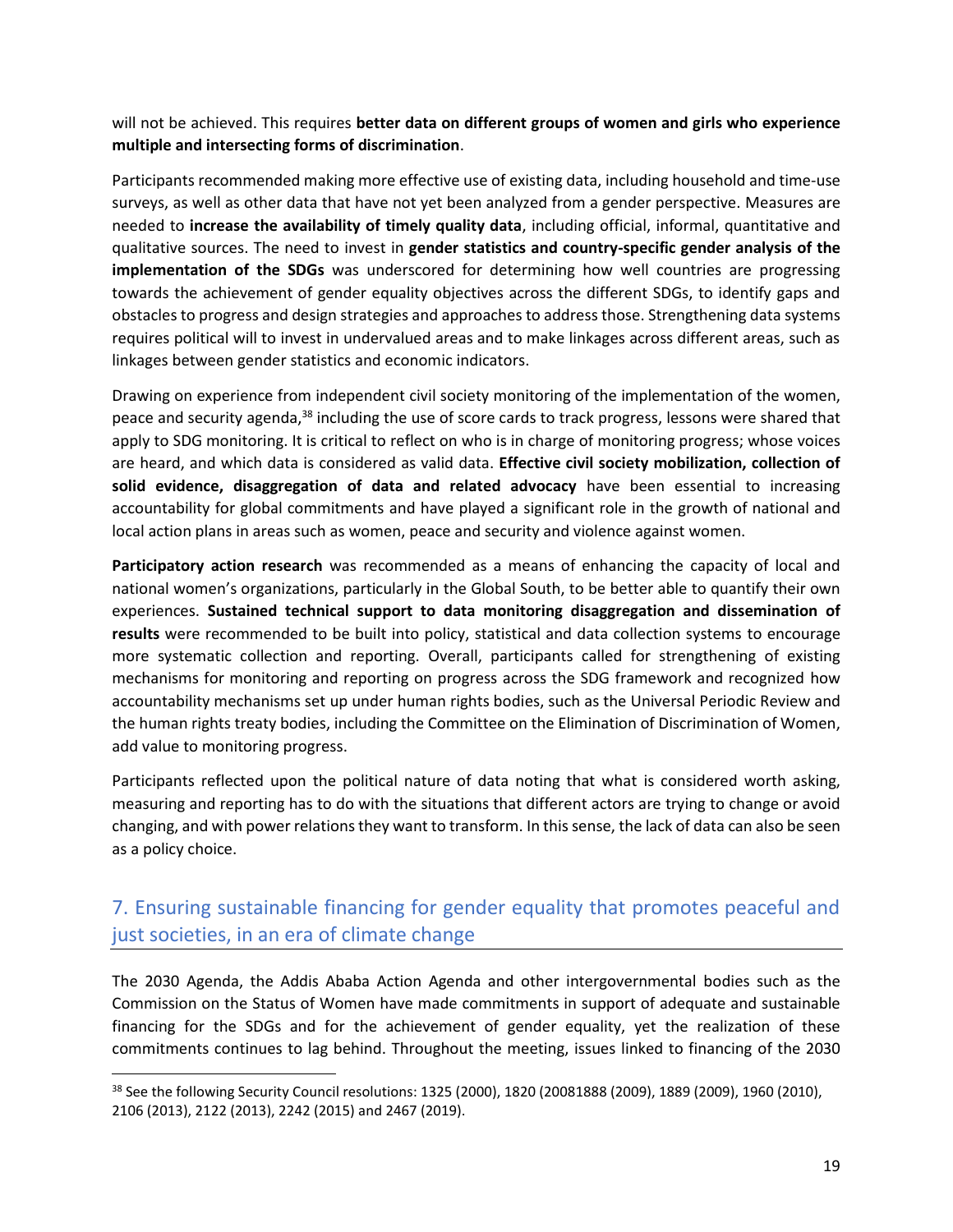Agenda featured strongly. Presenters drew attention to a number of issues impacting the genderresponsive financing of the implementation of the SDGs, including: (i) **the impact and continued spread of austerity measures** (e.g. cuts to public spending, regressive taxation reforms and labor market 'flexibilization'), (ii) focus on domestic resource mobilization without proper examination of **systemic imbalances in international tax, trade and investment arrangements and under-taxation of corporations and high-income groups**, (iii) **increased reliance on the private sector and private finance**, and (iv) **continued exclusion of women and women's organizations from economic decision-making.**

Participants expressed concern about the dominant economic model which is neither economically nor environmentally sustainable. The model perpetuates, and often relies on, the systematic discrimination and disadvantage experienced by women. Companies participating in the global value chains rely on the exploitation of women's labour for competitive advantage. Women's unpaid care and domestic work is expected to compensate for cuts in social safety nets as a result of austerity policies.

There is also a need to reconfigure fiscal rules around what counts as consumption versus investment. Investments in human development such as health, education and childcare are currently treated as consumption expenditures in public finance, thereby disincentivizing spending in these areas.

Tax is the primary redistributive instrument governments have to reduce inequalities and realize human rights. Yet different types of taxes have very different distributional outcomes, across lines of race, class and gender. Certain taxes have detrimental impacts on women's income, wealth, unpaid care work, and ability to access decent paid work. **Taxation of wealth and assets are systematically under-utilized in high, middle- and low-income countries alike**. Tax rates for corporations and the wealthiest individuals have decreased dramatically; in rich countries, the top rate of personal income tax declined from 62 per cent in 1970 to just 38 per cent in 2013.<sup>39</sup> Global tax trends over the last 30 years show consumption and sales taxes (which have the heaviest impact on the poorest people), such as VAT, on the rise, while corporate tax rates, rates of income tax on the highest earners, and property/wealth taxes have dipped steadily lower.<sup>40</sup>

A gender-responsive and equity-driven approach to taxation needs to **look at cross-border tax abuse, tax havens, and the race-to-the-bottom in corporate tax rates and tax incentives**, especially given that tackling inequality among countries is an equally important plank of Goal 10. Participants noted how efforts to mobilize domestic resources in developing countries are undermined by existing financial secrecy, tax, trade and investment rules which limits the ability of governments to raise revenue to provide the services, infrastructure and public goods that are critical to support the realization of the SDGs and gender equality (as has also been recognized by the CEDAW Committee). **One of the most controversial aspect of trade and investment agreements is the Investor-State Dispute Settlement (ISDS) provisions**. ISDS provisions enable foreign investors to bring a claim in an arbitral tribunal against a government for a breach of a provision of an agreement or treaty. The ISDS mechanism has been used by multinational corporations to challenge and undermine actions taken by governments to protect human rights, the environment, or promote equitable development. The costs of an ISDS case can have an enormous impact on public resources and expenditures in developing countries.

 $\overline{a}$ 

<sup>39</sup> Oxfam (2019). "Public good or private wealth?". Available at [https://www.oxfam.org/en/research/public-good](https://www.oxfam.org/en/research/public-good-or-private-wealth)[or-private-wealth.](https://www.oxfam.org/en/research/public-good-or-private-wealth)

<sup>40</sup> https://www.social-protection.org/gimi/gess/RessourcePDF.action?ressource.ressourceId=51537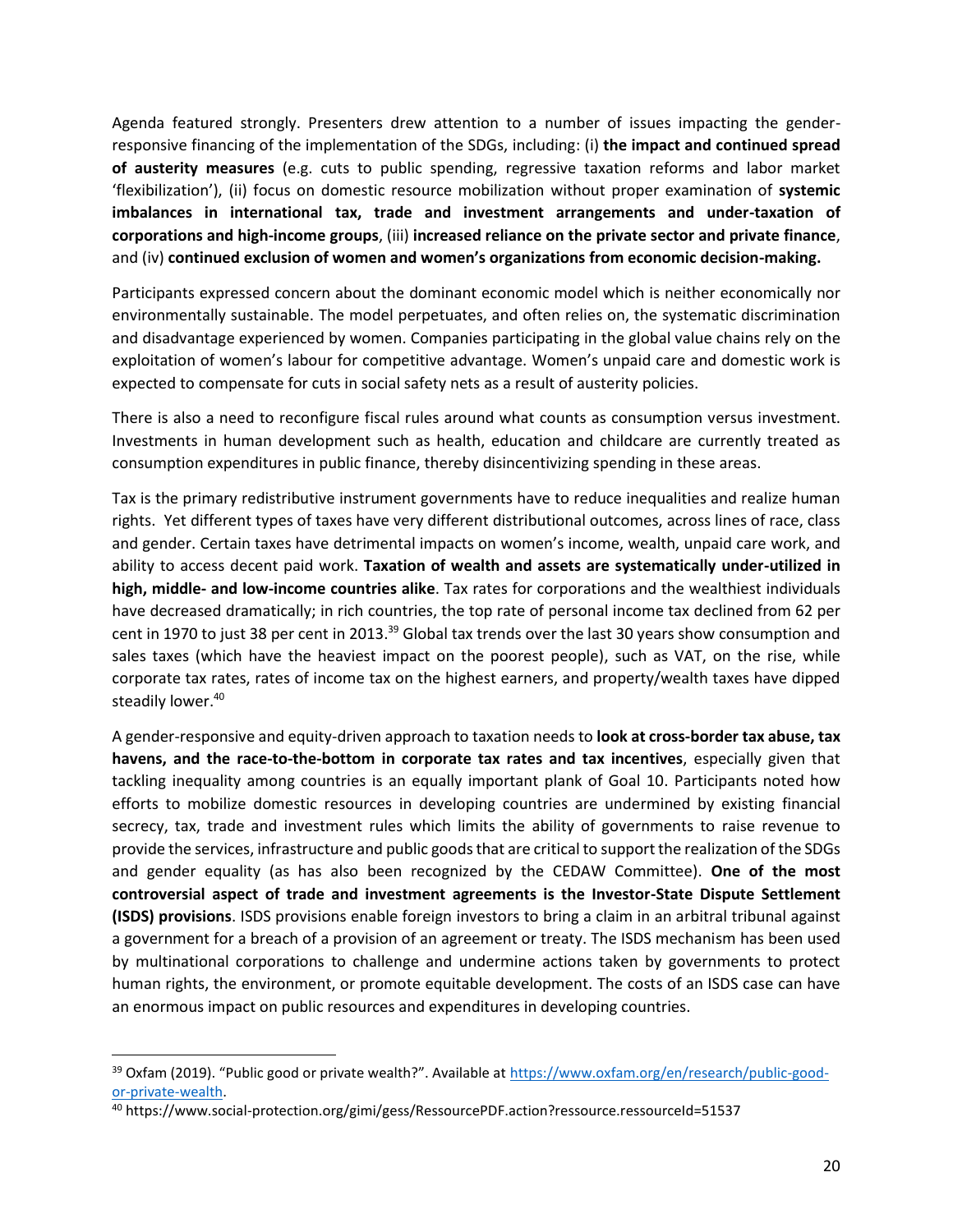Participants called for **better safeguards around private financing and greater corporate responsibility and accountability**. Governments are increasingly turning to financing mechanisms such as privatization, public-private partnerships or 'blended finance' – but these measures are not cost effective and have inequitable impacts. Any private financing mechanism (at international or domestic level) needs to be subjected to **rigorous** *ex ante***, periodic and** *ex post* **human rights, gender and environmental impact assessments, as well as public scrutiny based on full transparency**. The Guiding Principles on Human Rights Impact Assessments of Trade and Investment Agreements as formulated by the UN Special Rapporteur on the Right to Food; and the Guiding Principles on Human Rights Impact Assessments of Economic Reforms by the UN Independent Expert on Foreign Debt require that ex ante impact assessments are conducted before any agreements are concluded, with periodic impact assessments to follow. Ex-ante evaluation can contribute to the promotion of gender equality, human rights and environmental protection. Such evaluation can ensure a more balanced share of risks among actors, especially in light of the debate that dispute settlement mechanisms can exacerbate existing inequalities (SDG 10), while leveraging the potential of multi-stakeholder partnerships. It can also contribute to tackling climate change (SDG 13), with about 100 companies being responsible for more than 70 per cent of global greenhouse gas emissions<sup>41</sup>, as well as strengthening institutions, including international financial institutions, and the delivery of services (SDG 16). To support the realization of the SDGs, large corporations should create decent, well-paying jobs, especially for women, and pay their taxes in full, in all the jurisdictions in which they operate and earn profits.

There is a need to reorient spending priorities in support of the realization of the 2030 Agenda. As an example, **re-allocating portions of vast military budgets towards universal, gender-responsive services such as childcare and healthcare, and climate mitigation and adaptation** would make a significant difference in reaching global goals.

To improve the sustainability and equitability of the outcomes of sustainable development and climate change policies, **governments and the private sector must ensure that human rights and gender perspectives are integrated into climate finance governance structures, policies, project approval and implementation processes.** Global climate finance flows have been increasing steadily over the years and were estimated approximately \$510-530 billion in 2017. An estimated \$1.6 - 3.8 trillion is needed in energy system investments to keep global warming within 1.5 degrees,  $42$  but shifting to low-carbon, resilient economies can result in economic gains of \$26 trillion, if not more, through to 2030 compared to business-as-usual.<sup>43</sup> Climate finance needs to be programmed with a human rights-based and genderresponsive approach to guard against the risk that funded projects result in human rights abuses and exacerbate social and economic inequalities. Policies must therefore prioritize support for projects with strong outcomes for human rights and integrate human rights principles into environmental and social safeguards. Gender-responsive climate finance is necessary to improve the livelihoods and resilience of communities and ensure the long-term sustainability of climate actions. Some challenges were highlighted, such as barriers to women's land ownership and other discriminatory norms and practices that lead to the exclusion of women in formal consultation processes despite women's major role in agricultural production and other areas relevant to adaptation. Decision-making processes regarding

l

<sup>41</sup> https://www.theguardian.com/sustainable-business/2017/jul/10/100-fossil-fuel-companies-investorsresponsible-71-global-emissions-cdp-study-climate-change

<sup>42</sup> http://www.climatefinancelandscape.org/

<sup>43</sup> https://newclimateeconomy.report/2018/key-findings/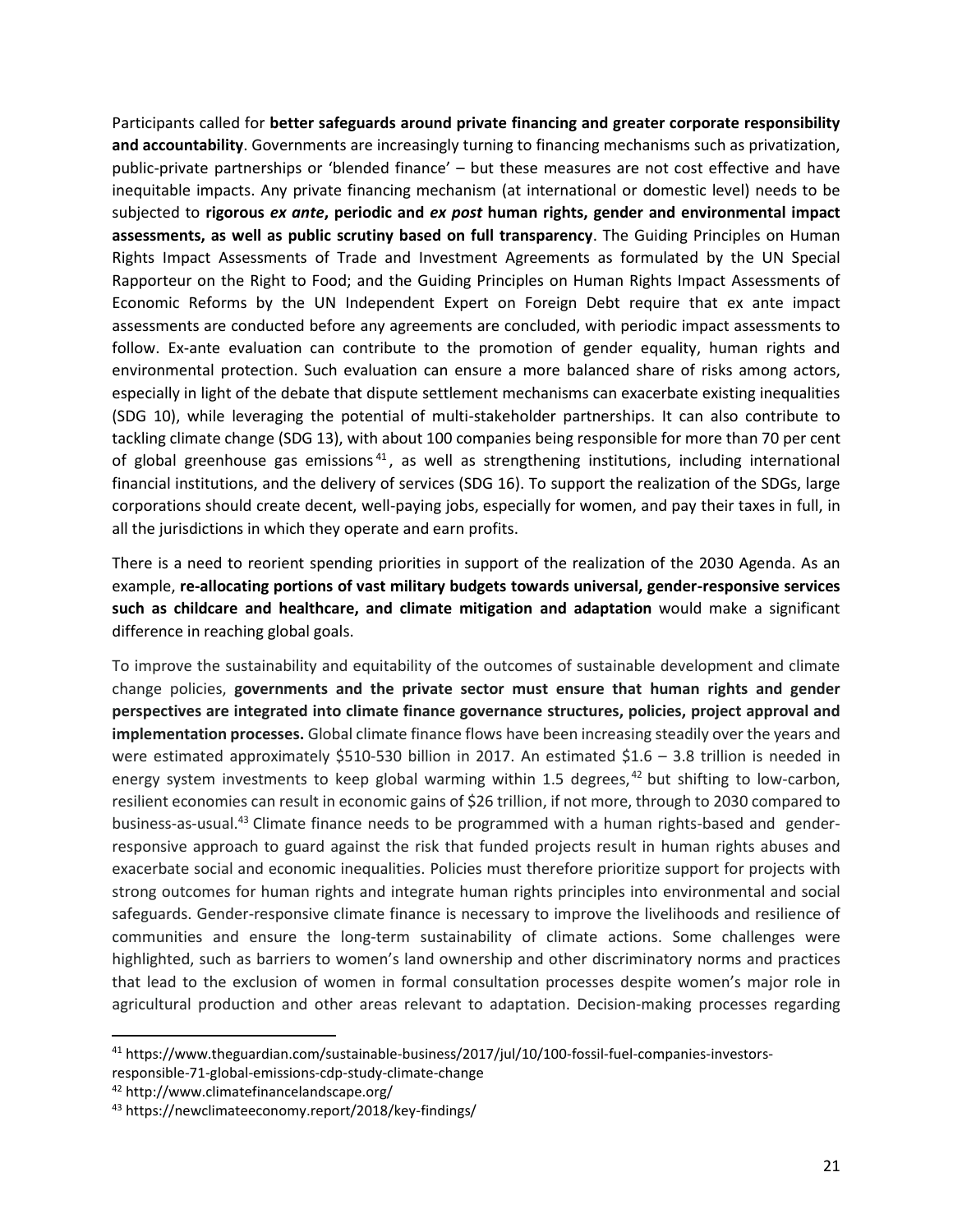climate mitigation and adaption must consider the needs and empowerment of women and girls and involve their full and equal participation, including public participatory mechanisms and tailored policies for indigenous peoples and their rights.

Participants also emphasized the need for **regular collection of sex-disaggregated data throughout the budget and project cycle, development of guidance for good practices in country coordination and stakeholder consultations, multi-dimensional and intersectional gender analysis in projects** (including assessing impacts on women's access to land, natural and financial resources, services and income, as well as climate-induced migration and gender-based violence), and **mandatory gender-responsive budgeting and gender financial audits**.

Financing policies that are contrary to the spirit and transformative intentions of the 2030 Agenda are directly undermining chances of achieving the SDGs. The international human rights framework helps to inform these decision-making processes and to clarify the circumstances in which 'trading off' individual and community entitlements must be resisted. It also foregrounds the critical importance of the effective participation of individuals and communities in decision-making processes and policies that affect their lives. The provisions of trade and investment agreements that are found to be inconsistent with the human rights obligations of governments should be revised or terminated.

The need to strengthen the use of gender-responsive planning and budgeting, and to ensure **women's full, equal and meaningful participation at all levels of decision-making in political, economic, social and public life** was emphasized. The role of women's organizations and movements in driving change was highlighted. For instance, women's movements in Asia and the Pacific have been at the forefront of demands for decent work and living wage, corporate accountability, land rights, and climate justice. Some of these have yielded immediate results for women workers and women affected by a changing climate. Others have demonstrated that, to effectively challenge the deeply embedded and intertwined corporate and political interests that shape our economies, local action must connect to change on a systemic and global level.

### 8. Recommendations

As the adverse impacts of inequalities, exclusion, climate change, conflicts and instability spread and deepen across regions, urgent action is required from all countries to tackle these global challenges before they push the world on an irreversible path that jeopardizes sustainable development, the achievement of gender equality and empowerment of all women and girls, and the effective enjoyment of all human rights for all. To ensure peaceful, just and inclusive societies, the root causes of discrimination and inequalities, including gender inequality, must be understood and addressed. Widespread inequality hampers economic and social progress, fuels instability and conflicts, undermines climate action and threatens the realization of human rights and rule of law, particularly for women and girls. In this regard, the 2030 Agenda for Sustainable Development provides an enabling framework for policy coherence.

To this end, Governments must step up political leadership and demonstrate commitment by action in regard to gender-responsive financing of the 2030 Agenda, in particular through the reform of taxation, trade, and investment arrangements, as well as comprehensive economic and social policies that recognize and redistribute women's and girls' disproportionate share of unpaid care and domestic work.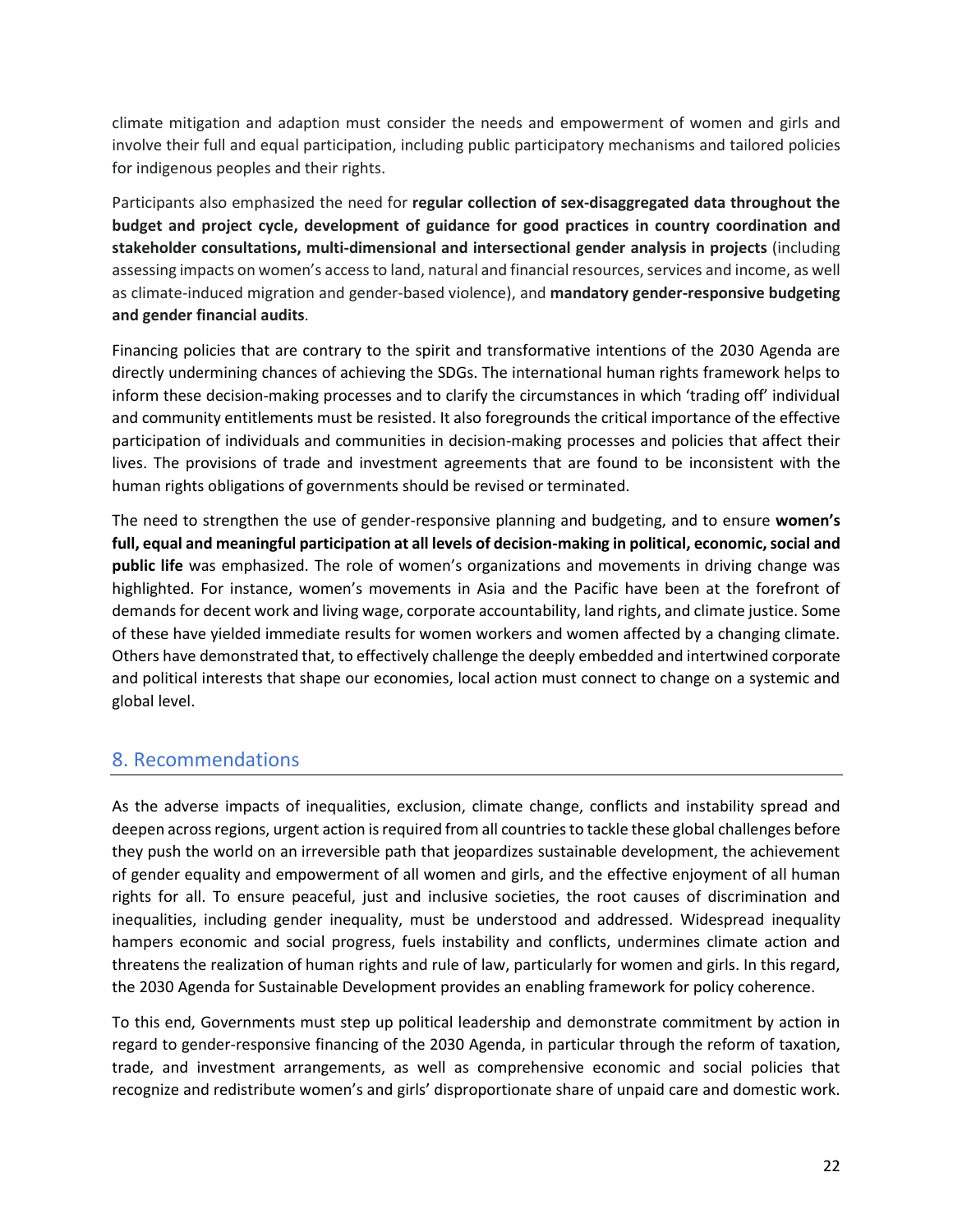The elimination of discrimination in law and in practice and of widespread gender-based violence, including through enforcing the rule of law and ensuring women's and girls' equal access to justice, is a critical step towards achieving gender equality. Strong public institutions and the regular, timely and systematic collection, analysis and distribution of quality disaggregated data, are vital to strengthen monitoring and accountability in order to reduce inequalities and achieve gender equality.

Acutely aware of the urgency for action and building on good practice and experiences from across regions, the experts put forward a set of recommendations targeted at governments, international organizations and other stakeholders, in particular in the context of SDGs 10, 13 and 16, to accelerate the pace of gender-responsive implementation across the 2030 Agenda and refocus attention to areas where fundamental shifts are needed, such as climate change; rising inequalities within and among countries; and the need to guarantee long-lasting peace, justice and strong institutions. Governments have the prime responsibility for the implementation and monitoring of the 2030 Agenda in partnerships with civil society, academia, research institutions, international and regional organizations, the private sector and other stakeholders, to ensure coherent, coordinated and comprehensive policies and programmes to achieve gender equality.

**A. Strengthen good governance, inclusive rule of law and access to justice founded on the principles of equality and non-discrimination, and prioritize the elimination of all forms of gender-based violence and discrimination as a core strategy for realizing the 2030 Agenda.** 

- **Uphold and enforce global human rights standards and norms and step up action to revise or repeal discriminatory and gender-blind laws and procedures in all sectors**; promote a victim-centred and gender-responsive approach within justice institutions and processes, preventing revictimization during legal processes; and address multiple and intersecting forms of discrimination in support of the principle of leaving no one behind;
- **Promote access to justice for people living in poverty and those in vulnerable situations through rule of law assistance that adopts a demand-driven, gender-responsive, inclusive, and participatory approach at all stages informed by human rights, gender and conflict analysis**, and establish and finance national institutions/mechanisms for providing legal aid and services**;**
- **Ensure that rule of law assistance contributes to women's equal representation and full and meaningful participation** across all stages of peace processes, peacebuilding, conflict prevention and recovery efforts as well as in all climate actions;
- **Support and strengthen independent accountability mechanisms** such as national human rights institutions and ombudspersons in delivering justice for all, and strengthen the role of national gender equality mechanisms in facilitating access to such mechanisms;
- **Take measures to challenge and dismantle gender stereotypes within and across justice systems**, including through enacting policies to ensure equal representation, recruitment and advancement of women and minorities within justice institutions**;**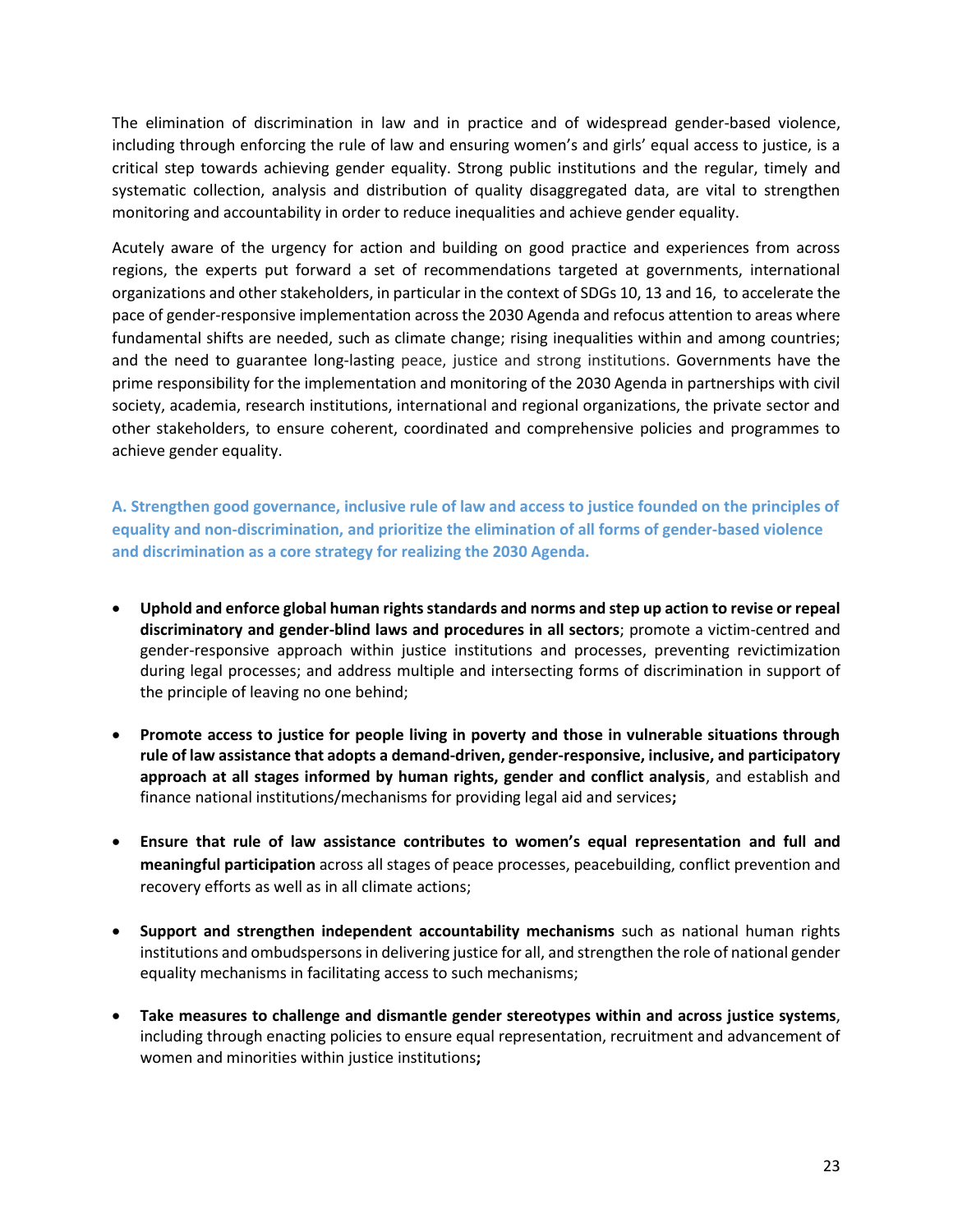- **Safeguard, protect and broaden space for civil society,** including those who have traditionally been silenced, marginalized and left behind, including persons with disabilities, indigenous peoples, LGBTI people and migrants;
- **Ensure greater civic engagement in rule of law and transitional justice work** including by establishing closer collaboration between civil society groups, human rights defenders and the judiciary, and by supporting community-driven participatory approaches and encouraging studies to identify impediments and gender-responsive solutions to achieve access to justice;
- **Accelerate action to eliminate all forms of gender-based violence and design effective prevention strategies and responses to** all forms of gender-based violence including emerging challenges such as technology-facilitated violence;
- **Invest in prevention of violence against children** through the comprehensive prohibition of all forms of violence against children, by focusing on both girls and boys as actors and enablers for peaceful, inclusive and just societies, and by strengthening policies and programmes by linking up investments in prevention of violence against children and violence against women;
- **Facilitate and ensure public access to information and protect fundamental freedoms**, in accordance with international standards and norms, and promote measures to **improve legal literacy for women and girls**.

**B. Remove structural barriers to women's equal opportunities and meaningful participation and leadership in political and economic decision-making at all levels and promote inclusive and sustainable economic growth and social development that achieves gender equality and empowers all women and girls** 

- **Eliminate discriminatory laws, policies and practices against women in the world of work**, including by enforcing equal pay for work of equal value, providing social protection for women service and domestic workers and workers in informal employment, promoting work-life balance, and addressing gender-based violence and harassment, including sexual harassment;
- **Increase women's and girls' full access to economic and productive resources, public services and sustainable infrastructure** by integrating a gender, community and climate perspective in the development and budgeting of all national policies and plans on health, education, energy, water, sanitation, housing, transport, industry and other infrastructure projects, and promote public and community ownership of such services and infrastructure to ensure access for all, including marginalized women and girls and communities, especially women who experience multiple and intersecting forms of discrimination;
- Integrate a gender perspective in national economic and social laws and policies to provide for **universal health care** and **comprehensive social protection systems,** and to recognize, reduce and redistribute unpaid care and domestic work, including through **maternity, paternity and parental leave and family care leave**, accessible and high-quality public services, expansion of free early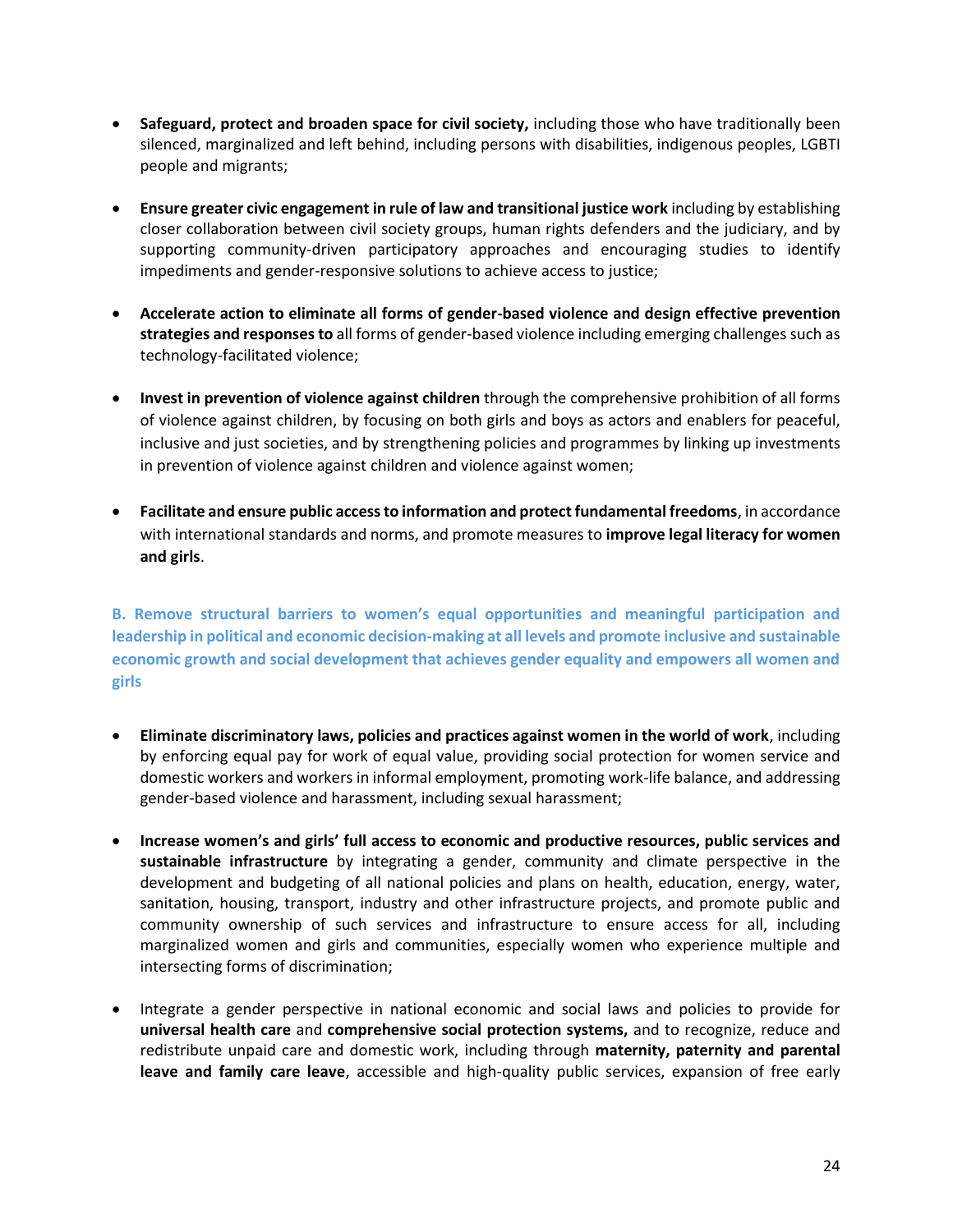childhood education and care services and non-conditional universal child grants as well as infrastructure;

- **Adopt and invest in gender-responsive and human rights-based social protection systems, and recognize that austerity policies have a disproportionately negative impact on women and girls** and jeopardize efforts to achieve gender equality, reduce poverty and realize the human rights of women and girls;
- **Enact effective temporary special measures and build enabling environments (e.g., provision of childcare facilities and services)** to increase the proportion of women in political, judicial and economic **decision-making positions at all levels of public institutions**, including foreign affairs, and in local and traditional governance structures such as tribal or ethnic chiefdoms, as well as in traditionally male-dominated sectors, such as finance, security, technology, infrastructure, high valueadded manufacturing and environment; and identify bottlenecks and prioritize policy measures to **advance the position of women managers, workers and entrepreneurs in different sectors** and contexts, including focusing on key sectors or policy areas with a high potential to combat **climate change** and drive a **green economy transition**.
- **Eliminate gender stereotypes in both the public and private spheres, including those related to the division of paid labour and unpaid care and domestic work,** by supporting awareness-raising campaigns, especially those targeting local communities and men and boys;
- **Increase educational opportunities for and capacity of women and girls,** including related to science, technology, engineering and mathematics which can increase their participation and inclusion in, inter alia, climate change mitigation, adaptation, and disaster risk reduction;
- **Provide capacity development on gender mainstreaming and gender-responsive planning, budgeting, monitoring and evaluation** for personnel of all ministries and all branches of government, and develop mechanisms for the utilization of evaluation results to inform gender-responsive and evidence-based decision-making.

**C. Invest in national statistical capacities and participatory, gender-sensitive and human rights-based approaches for the collection, analysis, distribution and use of disaggregated data to promote evidence-based policy-making, planning and budgeting, and ensure better monitoring of progress and accountability for results.** 

- **Prioritize the production of high-quality, timely and reliable data disaggregated by sex, age, ethnicity, migratory status, disability and geographic location, and other characteristics** to inform evidence-based policy- and decision-making;
- **Support financing for independent monitoring and evaluation to track indicators** and progress and invest in training on research and monitoring, including the development and use of gender-specific indicators, and in support of national statistical mechanisms to enable evidence-based policy-making that systematically integrates a gender perspective;
- **Work towards the regular collection of data for gender-specific indicators**, ensuring quality and comparability;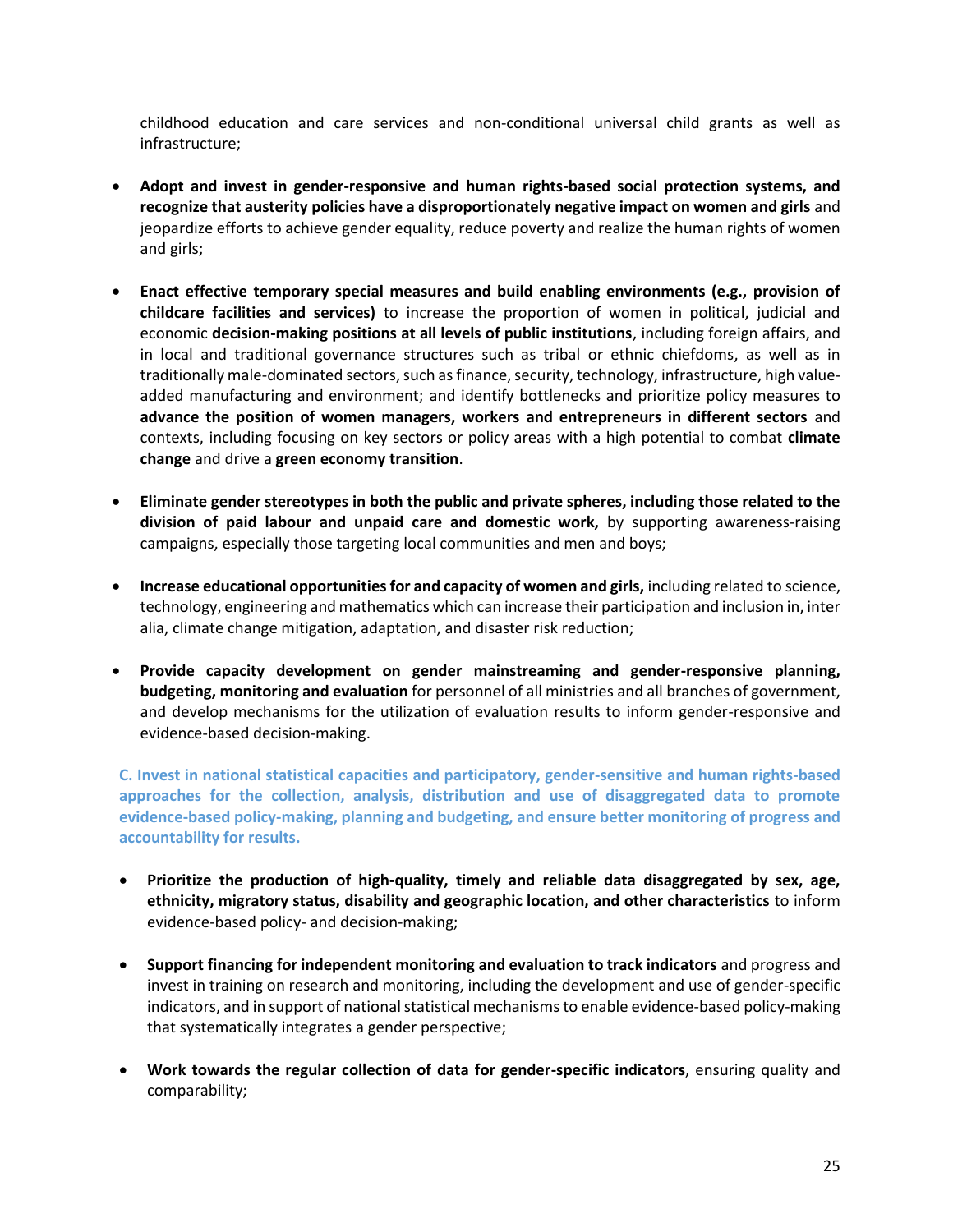- **Strengthen collaboration between producers and users of gender statistics,** including national statistical offices, women's rights organizations, independent researchers and other partners to improve the quality and effectiveness of data; and ensure that data collected meets the needs of diverse stakeholders;
- **Ensure the independence of national statistical systems and administrations for assessing progress made towards gender equality**, including in the context of peaceful societies that are resilient to climate change, and **invest in building their specific technical capacities;**
- **Mainstream time-use surveys into national statistical systems** funded from national budget allocation where possible; strengthen evidence by linking quantitative methodology to qualitative data for context-specific analysis; and develop satellite accounts to mainstream gender equality in an economy-wide approach;
- **Institutionalize processes to conduct gender audits across public institutions** and systematically monitor resource mobilization and budget allocations for gender equality policies and programmes, including tracking financial commitments for promoting gender equality in both national budgets and international flows of ODA and other sources;
- **Strengthen internal and external coordination** between and across relevant national, regional and international actors for quality and timely research and reporting, including through a UN coordination/coherence hub to share information on training and capacity support in relation to gender statistics; and promote adherence to quality benchmarks, human rights standards and the fundamental principles of official statistics;
- **Evaluate the impacts of the concentration of wealth** and the challenges it poses for social cohesion and well-being, peace and security, climate action, gender equality, human rights and the implementation of the 2030 Agenda, including adding an indicator of economic inequality which also captures income/wealth to the Goal 10 indicators, considering the establishment of a UN Human Rights Council special procedure to assess the impacts of the concentration of wealth on the implementation of the 2030 Agenda and on the realization of human rights, the creation of a UN commission on wealth inequality, and/or a global multi-stakeholder meeting to take stock of progress in reducing inequalities;
- **Strengthen accountability at the highest political level and review the modalities of the HLPF**  towards an open, inclusive, transparent and gender-responsive global monitoring process, leveraging synergies in implementation where strong interlinkages exist among the SDGs, in order to strengthen the voluntary process for the follow-up and review of the 2030 Agenda so that countries provide accurate accounts of progress, gaps and challenges, and encourage donor countries to report on how their aid is contributing to reducing gender inequality and other inequalities.

**D. Increase financing for the gender-responsive implementation of the 2030 Agenda through domestic resource mobilization policies and global action to address the systemic imbalances in domestic and international tax, trade, and investment arrangements**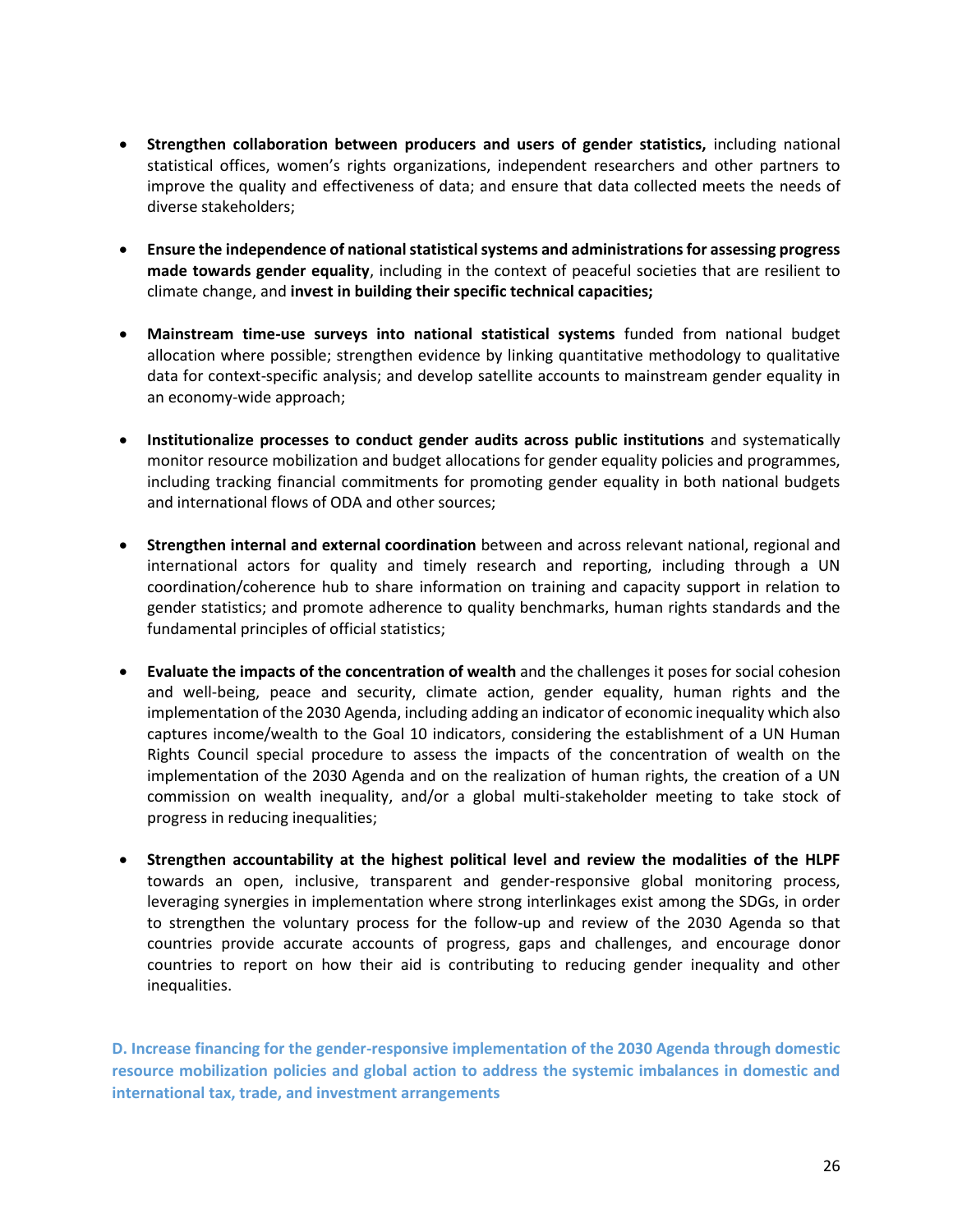- **Reform national tax systems so that they are progressive and gender-responsive,** including through more stringent taxation of wealth, assets and inheritances; reduce the dependence on sales and consumption taxes that place a disproportionate burden on poor women and men; increase marginal tax rates on the income of the highest earners and on corporations, end tax incentives for multinational corporations;
- **Put in place adequate safeguards around private financing** (such as public-private partnerships, privatization, blended finance), in particular **consistent,** *ex ante* **gender, human rights and environment impact assessments** of all financing mechanisms and international financial institutions, and trade agreements, including arms trade, mega-projects and infrastructure projects;
- **Support the elaboration and adoption of a legally binding instrument** to regulate, in line with international human rights law, the activities of transnational corporations and other business enterprises;
- **Tackle illicit financial flows, including cross-border tax abuse (such as corporate tax avoidance and trade misinvoicing),** through country-by-country reporting, automatic exchange of information, public disclosure of beneficial ownership, addressing transfer pricing, cracking down on tax havens and other measures; and ensure that low- and middle-income countries are able to have more decision-making power in the global tax system and rules;
- **Reform investment agreements** to eliminate investor-state dispute settlement clauses and mandatory arbitration clauses to ensure that States cannot be sued for implementing public interest policies, including their gender equality, human rights and environmental obligations, and have recourse through domestic courts, and ensure processes whereby stakeholders who are impacted by corporations can have access to redress and accountability;
- **Consider a systemic and consistent approach to debt forgiveness**, such as through the establishment of a global debt resolution forum;
- **Revise fiscal rules on definition of consumption** so that spending on human development such as health, education and childcare is recognized as investment rather than consumption expenditures in public finances;
- Facilitate conducive institutional arrangements and processes to **ensure gender-responsive budgeting and resource allocation at all stages, from the outset of planning processes,** including requirements for the integration of a gender perspective in national planning processes so as to achieve greater policy coherence and coordination among different ministries;
- **Finance the implementation of regional and national action plans and strategies on women, peace and security,** including initiatives from civil society, and reduce military spending and redistribute resources towards social spending;
- **Develop and strengthen gender-responsive guidelines on climate finance** and implementation in future projects, and promote mechanisms for raising capacity for effective climate change-related planning and management in least developed countries and small island developing States, focusing on women, youth and local and marginalized communities.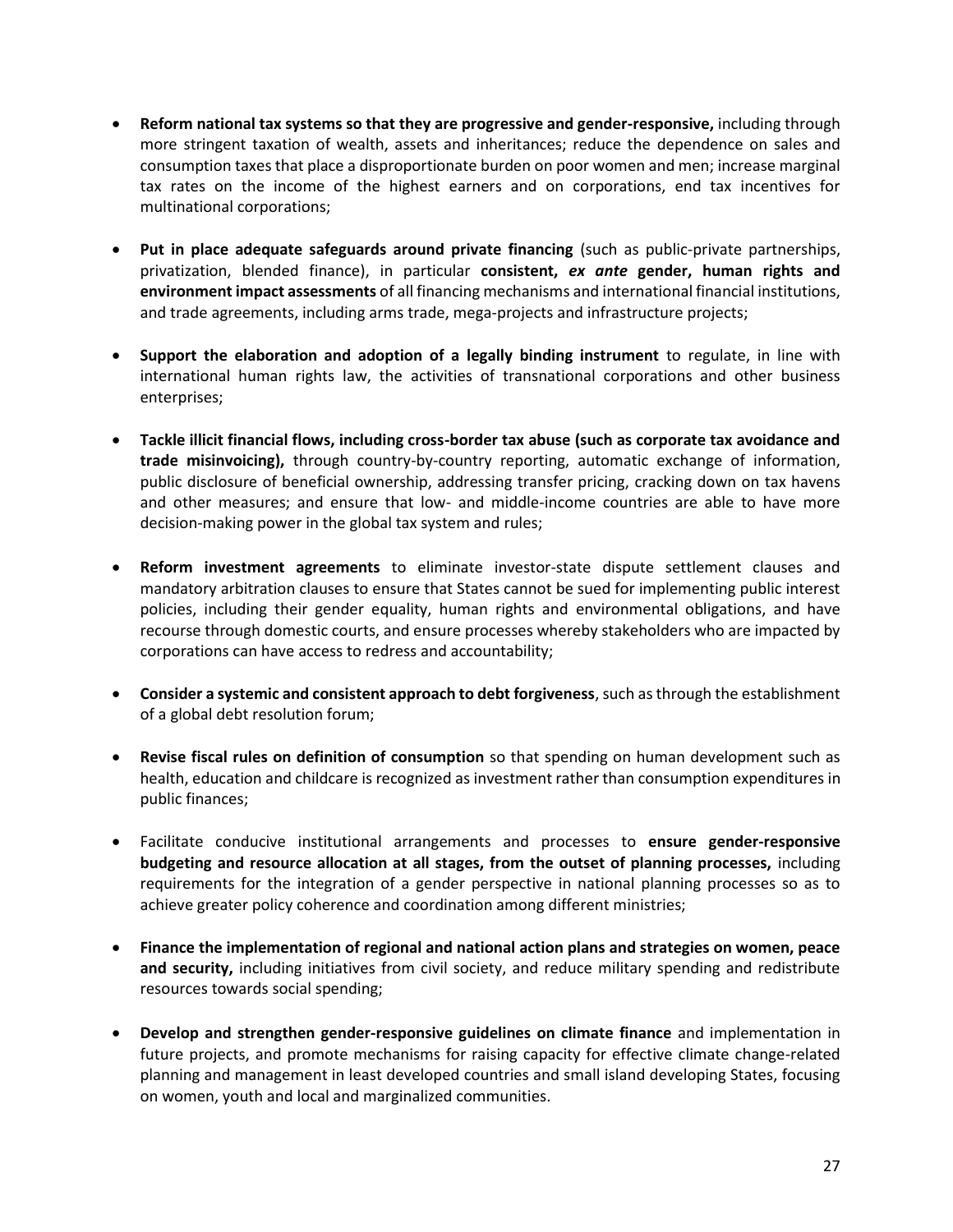### Annex 1: Measuring progress – Data availability for SDGs 5, 10, 13 and 16

Annex 1 presents a snapshot of as of April 30, 2019, of the status of methodological development and data availability for indicators of SDGs 5, 10, 13 and 16. **Tier 1** Indicator is conceptually clear, has an internationally established methodology and standards are available, and data are regularly produced by countries for at least 50 per cent of countries and of the population in every region where the indicator is relevant.<sup>44</sup> **Tier 2** Indicator is conceptually clear, has an internationally established methodology and standards are available, but data are not regularly produced by countries. **Tier 3** has no internationally established methodology or standards are yet available for the indicator, but methodology/standards are being (or will be) developed or tested. Information about all SDGS, targets and indicators and are available at: [https://sustainabledevelopment.un.org/sdgs.](https://sustainabledevelopment.un.org/sdgs)

| Goal 5. Achieve gender equality and empower all women and girls                                                                                                                                                                                                     | <b>Tier</b>                 | Data<br>availability<br>in the<br>Global<br>Database |
|---------------------------------------------------------------------------------------------------------------------------------------------------------------------------------------------------------------------------------------------------------------------|-----------------------------|------------------------------------------------------|
| Target 5.1 End all forms of discrimination against all women and girls everywhere                                                                                                                                                                                   |                             |                                                      |
| 5.1.1 Whether or not legal frameworks are in place to promote, enforce and monitor<br>equality and non-discrimination on the basis of sex                                                                                                                           | $\overline{2}$              | No.                                                  |
| Target 5.2 Eliminate all forms of violence against all women and girls in the public and private spheres, including<br>trafficking and sexual and other types of exploitation                                                                                       |                             |                                                      |
| 5.2.1 Proportion of ever-partnered women and girls aged 15 years and older subjected to<br>physical, sexual or psychological violence by a current or former intimate partner in the<br>previous 12 months, by form of violence and by age                          | $\overline{2}$              | Yes                                                  |
| 5.2.2 Proportion of women and girls aged 15 years and older subjected to sexual violence<br>by persons other than an intimate partner in the previous 12 months, by age and place of<br>occurrence                                                                  | 2                           | No.                                                  |
| Target 5.3 Eliminate all harmful practices, such as child, early and forced marriage and female genital mutilation                                                                                                                                                  |                             |                                                      |
| 5.3.1 Proportion of women aged 20-24 years who were married or in a union before age<br>15 and before age 18                                                                                                                                                        | $\overline{2}$              | Yes                                                  |
| 5.3.2 Proportion of girls and women aged 15-49 years who have undergone female<br>genital mutilation/cutting, by age                                                                                                                                                | $\overline{2}$              | Yes                                                  |
| Target 5.4 Recognize and value unpaid care and domestic work through the provision of public services, infrastructure<br>and social protection policies and the promotion of shared responsibility within the household and the family as<br>nationally appropriate |                             |                                                      |
| 5.4.1 Proportion of time spent on unpaid domestic and care work, by sex, age and<br>location                                                                                                                                                                        | $\overline{2}$              | Yes                                                  |
| Target 5.5 Ensure women's full and effective participation and equal opportunities for leadership at all levels of<br>decision-making in political, economic and public life                                                                                        |                             |                                                      |
| 5.5.1 Proportion of seats held by women in (a) national parliaments and (b) local<br>governments                                                                                                                                                                    | Tier $1(a)/$<br>Tier $2(b)$ | Yes (a)/No<br>(b)                                    |
| 5.5.2 Proportion of women in managerial positions                                                                                                                                                                                                                   | $\mathbf{1}$                | Yes                                                  |

<sup>44</sup> See IAEG-SDGs Tier Classification for Global SDG Indicators (https://unstats.un.org/sdgs/iaeg-sdgs/tier-classification/)

 $\overline{\phantom{a}}$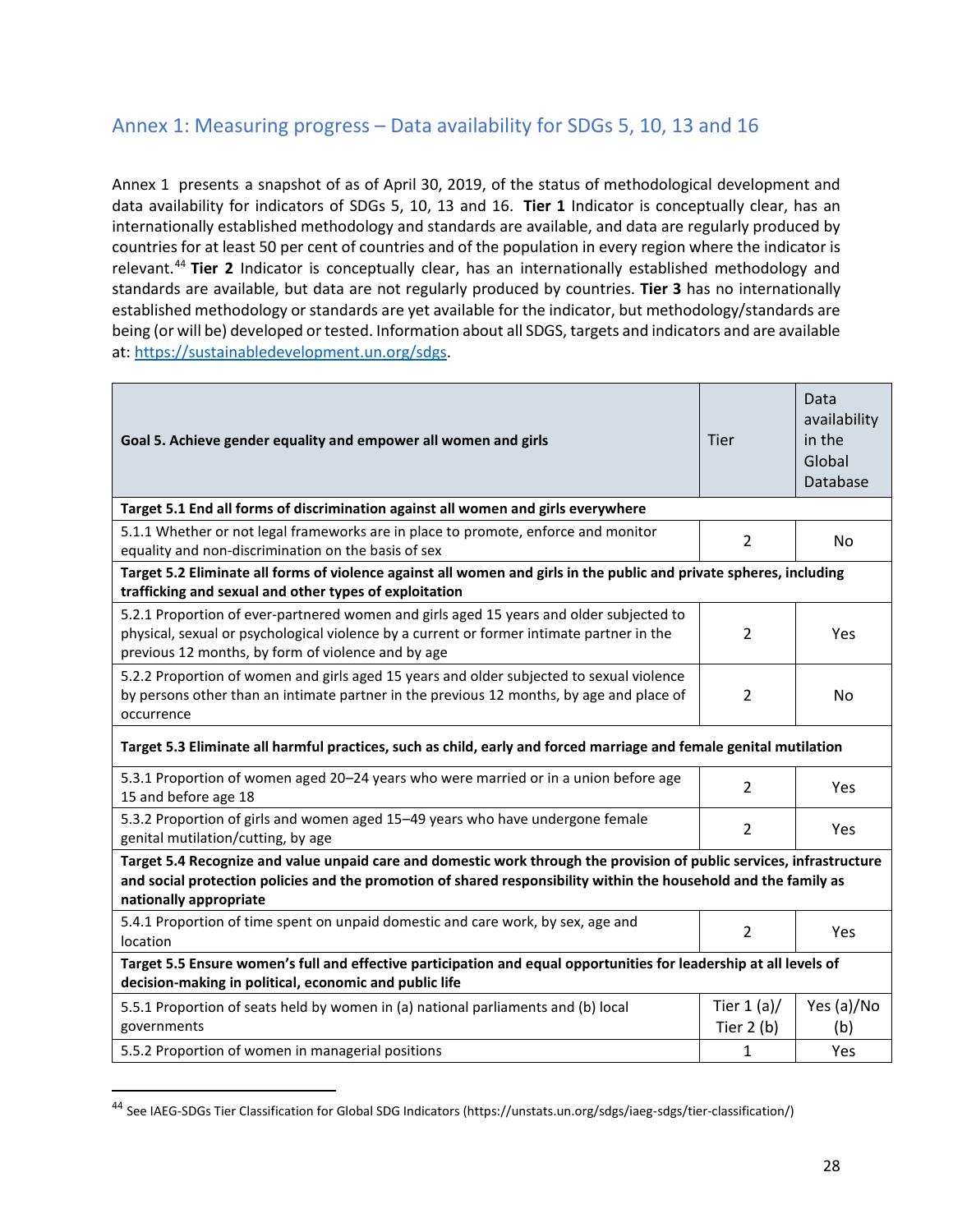**Target 5.6 Ensure universal access to sexual and reproductive health and reproductive rights as agreed in accordance with the Programme of Action of the International Conference on Population and Development and the Beijing Platform for Action and the outcome documents of their review conferences**

| 5.6.1 Proportion of women aged 15–49 years who make their own informed decisions<br>regarding sexual relations, contraceptive use and reproductive health care                                            | Yes |
|-----------------------------------------------------------------------------------------------------------------------------------------------------------------------------------------------------------|-----|
| 5.6.2 Number of countries with laws and regulations that guarantee full and equal access<br>to women and men aged 15 years and older to sexual and reproductive health care,<br>information and education | No  |

**Target 5.a Undertake reforms to give women equal rights to economic resources, as well as access to ownership and control over land and other forms of property, financial services, inheritance and natural resources, in accordance with national laws**

| Target E. h. Enhance the use of enabling technology, in norticular information and communications technology to |    |
|-----------------------------------------------------------------------------------------------------------------|----|
| guarantees women's equal rights to land ownership and/or control                                                |    |
| 5.a.2 Proportion of countries where the legal framework (including customary law)                               | No |
| agricultural land, by type of tenure                                                                            |    |
| agricultural land, by sex; and (b) share of women among owners or rights-bearers of                             | No |
| 5.a.1 (a) Proportion of total agricultural population with ownership or secure rights over                      |    |

**Target 5.b Enhance the use of enabling technology, in particular information and communications technology, to promote the empowerment of women**

5.b.1 Proportion of individuals who own a mobile telephone, by sex 2 Yes

### **Target 5.c Adopt and strengthen sound policies and enforceable legislation for the promotion of gender equality and the empowerment of all women and girls at all levels**

| 5.c.1 Proportion of countries with systems to track and make public allocations for gender | Nα |
|--------------------------------------------------------------------------------------------|----|
| equality and women's empowerment                                                           |    |

| Goal 10. Reduce inequality within and among countries                                                                                                                                                                         | Tier           | Data<br>availability<br>at the<br>Global<br>Database |  |
|-------------------------------------------------------------------------------------------------------------------------------------------------------------------------------------------------------------------------------|----------------|------------------------------------------------------|--|
| Target 10.1 By 2030, progressively achieve and sustain income growth of the bottom 40 per cent of the population at<br>a rate higher than the national average                                                                |                |                                                      |  |
| 10.1.1 Growth rates of household expenditure or income per capita among the bottom<br>40 per cent of the population and the total population                                                                                  | 2              | Yes                                                  |  |
| Target 10.2 By 2030, empower and promote the social, economic and political inclusion<br>of all, irrespective of age, sex, disability, race, ethnicity, origin, religion or economic or<br>other status                       |                |                                                      |  |
| 10.2.1 Proportion of people living below 50 per cent of median income, by sex, age and<br>persons with disabilities                                                                                                           | 2              | No                                                   |  |
| Target 10.3 Ensure equal opportunity and reduce inequalities of outcome, including by eliminating discriminatory<br>laws, policies and practices and promoting appropriate legislation, policies and action in this regard    |                |                                                      |  |
| 10.3.1 Proportion of population reporting having personally felt discriminated against or<br>harassed in the previous 12 months on the basis of a ground of discrimination prohibited<br>under international human rights law | $\mathfrak{p}$ | No                                                   |  |
| Target 10.4 Adopt policies, especially fiscal, wage and social protection policies, and progressively achieve greater<br>equality                                                                                             |                |                                                      |  |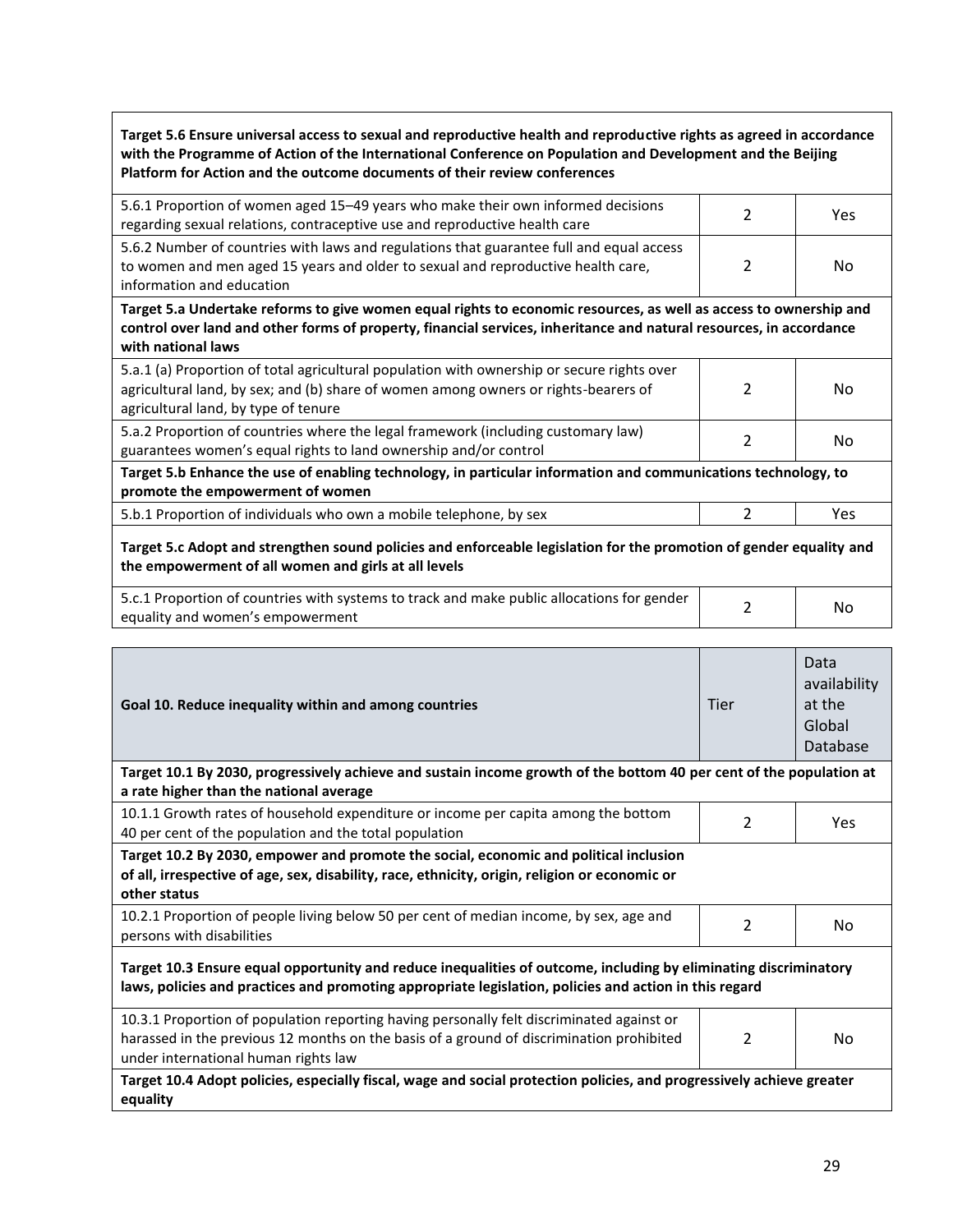| 10.4.1 Labour share of GDP, comprising wages and social protection transfers                                                                                                                                                                                                                                                                       | 2                                                                                                                                                                                                                             | Yes                                                  |  |
|----------------------------------------------------------------------------------------------------------------------------------------------------------------------------------------------------------------------------------------------------------------------------------------------------------------------------------------------------|-------------------------------------------------------------------------------------------------------------------------------------------------------------------------------------------------------------------------------|------------------------------------------------------|--|
| Target 10.5 Improve the regulation and monitoring of global financial markets and institutions and strengthen the<br>implementation of such regulations                                                                                                                                                                                            |                                                                                                                                                                                                                               |                                                      |  |
| 10.5.1 Financial Soundness Indicators                                                                                                                                                                                                                                                                                                              | $\mathbf{1}$                                                                                                                                                                                                                  | Yes                                                  |  |
| legitimate institutions                                                                                                                                                                                                                                                                                                                            | Target 10.6 Ensure enhanced representation and voice for developing countries in decision-making in global<br>international economic and financial institutions in order to deliver more effective, credible, accountable and |                                                      |  |
| 10.6.1 Proportion of members and voting rights of developing countries in international<br>organizations                                                                                                                                                                                                                                           | $\mathbf{1}$                                                                                                                                                                                                                  | Yes                                                  |  |
| Target 10.7 Facilitate orderly, safe, regular and responsible migration and mobility of people, including through the<br>implementation of planned and well-managed migration policies                                                                                                                                                             |                                                                                                                                                                                                                               |                                                      |  |
| 10.7.1 Recruitment cost borne by employee as a proportion of yearly income earned in<br>country of destination                                                                                                                                                                                                                                     | 2                                                                                                                                                                                                                             | No                                                   |  |
| 10.7.2 Number of countries that have implemented well-managed migration policies                                                                                                                                                                                                                                                                   | $\overline{2}$                                                                                                                                                                                                                | No                                                   |  |
| developed countries, in accordance with World Trade Organization agreements                                                                                                                                                                                                                                                                        | Target 10.a Implement the principle of special and differential treatment for developing countries, in particular least                                                                                                       |                                                      |  |
| 10.a.1 Proportion of tariff lines applied to imports from least developed countries and<br>developing countries with zero-tariff                                                                                                                                                                                                                   | 1                                                                                                                                                                                                                             | Yes                                                  |  |
| Target 10.b Encourage official development assistance and financial flows, including foreign direct investment, to<br>States where the need is greatest, in particular least developed countries, African countries, small island developing<br>States and landlocked developing countries, in accordance with their national plans and programmes |                                                                                                                                                                                                                               |                                                      |  |
| 10.b.1 Total resource flows for development, by recipient and donor countries and type<br>of flow (e.g. official development assistance, foreign direct investment and other flows)                                                                                                                                                                | Tier 1<br>(ODA)/Tier<br>$2$ (FDI)                                                                                                                                                                                             | Yes                                                  |  |
| Target 10.c By 2030, reduce to less than 3 per cent the transaction costs of migrant remittances and eliminate<br>remittance corridors with costs higher than 5 per cent                                                                                                                                                                           |                                                                                                                                                                                                                               |                                                      |  |
| 10.c.1 Remittance costs as a proportion of the amount remitted                                                                                                                                                                                                                                                                                     | $\overline{2}$                                                                                                                                                                                                                | Yes                                                  |  |
| Goal 13. Take urgent action to combat climate change and its impacts                                                                                                                                                                                                                                                                               | Tier                                                                                                                                                                                                                          | Data<br>availability<br>at the<br>Global<br>Database |  |
| Target 13.1 Strengthen resilience and adaptive capacity to climate-related hazards and natural disasters in all<br>countries                                                                                                                                                                                                                       |                                                                                                                                                                                                                               |                                                      |  |
| 13.1.1 Number of deaths, missing persons and directly affected persons attributed to<br>disasters per 100,000 population                                                                                                                                                                                                                           | $\overline{2}$                                                                                                                                                                                                                | Yes                                                  |  |
| 13.1.2 Number of countries that adopt and implement national disaster risk reduction<br>strategies in line with the Sendai Framework for Disaster Risk Reduction 2015-2030                                                                                                                                                                         | $\mathbf{1}$                                                                                                                                                                                                                  | Yes                                                  |  |
| 13.1.3 Proportion of local governments that adopt and implement local disaster risk<br>reduction strategies in line with national disaster risk reduction strategies                                                                                                                                                                               | $\overline{2}$                                                                                                                                                                                                                | Yes                                                  |  |
| Target 13.2 Integrate climate change measures into national policies, strategies and planning                                                                                                                                                                                                                                                      |                                                                                                                                                                                                                               |                                                      |  |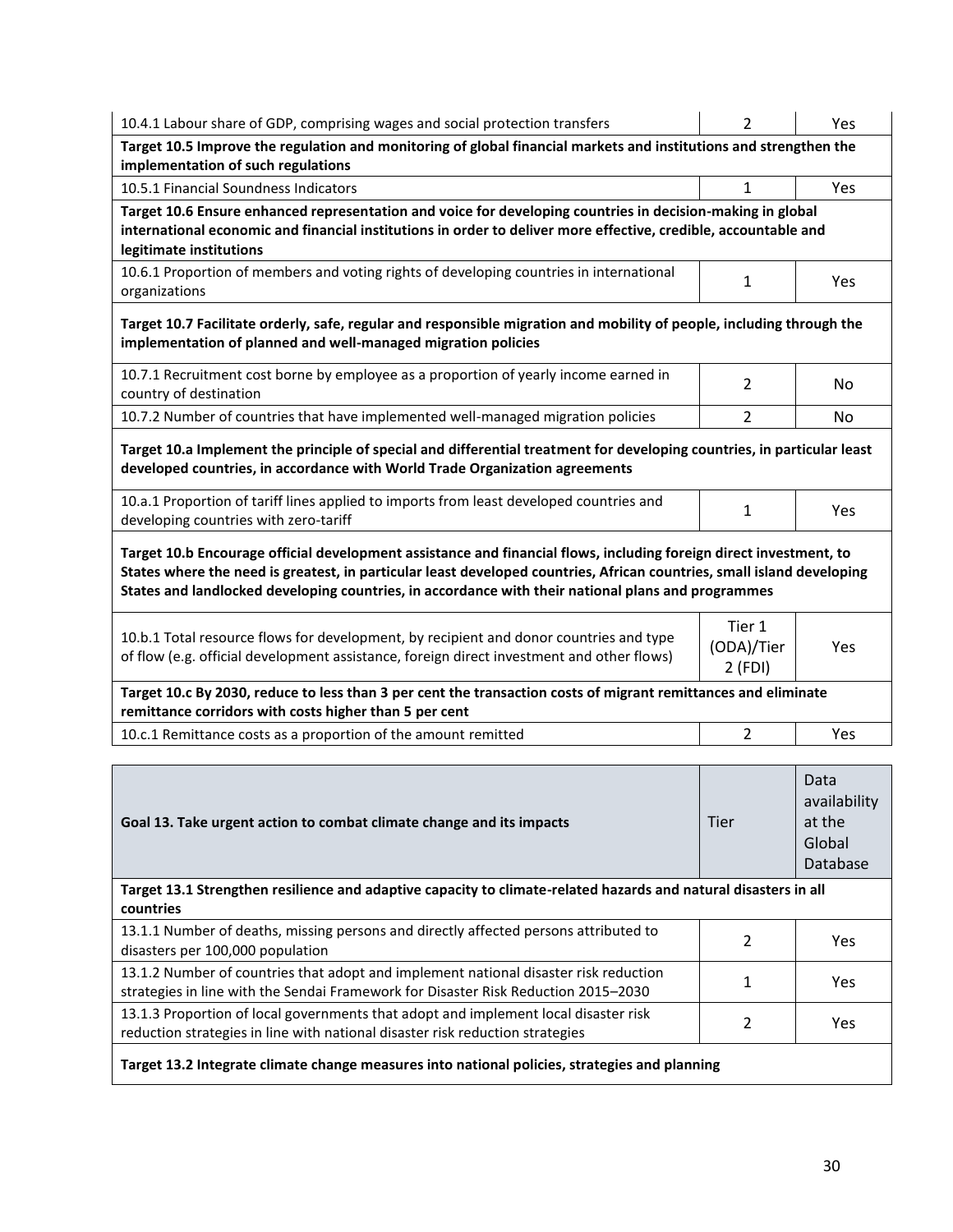| 13.2.1 Number of countries that have communicated the establishment or<br>operationalization of an integrated policy/strategy/plan which increases their ability to<br>adapt to the adverse impacts of climate change, and foster climate resilience and low<br>greenhouse gas emissions development in a manner that does not threaten food<br>production (including a national adaptation plan, nationally determined contribution,<br>national communication, biennial update report or other) |  | No |
|---------------------------------------------------------------------------------------------------------------------------------------------------------------------------------------------------------------------------------------------------------------------------------------------------------------------------------------------------------------------------------------------------------------------------------------------------------------------------------------------------|--|----|
|---------------------------------------------------------------------------------------------------------------------------------------------------------------------------------------------------------------------------------------------------------------------------------------------------------------------------------------------------------------------------------------------------------------------------------------------------------------------------------------------------|--|----|

**Target 13.3 Improve education, awareness-raising and human and institutional capacity on climate change mitigation, adaptation, impact reduction and early warning**

| 13.3.1 Number of countries that have integrated mitigation, adaptation, impact reduction<br>and early warning into primary, secondary and tertiary curricula               | Nο |
|----------------------------------------------------------------------------------------------------------------------------------------------------------------------------|----|
| 13.3.2 Number of countries that have communicated the strengthening of institutional,<br>systemic and individual capacity-building to implement adaptation, mitigation and | No |
| technology transfer, and development actions                                                                                                                               |    |

**Target 13.a Implement the commitment undertaken by developed-country parties to the United Nations Framework Convention on Climate Change to a goal of mobilizing jointly \$100 billion annually by 2020 from all sources to address the needs of developing countries in the context of meaningful mitigation actions and transparency on implementation and fully operationalize the Green Climate Fund through its capitalization as soon as possible**

| 13.a.1 Mobilized amount of United States dollars per year between 2020 and 2025 | No |
|---------------------------------------------------------------------------------|----|
| accountable towards the \$100 billion commitment                                |    |

**Target 13.b Promote mechanisms for raising capacity for effective climate change-related planning and management in least developed countries and small island developing States, including focusing on women, youth and local and marginalized communities**

| 13.b.1 Number of least developed countries and small island developing States that are<br>receiving specialized support, and amount of support, including finance, technology and<br>capacity-building, for mechanisms for raising capacities for effective climate change-<br>related planning and management, including focusing on women, youth and local and<br>marginalized communities | No |
|----------------------------------------------------------------------------------------------------------------------------------------------------------------------------------------------------------------------------------------------------------------------------------------------------------------------------------------------------------------------------------------------|----|

| Goal 16. Promote peaceful and inclusive societies for sustainable development, provide<br>access to justice for all and build effective, accountable and inclusive institutions at all<br><b>levels</b> | Tier           | Data<br>availability<br>at the<br>Global<br>Database |
|---------------------------------------------------------------------------------------------------------------------------------------------------------------------------------------------------------|----------------|------------------------------------------------------|
| Target 16.1 Significantly reduce all forms of violence and related death rates everywhere                                                                                                               |                |                                                      |
| 16.1.1 Number of victims of intentional homicide per 100,000 population, by sex and age                                                                                                                 |                | <b>Yes</b>                                           |
| 16.1.2 Conflict-related deaths per 100,000 population, by sex, age and cause                                                                                                                            |                | No.                                                  |
| 16.1.3 Proportion of population subjected to (a) physical violence, (b) psychological<br>violence and (c) sexual violence in the previous 12 months                                                     | 2              | No.                                                  |
| 16.1.4 Proportion of population that feel safe walking alone around the area they live                                                                                                                  | $\mathfrak{p}$ | No.                                                  |
| Target 16.2 End abuse, exploitation, trafficking and all forms of violence against and torture of children                                                                                              |                |                                                      |
| 16.2.1 Proportion of children aged 1–17 years who experienced any physical punishment<br>and/or psychological aggression by caregivers in the past month                                                | 2              | Yes                                                  |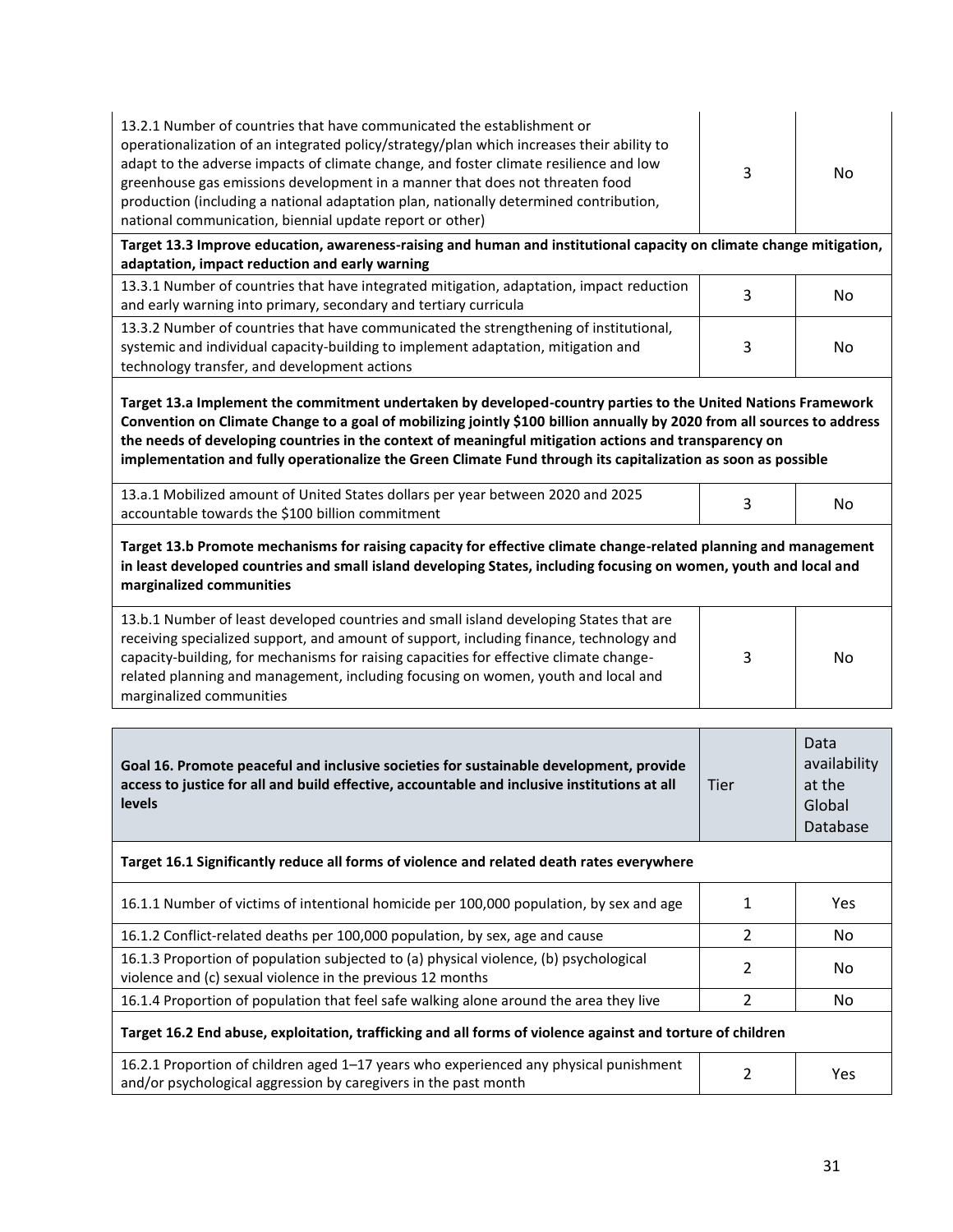| 16.2.2 Number of victims of human trafficking per 100,000 population, by sex, age and<br>form of exploitation                                                                                                                                                    | 2              | Yes |  |  |
|------------------------------------------------------------------------------------------------------------------------------------------------------------------------------------------------------------------------------------------------------------------|----------------|-----|--|--|
| 16.2.3 Proportion of young women and men aged 18-29 years who experienced sexual<br>violence by age 18                                                                                                                                                           | $\overline{2}$ | Yes |  |  |
| Target 16.3 Promote the rule of law at the national and international levels and ensure equal access to justice for all                                                                                                                                          |                |     |  |  |
| 16.3.1 Proportion of victims of violence in the previous 12 months who reported their<br>victimization to competent authorities or other officially recognized conflict resolution<br>mechanisms                                                                 | 2              | No  |  |  |
| 16.3.2 Unsentenced detainees as a proportion of overall prison population                                                                                                                                                                                        | 1              | Yes |  |  |
| Target 16.4 By 2030, significantly reduce illicit financial and arms flows, strengthen the recovery and return of stolen<br>assets and combat all forms of organized crime                                                                                       |                |     |  |  |
| 16.4.1 Total value of inward and outward illicit financial flows (in current United States<br>dollars)                                                                                                                                                           | 3              | No  |  |  |
| 16.4.2 Proportion of seized, found or surrendered arms whose illicit origin or context has<br>been traced or established by a competent authority in line with international<br>instruments                                                                      | $\overline{2}$ | No  |  |  |
| Target 16.5 Substantially reduce corruption and bribery in all their forms                                                                                                                                                                                       |                |     |  |  |
| 16.5.1 Proportion of persons who had at least one contact with a public official and who<br>paid a bribe to a public official, or were asked for a bribe by those public officials, during<br>the previous 12 months                                             | 2              | No  |  |  |
| 16.5.2 Proportion of businesses that had at least one contact with a public official and<br>that paid a bribe to a public official, or were asked for a bribe by those public officials<br>during the previous 12 months                                         | 2              | Yes |  |  |
| Target 16.6 Develop effective, accountable and transparent institutions at all levels                                                                                                                                                                            |                |     |  |  |
| 16.6.1 Primary government expenditures as a proportion of original approved budget, by<br>sector (or by budget codes or similar)                                                                                                                                 | 1              | Yes |  |  |
| 16.6.2 Proportion of population satisfied with their last experience of public services                                                                                                                                                                          | 2              | No  |  |  |
| Target 16.7 Ensure responsive, inclusive, participatory and representative decision-making at all levels                                                                                                                                                         |                |     |  |  |
| 16.7.1 Proportions of positions (by sex, age, persons with disabilities and population<br>groups) in public institutions (national and local legislatures, public service, and judiciary)<br>compared to national distributions                                  | $\overline{2}$ | No  |  |  |
| 16.7.2 Proportion of population who believe decision-making is inclusive and responsive,<br>by sex, age, disability and population group                                                                                                                         | $\overline{2}$ | No  |  |  |
| Target 16.8 Broaden and strengthen the participation of developing countries in the institutions of global governance                                                                                                                                            |                |     |  |  |
| 16.8.1 Proportion of members and voting rights of developing countries in international<br>organizations                                                                                                                                                         | $\mathbf{1}$   | Yes |  |  |
| Target 16.9 By 2030, provide legal identity for all, including birth registration                                                                                                                                                                                |                |     |  |  |
| 16.9.1 Proportion of children under 5 years of age whose births have been registered with<br>a civil authority, by age                                                                                                                                           | $\mathbf{1}$   | Yes |  |  |
| Target 16.10 Ensure public access to information and protect fundamental freedoms, in accordance with national<br>legislation and international agreements                                                                                                       |                |     |  |  |
| 16.10.1 Number of verified cases of killing, kidnapping, enforced disappearance, arbitrary<br>detention and torture of journalists, associated media personnel, trade unionists and<br>$\overline{2}$<br>Yes<br>human rights advocates in the previous 12 months |                |     |  |  |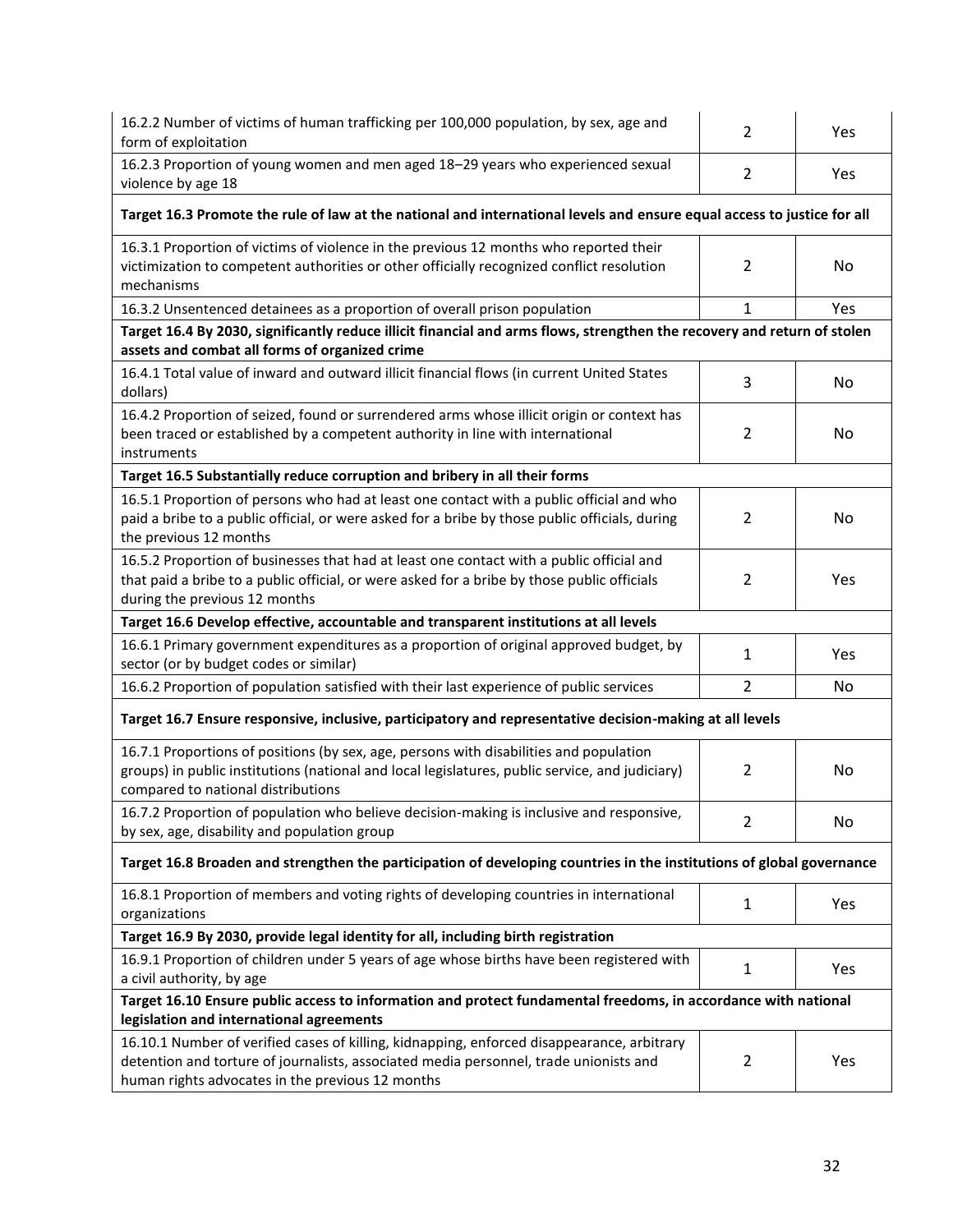| 16.10.2 Number of countries that adopt and implement constitutional, statutory and/or<br>policy guarantees for public access to information                                                                                           |  | Yes |  |  |
|---------------------------------------------------------------------------------------------------------------------------------------------------------------------------------------------------------------------------------------|--|-----|--|--|
| Target 16.a Strengthen relevant national institutions, including through international cooperation, for building<br>capacity at all levels, in particular in developing countries, to prevent violence and combat terrorism and crime |  |     |  |  |
| 16.a.1 Existence of independent national human rights institutions in compliance with the<br>Paris Principles                                                                                                                         |  | Yes |  |  |
| Target 16.b Promote and enforce non-discriminatory laws and policies for sustainable development                                                                                                                                      |  |     |  |  |
| 16.b.1 Proportion of population reporting having personally felt discriminated against or<br>harassed in the previous 12 months on the basis of a ground of discrimination prohibited<br>under international human rights law         |  | No  |  |  |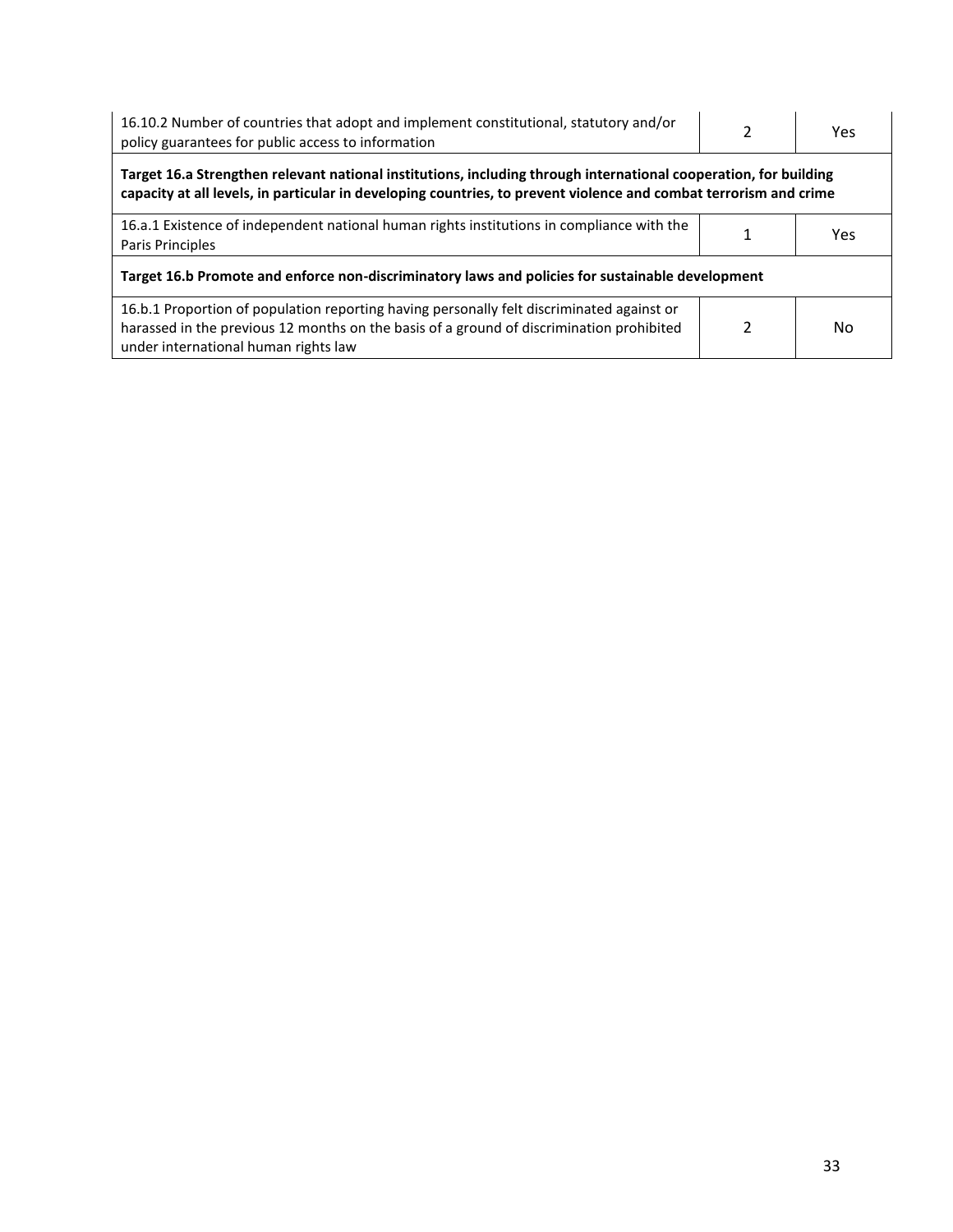# Annex 2: Programme of work

|                              | Day 1                                                                                                                                                                                                                                                                                                                                                                                                                                                                                                                                                                                                                                                               |  |  |
|------------------------------|---------------------------------------------------------------------------------------------------------------------------------------------------------------------------------------------------------------------------------------------------------------------------------------------------------------------------------------------------------------------------------------------------------------------------------------------------------------------------------------------------------------------------------------------------------------------------------------------------------------------------------------------------------------------|--|--|
| $9:00 a.m. -$                | <b>Registration</b>                                                                                                                                                                                                                                                                                                                                                                                                                                                                                                                                                                                                                                                 |  |  |
| 9:30 a.m.                    | Arrival of participants and registration at Gate 1 (bring ID / passport)                                                                                                                                                                                                                                                                                                                                                                                                                                                                                                                                                                                            |  |  |
| $9:30$ a.m. $-$              | Welcoming remarks and setting the stage                                                                                                                                                                                                                                                                                                                                                                                                                                                                                                                                                                                                                             |  |  |
| 10:00 a.m.                   | Sylvia Hordosch, Policy Advisor, UN Women<br>$\bullet$                                                                                                                                                                                                                                                                                                                                                                                                                                                                                                                                                                                                              |  |  |
|                              | Hanna Sands, Programme Coordinator (Gender), UNODC<br>$\bullet$                                                                                                                                                                                                                                                                                                                                                                                                                                                                                                                                                                                                     |  |  |
|                              | Fleur Newman, Gender Affairs Officer, UNFCCC Secretariat                                                                                                                                                                                                                                                                                                                                                                                                                                                                                                                                                                                                            |  |  |
|                              | Introduction of all participants                                                                                                                                                                                                                                                                                                                                                                                                                                                                                                                                                                                                                                    |  |  |
| 10:00 $a.m. -$<br>11:30 a.m. | Session 1: Reducing inequalities, tackling climate change and promoting peaceful, just and inclusive<br>societies - the overall context                                                                                                                                                                                                                                                                                                                                                                                                                                                                                                                             |  |  |
|                              | The 2030 Agenda aims to achieve sustainable development in its three dimensions - economic, social<br>and environmental - by promoting inclusive and sustainable economic growth, ensuring social<br>inclusion and protecting the environment. In this interconnected world, financial and economic<br>crises, trafficking of persons and smuggling of migrants, drugs and arms, unstable and corrupt<br>institutions, threats of terrorism, unequal access to justice, conflict, natural and human-made<br>disasters have widespread impacts across all regions, often disproportionately affecting women and<br>girls.                                            |  |  |
|                              | During this session, participants will:                                                                                                                                                                                                                                                                                                                                                                                                                                                                                                                                                                                                                             |  |  |
|                              | Review the interlinked global challenges to equality and inclusion in the context of rising<br>$\bullet$<br>inequalities within and among countries (SDG 10), widespread economic, social and<br>environmental impacts of climate change (SDG 13); as well as the impact which ineffective<br>institutions have on promoting peaceful, just and inclusive societies (SDG 16);<br>Provide evidence and discuss gender-responsive approaches to addressing these challenges and<br>$\bullet$<br>reducing their disproportionate effects on women and girls; and<br>Proffer priority areas where a gender perspective can be integrated in policy-making.<br>$\bullet$ |  |  |
|                              | This session will thus provide the context and a foundation for more focused discussions on various<br>topics over the two days.                                                                                                                                                                                                                                                                                                                                                                                                                                                                                                                                    |  |  |
|                              | Moderator: Neil Walsh, Chief of Cybercrime and Anti-Money Laundering Section, UNODC                                                                                                                                                                                                                                                                                                                                                                                                                                                                                                                                                                                 |  |  |
|                              | Presenters:                                                                                                                                                                                                                                                                                                                                                                                                                                                                                                                                                                                                                                                         |  |  |
|                              | Jeni Klugman, Managing Director, Georgetown Institute for Women; Peace and Security and<br>$\bullet$<br>Fellow, Harvard University<br>Fleur Newman, Gender Affairs Officer, UNFCCC Secretariat<br>$\bullet$<br>Anna Giudice, Crime Prevention and Criminal Justice Officer, UNODC<br>$\bullet$                                                                                                                                                                                                                                                                                                                                                                      |  |  |
|                              | Lead discussant: Emilia Reyes, Coordinator, Equidad de Género                                                                                                                                                                                                                                                                                                                                                                                                                                                                                                                                                                                                       |  |  |
|                              | Guiding questions for interactive discussion                                                                                                                                                                                                                                                                                                                                                                                                                                                                                                                                                                                                                        |  |  |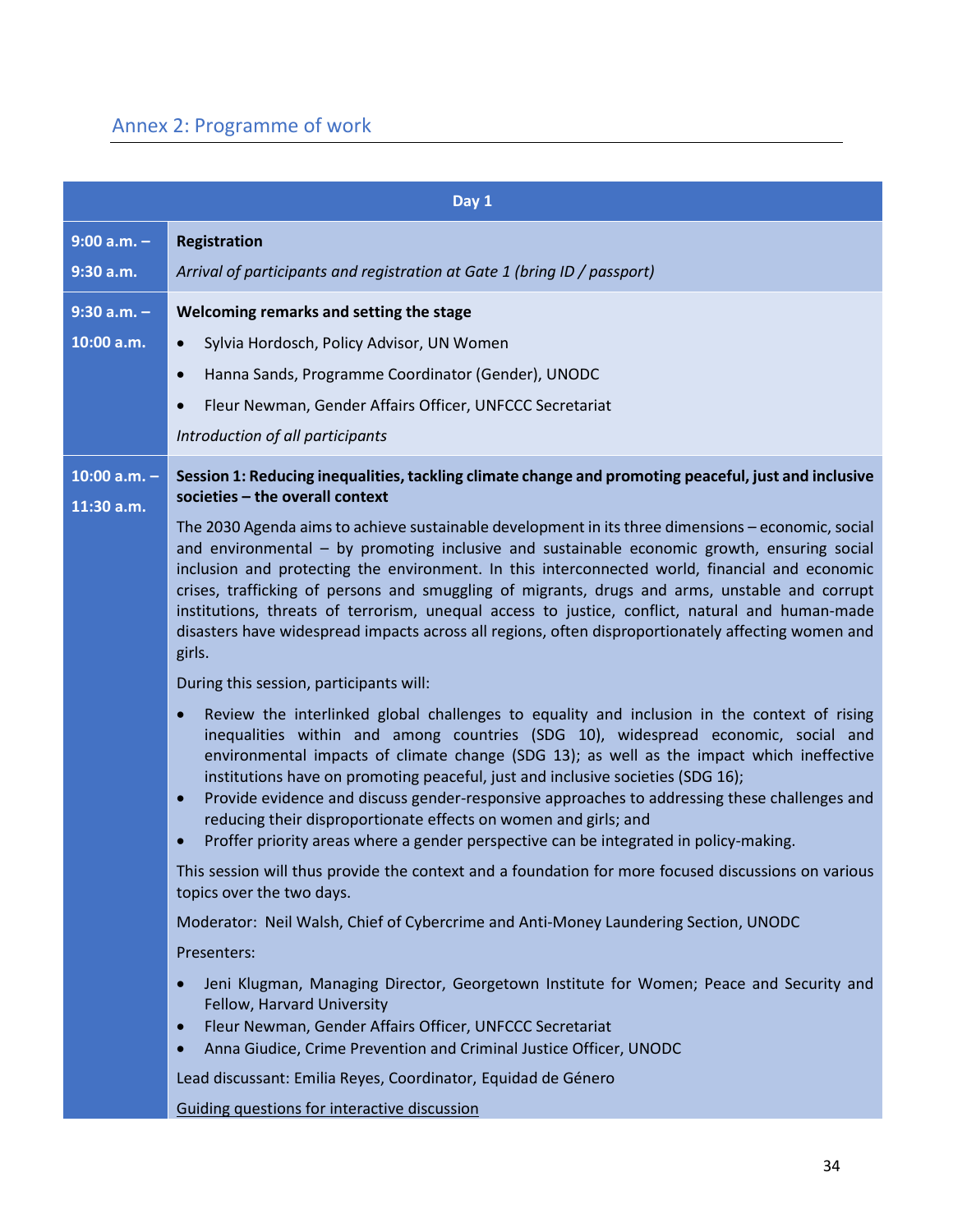|                             | What is the current status of implementation of SDGs 10, 13 and 16? What challenges and gaps<br>$\bullet$<br>are common to achieving the gender-responsive implementation of SDGs 10, 13 and 16?                                                                                                                                                                                                |  |  |
|-----------------------------|-------------------------------------------------------------------------------------------------------------------------------------------------------------------------------------------------------------------------------------------------------------------------------------------------------------------------------------------------------------------------------------------------|--|--|
|                             | What are examples of gender-responsive policies and practices that have reduced inequalities<br>$\bullet$<br>within countries? What are examples of gender-responsive climate policies? What are examples<br>of gender-responsive criminal justice responses that support peaceful, just and inclusive<br>societies?                                                                            |  |  |
|                             | What evidence demonstrates the interlinkages between SDGs 10, 13 and 16? How can this<br>$\bullet$<br>evidence be used for achieving greater policy coherence and policy coordination for greater<br>impact? And how can they best benefit the poorest and most marginalized women and girls?                                                                                                   |  |  |
|                             | How can international commitments, human rights treaty obligations and global policy priorities<br>$\bullet$<br>on conflict prevention and sustaining peace be leveraged to achieve the 2030 Agenda? What are<br>good practices?                                                                                                                                                                |  |  |
| 11:30 $a.m. -$              | Coffee/tea break                                                                                                                                                                                                                                                                                                                                                                                |  |  |
| 11:45 a.m.                  |                                                                                                                                                                                                                                                                                                                                                                                                 |  |  |
| 11:45 $a.m. -$<br>1:00 p.m. | Session 2: Strengthening legal and policy frameworks to promote inclusive rule of law and equal<br>access to justice                                                                                                                                                                                                                                                                            |  |  |
|                             | The rule of law and equal access to justice are crucial to ensure good governance and accountability,<br>as well as the protection, promotion and realization of human rights in sustainable societies. During<br>this session, participants will:                                                                                                                                              |  |  |
|                             | Discuss challenges and gaps to the rule of law and equal access to justice, and their impacts on<br>$\bullet$<br>women and girls, particularly in the context of eliminating gender-based violence; and<br>Discuss legal and policy responses to closing these gaps, overcoming inequalities and contributing<br>$\bullet$<br>to climate justice and to peaceful, just and inclusive societies. |  |  |
|                             | Moderator: Wendy O'Brien, Crime Prevention and Criminal Justice Officer, UNODC                                                                                                                                                                                                                                                                                                                  |  |  |
|                             | Presenter: Priya Gopalan, Independent Expert on International Criminal Law, Human Rights and<br>Gender                                                                                                                                                                                                                                                                                          |  |  |
|                             | Lead discussants:                                                                                                                                                                                                                                                                                                                                                                               |  |  |
|                             | Susan Okalany, Justice of the High Court of Uganda<br>$\bullet$<br>Amal Tawfik, Director of the Women Complaints Office, National Council on Women, Egypt<br>$\bullet$<br>Veronica Hîrbu, Senior Consultant, Department of Legal Expertise, Ministry of Justice, Republic of<br>$\bullet$<br>Moldova                                                                                            |  |  |
|                             | Guiding questions for interactive discussion                                                                                                                                                                                                                                                                                                                                                    |  |  |
|                             | What policy reforms and other actions taken by governments have been most effective in<br>$\bullet$<br>ensuring equal access to justice? How have other stakeholders contributed to expanding equal<br>access to justice systems, including to legal aid and related programmes? How are women and<br>girls survivors of violence targeted in such efforts?                                     |  |  |

T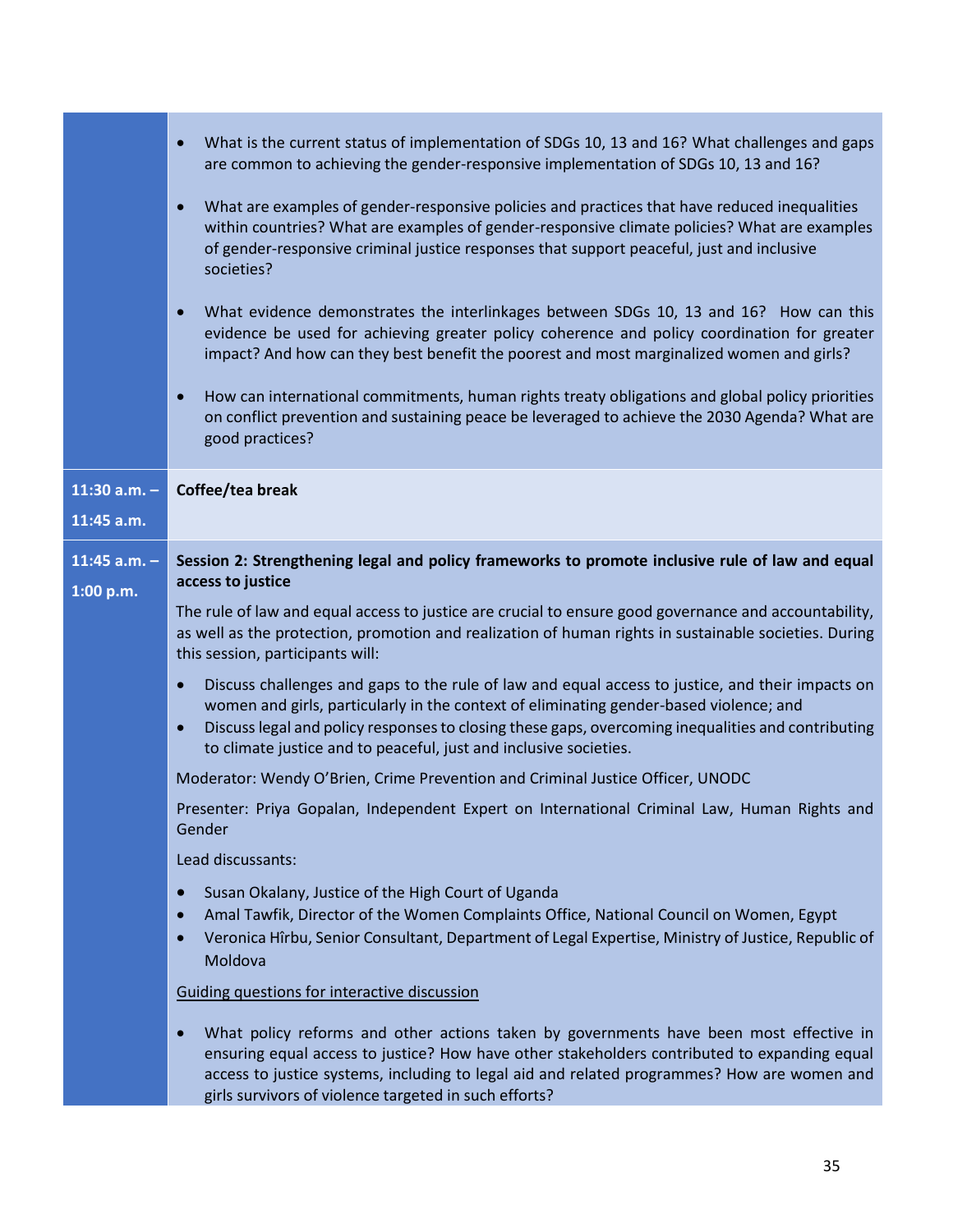| What are good practices in policy and legal frameworks and other measures that have been<br>effective in driving progress on the promotion of the rule of law at the national level? How is<br>promotion of the rule of law and equal access to justice contributing to the elimination of<br>discrimination against women and girls and realization of their rights?<br>What role can transitional justice play in fostering peaceful, just and inclusive societies which are<br>$\bullet$<br>free from fear and violence? What are good practice examples?<br>How can promoting the rule of law and access to justice contribute to mitigating the<br>$\bullet$<br>disproportionate impacts of climate change on women and girls and empowering them to<br>implement solutions?                                                                                                                                                                                                                                                                                                                                                                                                                                                                                                                                                                                                                                                                                                                                                                                                                                                                                                                                                              |
|------------------------------------------------------------------------------------------------------------------------------------------------------------------------------------------------------------------------------------------------------------------------------------------------------------------------------------------------------------------------------------------------------------------------------------------------------------------------------------------------------------------------------------------------------------------------------------------------------------------------------------------------------------------------------------------------------------------------------------------------------------------------------------------------------------------------------------------------------------------------------------------------------------------------------------------------------------------------------------------------------------------------------------------------------------------------------------------------------------------------------------------------------------------------------------------------------------------------------------------------------------------------------------------------------------------------------------------------------------------------------------------------------------------------------------------------------------------------------------------------------------------------------------------------------------------------------------------------------------------------------------------------------------------------------------------------------------------------------------------------|
| Lunch                                                                                                                                                                                                                                                                                                                                                                                                                                                                                                                                                                                                                                                                                                                                                                                                                                                                                                                                                                                                                                                                                                                                                                                                                                                                                                                                                                                                                                                                                                                                                                                                                                                                                                                                          |
| Session 3: Strengthening public institutions to achieve gender equality and empower all women<br>and girls                                                                                                                                                                                                                                                                                                                                                                                                                                                                                                                                                                                                                                                                                                                                                                                                                                                                                                                                                                                                                                                                                                                                                                                                                                                                                                                                                                                                                                                                                                                                                                                                                                     |
| Strong and accountable public institutions, including rule of law mechanisms, are important for the<br>enforcement and implementation of gender equality laws and policies and to ensure coordination<br>among various actors for greater impact of actions taken. During this session, participants will:<br>Examine institutional arrangements that have created conducive environments for achieving<br>$\bullet$<br>gender equality<br>Highlight coordination by national gender equality mechanisms with other ministries, and their<br>collaboration with national human rights institutions and non-governmental actors, to shape<br>national sustainable development and climate plans and strategies, strengthen gender analysis<br>and ensure gender-responsive budgeting; and<br>Discuss the enabling factors for the sustained leadership and participation of women in decision-<br>$\bullet$<br>making processes.<br>Moderator: Monjurul Kabir, Senior Policy Advisor on Rule of Law, Justice and Security, UN Women<br>Presenters:<br>Catherine Muyeka Mumma, Consultant, National Gender and Equality Commission, Kenya<br>$\bullet$<br>Lead discussants:<br>Suiyen Ramírez, Professional Specialist, Instituto Nacional de las Mujeres, Costa Rica<br>$\bullet$<br>Agnes Simeonette During, First Secretary, Ministry of Foreign Affairs & International<br>Cooperation, Sierra Leone<br>Steven Jensen, Senior Researcher, The Danish Institute for Human Rights<br>$\bullet$<br>Guiding questions for interactive discussion<br>What kind of institutional arrangements and legal and policy frameworks have enabled<br>$\bullet$<br>integrated approaches to the gender-responsive implementation of the 2030 Agenda at the |
|                                                                                                                                                                                                                                                                                                                                                                                                                                                                                                                                                                                                                                                                                                                                                                                                                                                                                                                                                                                                                                                                                                                                                                                                                                                                                                                                                                                                                                                                                                                                                                                                                                                                                                                                                |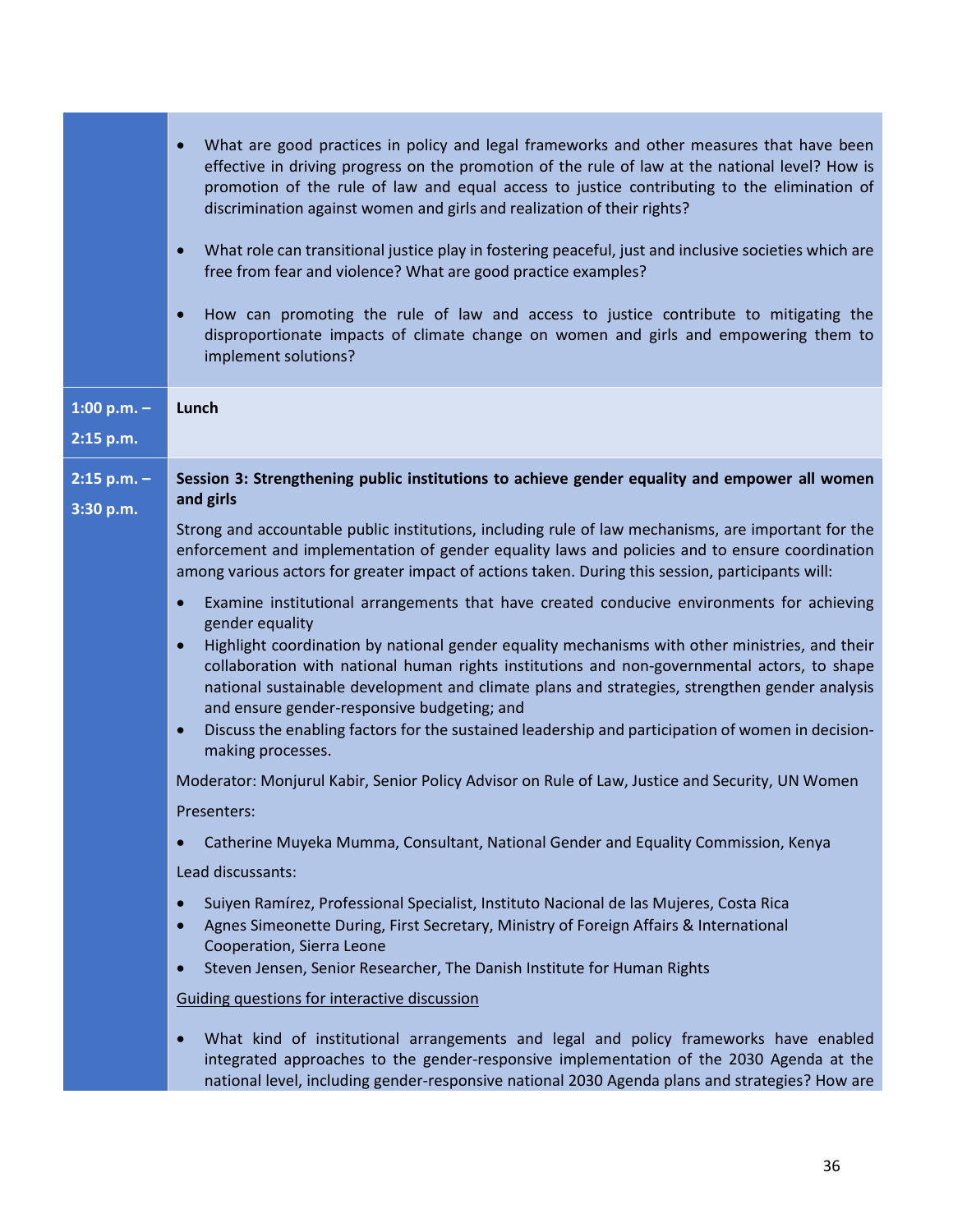|                            | national institutions tasked with climate action working with those that are tasked with the<br>gender-responsive implementation of the 2030 Agenda?                                                                                                                                                                                                                                                                                                                                                                                                                                                                                                 |
|----------------------------|------------------------------------------------------------------------------------------------------------------------------------------------------------------------------------------------------------------------------------------------------------------------------------------------------------------------------------------------------------------------------------------------------------------------------------------------------------------------------------------------------------------------------------------------------------------------------------------------------------------------------------------------------|
|                            | What kinds of institutional and legal arrangements have facilitated collaboration and<br>$\bullet$<br>partnerships among government and other stakeholders in the promotion of inclusion? How have<br>stakeholders been able to hold public institutions accountable for commitments made?                                                                                                                                                                                                                                                                                                                                                           |
|                            | What are good practice examples that ensure women's agency, voice, participation and<br>leadership in decision-making? How measures have enhanced women's leadership in building<br>peaceful, just and inclusive societies and in humanitarian and climate change actions? What steps<br>have been effective in bringing marginalized women into processes that affect them?                                                                                                                                                                                                                                                                         |
| $3:30 p.m. -$<br>4:00 p.m. | Coffee/tea break                                                                                                                                                                                                                                                                                                                                                                                                                                                                                                                                                                                                                                     |
| 4:00 p.m. $-$<br>5:15 p.m. | Session 4: Strengthening research, monitoring and reporting that reaches those most marginalized<br>and leaves no one behind                                                                                                                                                                                                                                                                                                                                                                                                                                                                                                                         |
|                            | Gender statistics and high-quality, timely and reliable data disaggregated by sex, age, geography,<br>income, race and other characteristics, are important for evidence-based policy- and decision-making<br>and to bring those left furthest behind to the centre of response. During this session, participants will:                                                                                                                                                                                                                                                                                                                             |
|                            | Discuss the role and opportunities of quantitative and qualitative research and data and statistical<br>$\bullet$<br>systems and administrations at the national levels for assessing progress made towards gender<br>equality in the context of peaceful societies that are resilient to climate change;<br>Identify strategies and partnerships necessary to identify countries' capacity needs and<br>$\bullet$<br>strengthen national capacities for the collection, analysis and use of data; and<br>Discuss the enabling factors of and barriers to the integration of a gender perspective into<br>$\bullet$<br>national statistical systems. |
|                            | Moderator: Kristiina Kangaspunta, Chief of Crime Research Section, UNODC                                                                                                                                                                                                                                                                                                                                                                                                                                                                                                                                                                             |
|                            | Presenter: Ginette Azcona, Research and Data Policy Specialist, UN Women                                                                                                                                                                                                                                                                                                                                                                                                                                                                                                                                                                             |
|                            | Lead discussants:                                                                                                                                                                                                                                                                                                                                                                                                                                                                                                                                                                                                                                    |
|                            | Nigina Rajabova, Head of the Department, State Statistics Agency, Tajikistan<br>$\bullet$<br>Mavic Cabrera-Belleza, Chief Executive Officer, Global Network of Women Peacebuilders<br>$\bullet$                                                                                                                                                                                                                                                                                                                                                                                                                                                      |
|                            | Guiding questions for interactive discussion                                                                                                                                                                                                                                                                                                                                                                                                                                                                                                                                                                                                         |
|                            | What does gender-responsive monitoring of progress under SDGs 5, 10, 13 and 16 look like?                                                                                                                                                                                                                                                                                                                                                                                                                                                                                                                                                            |
|                            | What steps need to be taken, by different stakeholders, to address the gaps and challenges in<br>$\bullet$<br>collecting, analyzing and distributing gender statistics and build the evidence of the differentiated<br>impact on women and girls, of inequalities, climate change, and conflict? How can such evidence<br>best inform policy-making to deliver results for gender equality in association with SDGs 10, 13<br>and 16?                                                                                                                                                                                                                |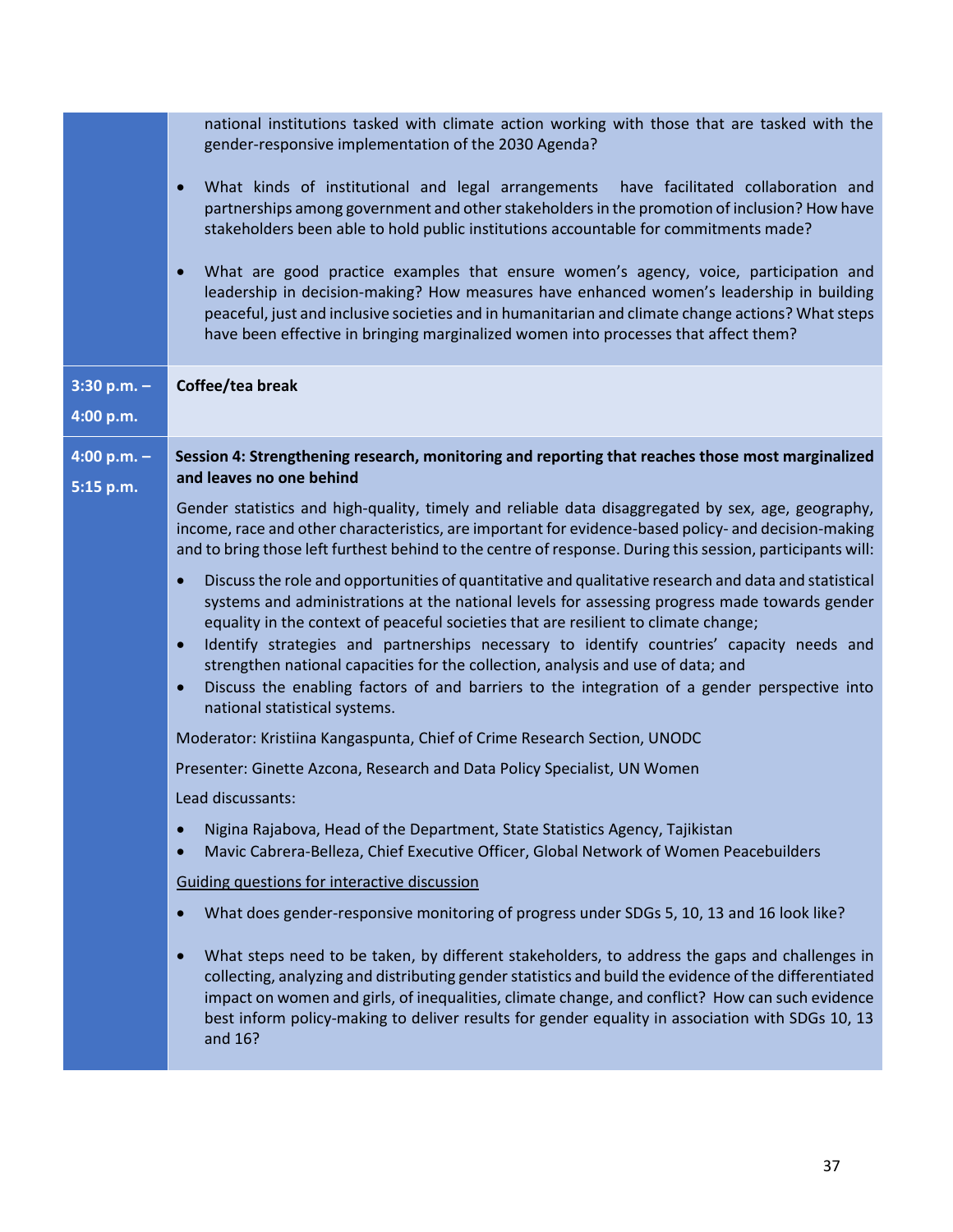|                            | What are examples of innovative partnerships among different stakeholders to strengthen<br>$\bullet$<br>capacities for collection, analysis and use of data disaggregated by sex, age and other<br>characteristics, especially in countries where national statistics capacity may be limited?                                                                                                                                                                                                    |
|----------------------------|---------------------------------------------------------------------------------------------------------------------------------------------------------------------------------------------------------------------------------------------------------------------------------------------------------------------------------------------------------------------------------------------------------------------------------------------------------------------------------------------------|
| $5:15$ p.m. -              | Wrap up of Day 1                                                                                                                                                                                                                                                                                                                                                                                                                                                                                  |
| 6:00 p.m.                  | In this recap session, key points from first day will be highlighted, especially those that could be<br>integrated into the set of recommendations to be developed during the second day. Participants will<br>also be invited to raise any important points that were not addressed during the day's discussions.<br>Moderator: Katarina Salmela, Programme Specialist, Peace and Security Section, UN Women<br>Presenter: Carol Cohn, Director, Consortium on Gender, Security and Human Rights |
| $6:00 p.m. -$<br>8:00 p.m. | <b>Reception</b>                                                                                                                                                                                                                                                                                                                                                                                                                                                                                  |
|                            | A welcome reception will be held in the Mozart Room after the meeting.                                                                                                                                                                                                                                                                                                                                                                                                                            |

|                                 | Day 2                                                                                                                                                                                                                                                                                                                                                                                        |
|---------------------------------|----------------------------------------------------------------------------------------------------------------------------------------------------------------------------------------------------------------------------------------------------------------------------------------------------------------------------------------------------------------------------------------------|
| $9:30$ a.m. $-$<br>$10:45$ a.m. | Session 5: Promoting inclusive and sustainable economic growth and social development that<br>achieves gender equality and empowers all women and girls                                                                                                                                                                                                                                      |
|                                 | Economic and social policies play a crucial role in reducing social and economic inequalities,<br>strengthening climate action and building peaceful and inclusive societies. In order to fulfill this<br>expectation, the rights and interests of all people, and of the planet, need to be the drivers of gender-<br>responsive policy approaches. During this session, participants will: |
|                                 | Highlight the role of economic and social policies in addressing inequalities, including gender-<br>$\bullet$<br>based inequalities, and the impact of climate change;                                                                                                                                                                                                                       |
|                                 | Review examples of policies that target gender-based inequalities, particularly of women and girls<br>$\bullet$<br>who face multiple and intersecting forms of discrimination due to poverty, unequal access to<br>justice and institutions, discriminatory social norms and gender stereotypes and the impacts of<br>conflict and climate change; and                                       |
|                                 | Address policy opportunities for reducing and redistributing unpaid care and domestic work.<br>$\bullet$                                                                                                                                                                                                                                                                                     |
|                                 | Moderator: Hedda Öhlberger-Femundsenden, Gender Coordinator, UNIDO                                                                                                                                                                                                                                                                                                                           |
|                                 | Presenter: Fernando Filgueira, Senior Researcher, Centro Implementación de Políticas Públicas para<br>la Igualdad y el Crecimiento                                                                                                                                                                                                                                                           |
|                                 | Lead discussants:                                                                                                                                                                                                                                                                                                                                                                            |
|                                 | Martha Mbombo, Deputy Permanent Secretary, Ministry of Gender Equality and Child Welfare,<br>$\bullet$<br>Namibia                                                                                                                                                                                                                                                                            |
|                                 | Eun Ha Chang, Director of the Center for International Development and Cooperation, Korean<br>$\bullet$<br>Women's Development Institute, Republic of Korea                                                                                                                                                                                                                                  |
|                                 | Mariama Williams, Senior Programme Officer, South Centre<br>$\bullet$<br>Chiara Mariotti, Inequality Policy Manager, Oxfam Great Britain<br>$\bullet$                                                                                                                                                                                                                                        |
|                                 | Guiding questions for interactive discussion                                                                                                                                                                                                                                                                                                                                                 |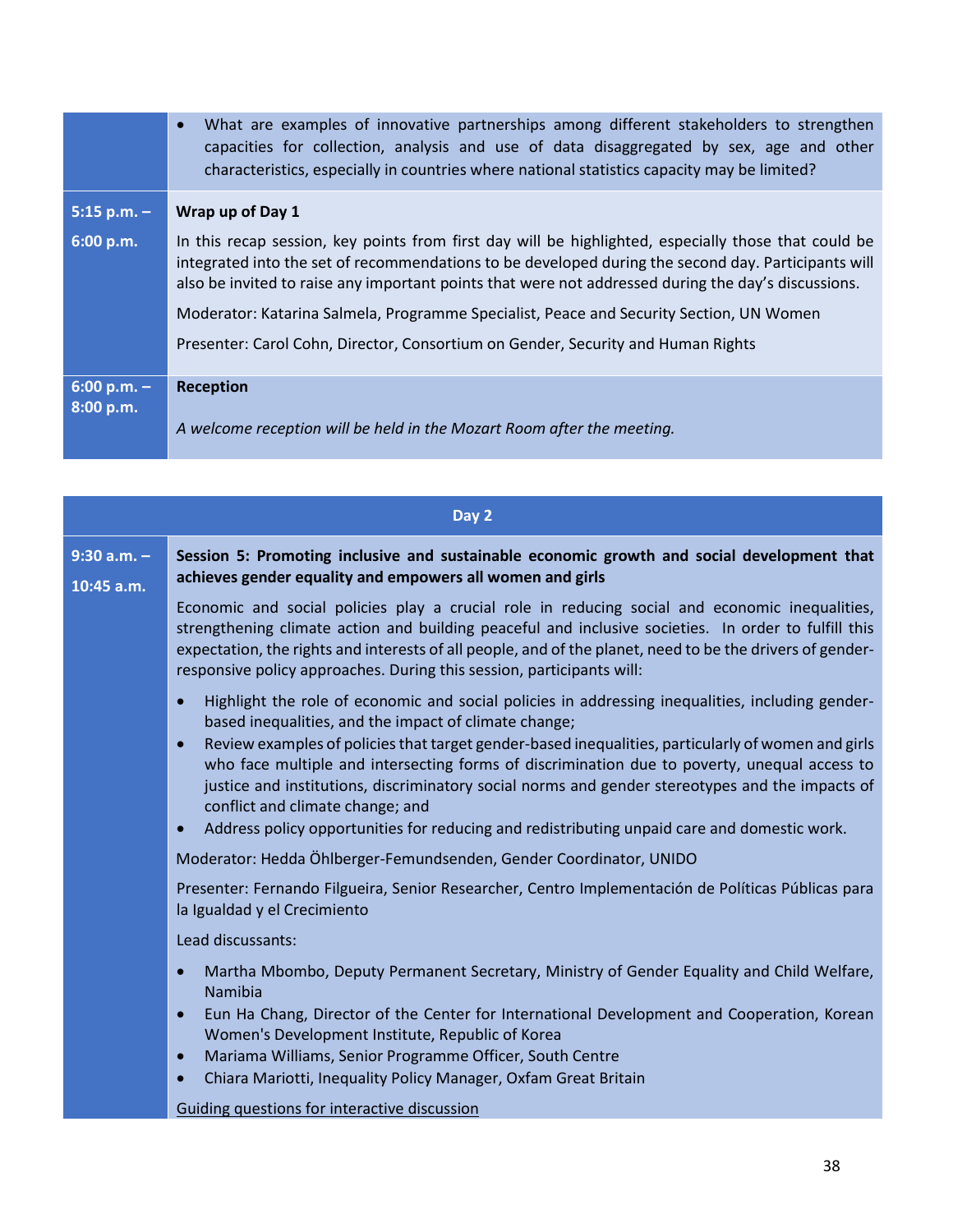|                                | What types of labour and social protection policies effectively respond to gender-based<br>inequalities and promote the empowerment of women? How can such policies factor in the<br>effects of climate change? How can policy coherence in the provision of social protection, access<br>to quality public services and sustainable infrastructure address the rights and needs of women<br>and girls?<br>What are key drivers of inequalities faced by marginalized groups of women and girls? How can<br>legal reform, shifts in social norms, and changes in economic and social policies coalesce to<br>address inequalities marginalized women and girls face in access to education, health, housing<br>and work?<br>How can a rights-based and gender-responsive approach accelerate elimination of inequalities<br>$\bullet$<br>and respond to climate change?                                                                                                                                                                                                                                                                                                                                                                                                                                                                                                                                                                                                                                                                                                                                                                                                                                                                                                                                                                                                                                                                                                                   |
|--------------------------------|-------------------------------------------------------------------------------------------------------------------------------------------------------------------------------------------------------------------------------------------------------------------------------------------------------------------------------------------------------------------------------------------------------------------------------------------------------------------------------------------------------------------------------------------------------------------------------------------------------------------------------------------------------------------------------------------------------------------------------------------------------------------------------------------------------------------------------------------------------------------------------------------------------------------------------------------------------------------------------------------------------------------------------------------------------------------------------------------------------------------------------------------------------------------------------------------------------------------------------------------------------------------------------------------------------------------------------------------------------------------------------------------------------------------------------------------------------------------------------------------------------------------------------------------------------------------------------------------------------------------------------------------------------------------------------------------------------------------------------------------------------------------------------------------------------------------------------------------------------------------------------------------------------------------------------------------------------------------------------------------|
| 10:45 $a.m. -$<br>$11:15$ a.m. | Coffee/tea break                                                                                                                                                                                                                                                                                                                                                                                                                                                                                                                                                                                                                                                                                                                                                                                                                                                                                                                                                                                                                                                                                                                                                                                                                                                                                                                                                                                                                                                                                                                                                                                                                                                                                                                                                                                                                                                                                                                                                                          |
| 11:15 $a.m. -$<br>12:30 p.m.   | Session 6: Ensuring sustainable financing for gender equality that promotes peaceful and just<br>societies, in an era of climate change<br>Gender mainstreaming is a key strategy in ensuring that the design and implementation of legal<br>frameworks and of economic, social and environmental policies, and their financing, contributes to<br>the elimination of discrimination against women and girls and accelerates the realization of gender<br>equality. During this session, participants will:<br>Discuss how a gender perspective can be integrated in national policy and regulatory frameworks<br>regarding domestic resource mobilization, including taxation and public expenditure decisions,<br>as well as anti-corruption strategies, for better sustainable development results and climate<br>action and resilience;<br>Elaborate how financing mechanisms can integrate the principle of leaving no one behind; and<br>$\bullet$<br>Discuss how global trade, monetary and financial systems and institutions can support national<br>$\bullet$<br>efforts in promoting gender equality and enhancing gender-responsive climate action and<br>resilience.<br>Moderator: Jennifer Sarvary-Bradford, Crime Prevention and Criminal Justice Officer, UNODC<br>Presenter: Kate Donald, Director of the Economic and Social Policy Program, Center for Economic<br>and Social Rights<br>Lead discussants:<br>Diyana Yahaya, Programme Officer, Asia Pacific Forum on Women, Law and Development<br>Abigail Ruane, Women, Peace and Security Director, Women's International League for Peace and<br>$\bullet$<br>Freedom<br>Benjamin Schachter, Human Rights Officer, OHCHR<br>$\bullet$<br>Guiding questions for interactive discussion<br>What results have been achieved through gender analysis and gender-responsive budgeting of<br>public resource allocation and expenditures? What types of fiscal policies are conducive to<br>greater equality of outcomes? |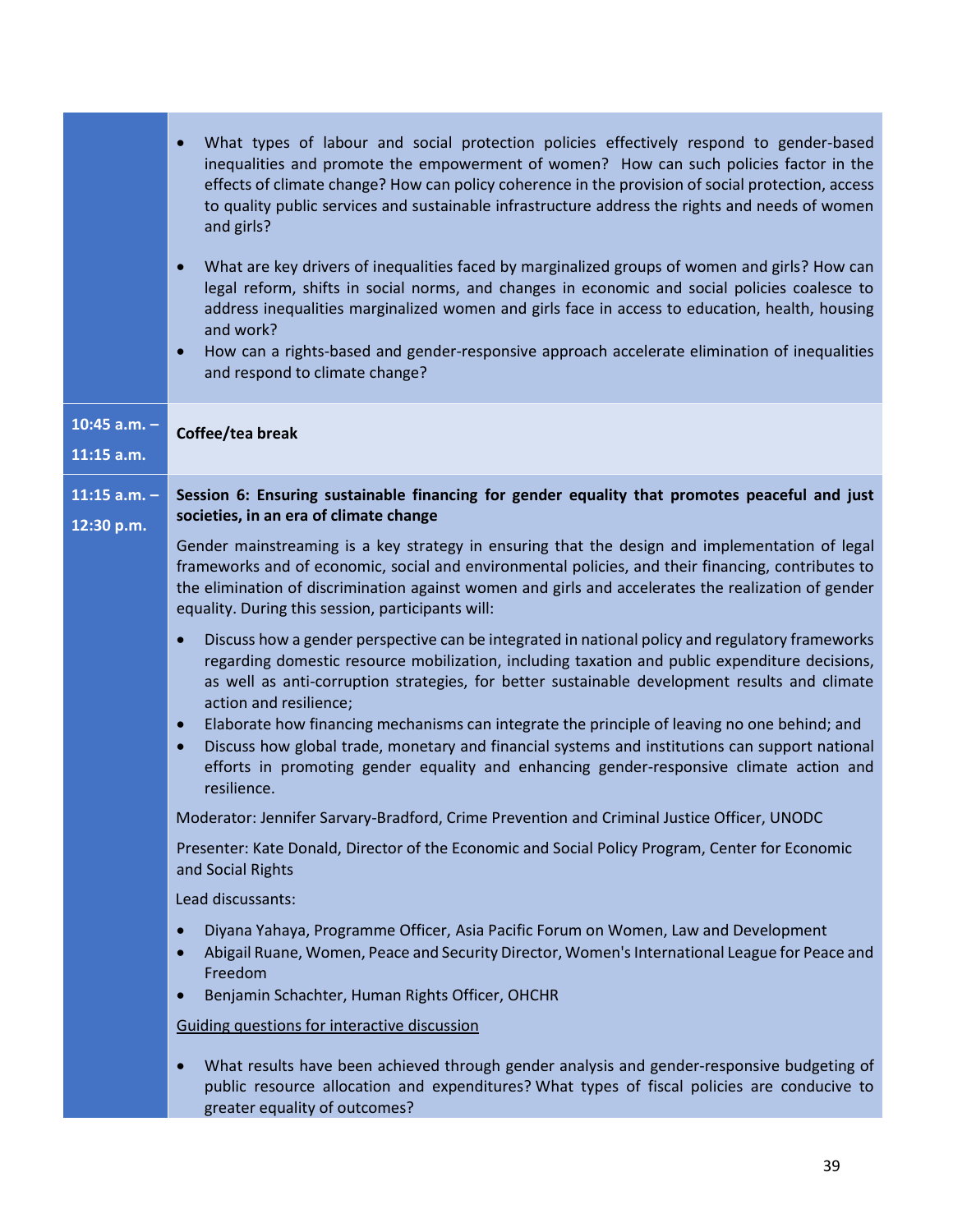|                | What are good practices to prevent disproportionate impact on marginalized women and girls,<br>$\bullet$<br>of financial and economic shocks and austerity measures?                                                                                                                                                                                                  |  |  |  |
|----------------|-----------------------------------------------------------------------------------------------------------------------------------------------------------------------------------------------------------------------------------------------------------------------------------------------------------------------------------------------------------------------|--|--|--|
|                | How can governments, and other actors, build the resilience of women and girls to environmental<br>$\bullet$<br>degradation and disasters, prolonged conflicts and other crises, through domestic and<br>international financing, including financing for climate change mitigation and adaptation and<br>conflict prevention and sustaining peace?                   |  |  |  |
|                | What are good practice examples at the national, regional and international levels to close the<br>$\bullet$<br>financing gaps for gender equality, including providing adequate funding for civil society and<br>women's organizations?                                                                                                                              |  |  |  |
| 12:30 p.m. $-$ | Lunch                                                                                                                                                                                                                                                                                                                                                                 |  |  |  |
| 1:30 p.m.      |                                                                                                                                                                                                                                                                                                                                                                       |  |  |  |
|                | <b>Working groups: Identify key recommendations</b>                                                                                                                                                                                                                                                                                                                   |  |  |  |
| $1:30 p.m. -$  |                                                                                                                                                                                                                                                                                                                                                                       |  |  |  |
| 3:30 p.m.      | Participants will work in small groups to formulate action-oriented recommendations for strategies<br>by governments and other stakeholders in the gender-responsive implementation of each of the<br>three goals, that also respond to the interlinkages among these goals.                                                                                          |  |  |  |
| $3:30 p.m. -$  | Plenary discussion on key recommendations: The way forward                                                                                                                                                                                                                                                                                                            |  |  |  |
| 5:00 p.m.      | In plenary, each working group will be invited to present their recommendations to accelerate the<br>gender-responsive implementation of the 2030 Agenda. Based on the working groups' presentations,<br>participants will finalize a set of concrete recommendations as a contribution to the high-level<br>political forum on sustainable development in July 2019. |  |  |  |
| $5:00 p.m. -$  | <b>Closing session</b>                                                                                                                                                                                                                                                                                                                                                |  |  |  |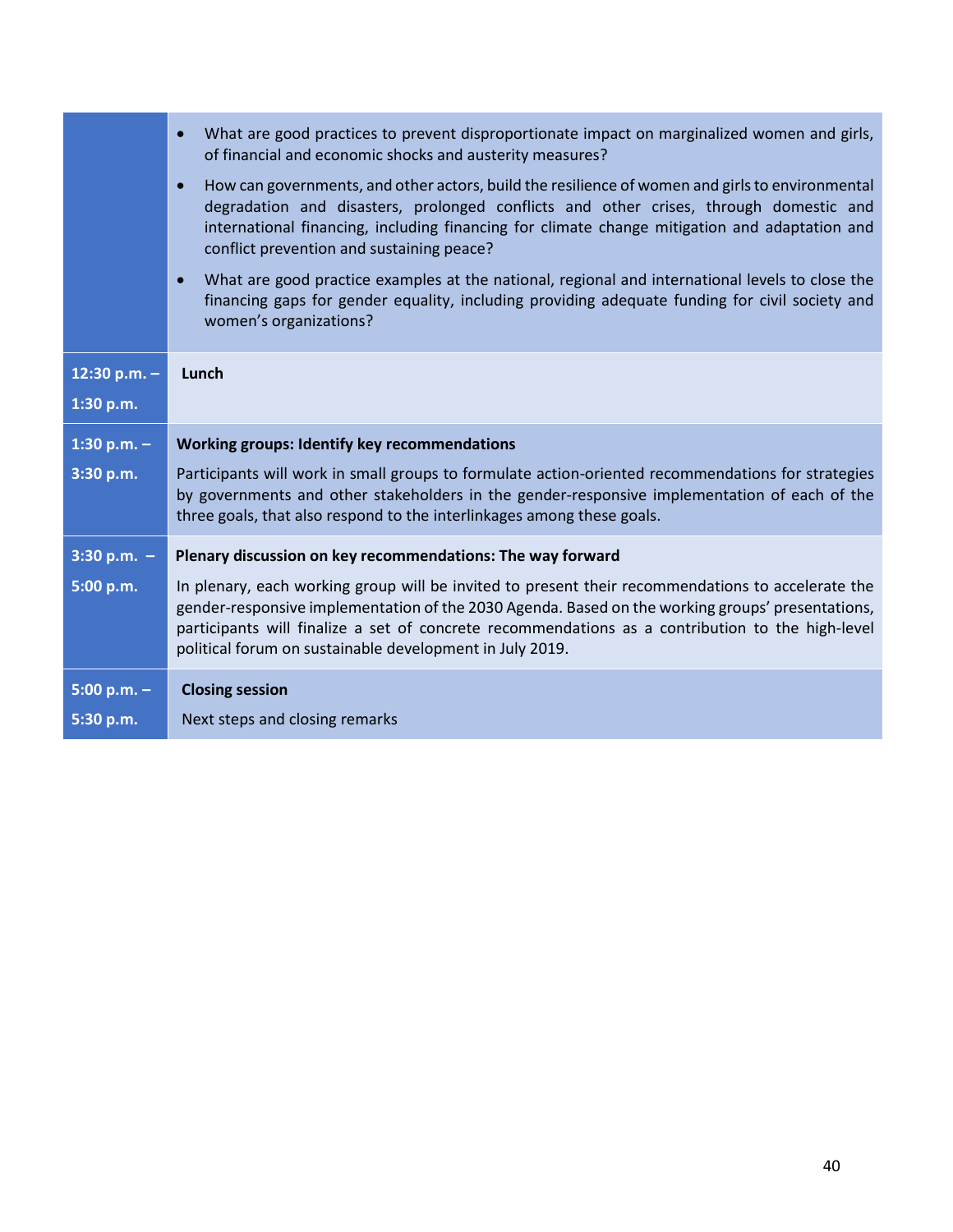### Annex 3: List of participants and observers

#### (*alphabetical by first name*)

Abigail Ruane, Women, Peace and Security Director, Women's International League for Peace and Freedom

Agnes Simeonette During, First Secretary, Ministry of Foreign Affairs and International Cooperation, Sierra Leone

Amal Tawfik, Director of the Women Complaints Office, National Council on Women, Egypt

Anna Giudice, Crime Prevention and Criminal Justice Officer, UNODC

Astrid Schmitz, UNODC

Benjamin Schachter, Human Rights Officer, OHCHR

Carol Cohn, Director, Consortium on Gender, Security and Human Rights

Catherine Muyeka Mumma, Consultant, National Gender and Equality Commission, Kenya

Chiara Mariotti, Inequality policy manager, Oxfam Great Britain

Diyana Yahaya, Programme Officer, Asia Pacific Forum on Women, Law and Development

Emilia Reyes, Programme Director of Public Policies and Budgets for Equality and Sustainable Development, Equidad de Género

Eun Ha Chang, Director of the Center for International Development and Cooperation, Korean Women's Development Institute, Republic of Korea

Fernando Filgueira, Senior Researcher, Centro Implementación de Políticas Públicas para la Igualdad y el Crecimiento

Fleur Newman, Gender Affairs Officer, UNFCCC Secretariat

Ginette Azcona, Research and Data Policy Specialist, UN Women

Hanna Sands, Programme Coordinator (Gender), UNODC

Hedda Öhlberger-Femundsenden, Gender Coordinator, UNIDO

Jeni Klugman, Managing Director, Georgetown Institute for Women; Peace and Security and Fellow, Harvard University

Jennifer Sarvary-Bradford, Crime Prevention and Criminal Justice Officer, UNODC

Joann Lee, Programme Analyst, Intergovernmental Support Division, UN Women

Katarina Salmela, Policy Specialist, Peace and Security Section, UN Women

Kate Donald, Director of the Economic and Social Policy Programme, Center for Economic and Social Rights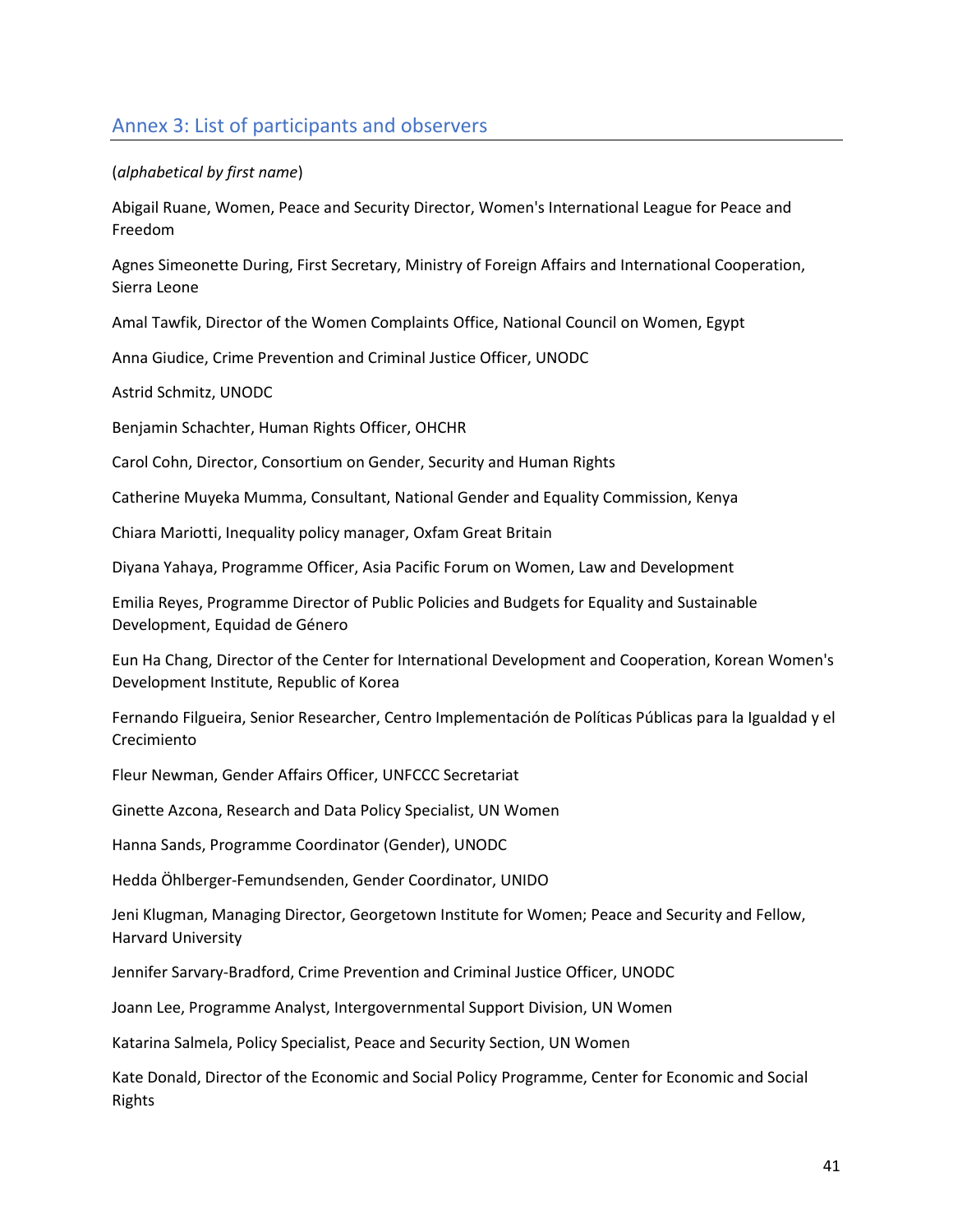Kristiina Kangaspunta, Chief of Crime Research Section, UNODC Mariama Williams, Senior Programme Officer, South Centre Marian Salema, Programme Officer (Gender), UNODC Martha Mbombo, Deputy Permanent Secretary, Ministry of Gender Equality and Child Welfare, Namibia Mavic Cabrera-Belleza, Global Network of Women Peacebuilders Monjurul Kabir, Senior Policy Advisor, UN Women Neil Walsh, Chief of Cybercrime and Anti-Money Laundering Section, UNODC Nigina Rajabova, Head of the Department, State Statistics Agency, Tajikistan Priya Gopalan, Independent Expert on International Criminal Law, Human Rights and Gender Steven Jensen, Senior Researcher, The Danish Institute for Human Rights Suiyen Ramírez, Professional Specialist, Instituto Nacional de las Mujeres, Costa Rica Susan Okalany, Justice of the High Court of Uganda Sylvia Hordosch, Policy Advisor, Intergovernmental Support Division, UN Women Veronica Hîrbu, Senior Consultant, Department of Legal Expertise, Ministry of Justice, Republic of Moldova Wendy O'Brien, Legal Officer, UNODC Wiebke Bender, Consultant, UNFCCC Secretariat

#### **Observers**

Alexandra Maria Kiss, UN Office for Disarmament Affairs

Alisa Simon, UNODC

Alla Metelitsa, Division Chief, Climate Policy and Partnerships Division, UNIDO

Angela Hofmann, NGO CSW Vienna

Anna Pfeiffer, Diversity coordinator, Human Resources Management Service, UNOV

David Gawellek, UNIDO

Eric Mongelard, Human Rights Officer, OHCHR

Gina Waibel, Research Assistant, Austrian Society for Environment and Technology

Jee Aei Lee, Crime Prevention and Criminal Justice Officer, UNODC

Joana Daniel-Wraberg, Policy Advisor, UNODC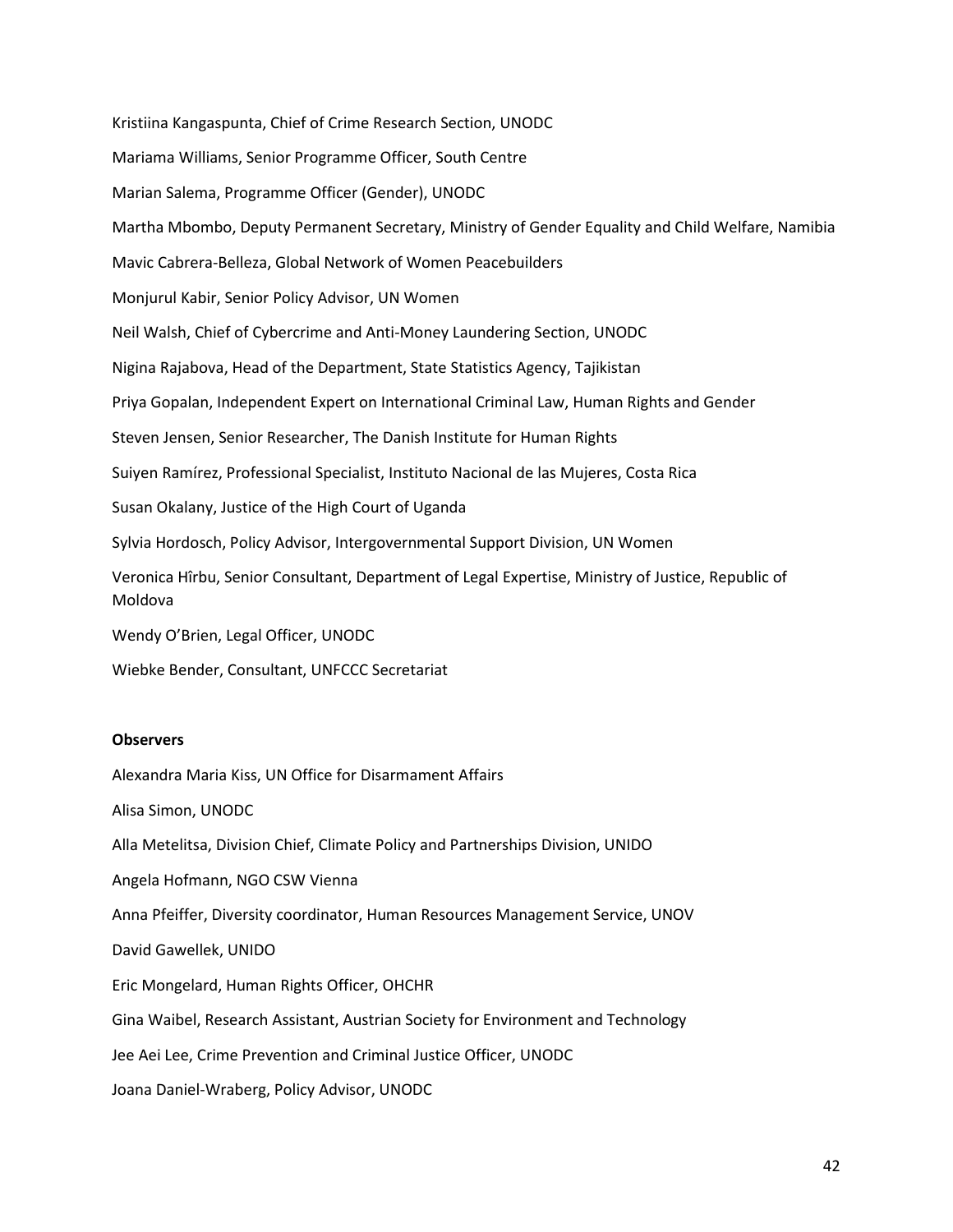Judith Knieper, Gender focal point, UNICTRAL Katharina Proestler, Sustainable Energy Expert, UNIDO Katrin Fischer, Austrian Development Society Kirsten Ainley, Associate Professor of International Relations, London School of Economics Laurie Richardson, Chair, NGO CSW Vienna Leila Bendimered, DGACM, UNOV Lucia Gonzalez, Crime Prevention and Criminal Justice Officer, UNODC Ludmilla Biebuyck, UNODC Lulua Asaad, UNODC Martina Hanke, Policy and Inter-agency Coordination (Team Leader), UNODC Pascale Reinke-Schreiber, UNODC Priyanka Teeluck, Gender Expert, UNIDO Rachel Loper, Gender Associate, UNIDO Salma El Gamal, UNODC Sara Soltani, Austrian Development Society Sargun Sachdeva, UNIDO Sonia Messori, UNODC Tamer Tandogan, Statistician, UNIDO Thouraya Benmokrane, Gender Focal Point and Programme Officer, Operations Integration Division, UNIDO

Vera Strobachova Budway, Senior Coordination Advisor on Gender Issues, Organization for Security and Co-operation in Europe (OSCE)

Vera Tkachenko, Programme Coordinator – Addressing violent extremism, UNODC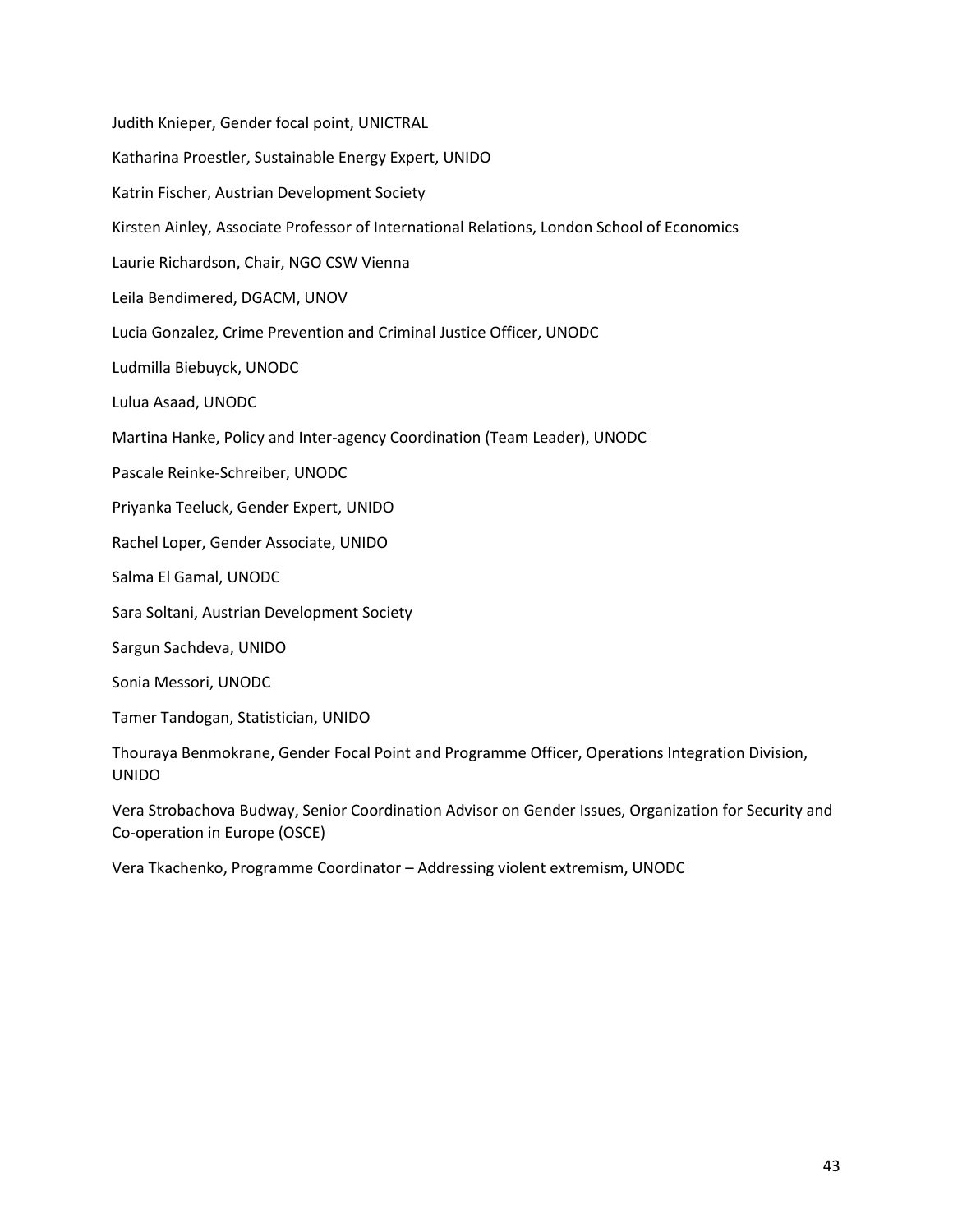## Annex 4: List of select resources

| Year | <b>Author/Institutions</b>                                | <b>Type</b>   | <b>Title</b>                                       |
|------|-----------------------------------------------------------|---------------|----------------------------------------------------|
|      | <b>CROSS-CUTTING RESOURCES</b>                            |               |                                                    |
| 2019 | <b>OECD</b>                                               | <b>Brief</b>  | Development finance for gender equality            |
| 2019 | World Economic Forum                                      | Report        | <b>Global Risks Report 2019</b>                    |
| 2018 | <b>OECD</b>                                               | Report        | Aid to gender equality and women's                 |
|      |                                                           |               | empowerment                                        |
| 2018 | <b>UN Women</b>                                           | Publication   | Turning promises into action: Gender equality in   |
|      |                                                           |               | the 2030 Agenda for Sustainable Development        |
| 2018 | UN Women/UNDP                                             | Discussion    | Gender equality as an accelerator for achieving    |
|      |                                                           | paper         | the SDGs                                           |
| 2018 | <b>World Benchmarking</b>                                 | Publication   | <b>Gender equality &amp; empowerment benchmark</b> |
|      | Alliance                                                  |               | <b>Initial Scoping Research Report</b>             |
| 2018 | Equal Measures 2030                                       | Publication   | Data Driving Change - Introducing the EM2030       |
|      |                                                           |               | <b>SDG Gender Index</b>                            |
|      | <b>SDG 10 RELATED RESOURCES</b>                           |               |                                                    |
| 2019 | <b>OXFAM</b>                                              | Report        | <b>Public Good or Private Wealth</b>               |
| 2018 | UNDP/UNFPA/UNOP,                                          | Background    | Overcoming inequalities among and within           |
|      | UNICEF, UN Women and                                      | Paper to the  | countries, including gender inequality, to         |
|      | <b>WFP</b>                                                | 2018 Joint    | achieve the Sustainable Development Goals-         |
|      |                                                           | meeting of    | reaching the poorest and most vulnerable           |
|      |                                                           | the           | populations first                                  |
|      |                                                           | Executive     |                                                    |
|      |                                                           | <b>Boards</b> |                                                    |
| 2018 | <b>ECLAC</b>                                              | Publication   | The Inefficiency of Inequality                     |
| 2018 | <b>OXFAM</b>                                              | Reports       | Reward work, not Wealth                            |
|      |                                                           |               | The commitment to reducing inequality index        |
|      |                                                           |               | 2018                                               |
|      |                                                           |               | https://www.oxfam.org/en/campaigns/even-           |
|      |                                                           |               | it/reducing-inequality-what-your-country-doing-    |
| 2018 |                                                           |               | tackle-gap-between-rich-and-poor                   |
|      | World Inequality Lab, Paris<br><b>School of Economics</b> | Report        | <b>World Inequality Report</b>                     |
| 2017 | <b>CEB</b>                                                | Publication   | Leave no one behind: Equality and Non-             |
|      |                                                           |               | discrimination at the Heart of Sustainable         |
|      |                                                           |               | Development                                        |
| 2018 | UN Special Rapporteur on                                  | UN special    | Report of the Special Rapporteur on the right to   |
|      | the right to development                                  | procedure     | development, A/HRC/39/51                           |
|      |                                                           |               |                                                    |
| 2018 | UN Independent Expert on                                  | UN special    | <b>Effects of foreign debt and other related</b>   |
|      | the effects of foreign debt                               | procedure     | financial obligations of States on the full        |
|      | and other related                                         |               | enjoyment of all human rights, particularly        |
|      | international financial                                   |               | economic, social and cultural rights               |
|      | obligation of States on the                               |               |                                                    |
|      | full enjoyment of all                                     |               |                                                    |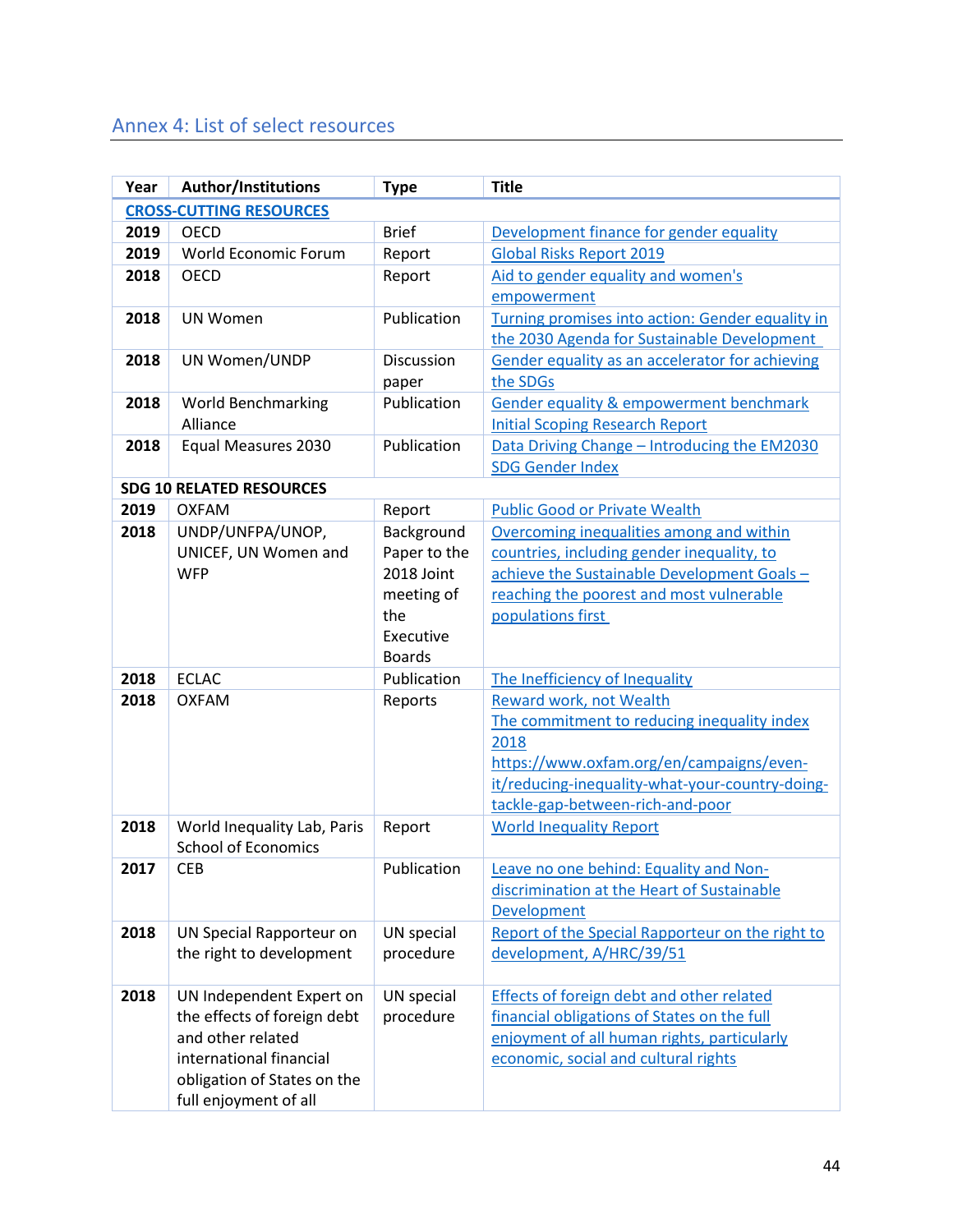|                                 | human rights, particularly      |              |                                                                                    |  |
|---------------------------------|---------------------------------|--------------|------------------------------------------------------------------------------------|--|
|                                 | economic, social and            |              |                                                                                    |  |
|                                 | cultural rights                 |              |                                                                                    |  |
| <b>SDG 13 RELATED RESOURCES</b> |                                 |              |                                                                                    |  |
| 2018                            | <b>GEF</b>                      | Guidance     | <b>Guidance to Advance Gender Equality in GEF</b>                                  |  |
|                                 |                                 |              | projects and programs                                                              |  |
| 2018                            | <b>GEF</b>                      | Publication  | Women as environmental stewards: the                                               |  |
|                                 |                                 |              | experience of the small grants programme                                           |  |
| 2017                            | <b>GCF and UN Women</b>         | Guidance     | Mainstreaming Gender in Green Climate Fund                                         |  |
|                                 |                                 |              | Projects                                                                           |  |
|                                 |                                 |              | <b>Mainstreaming Gender (website)</b>                                              |  |
| 2017                            | <b>UNDP</b>                     | Issue briefs | Gender and Climate Change - Thematic Issue                                         |  |
|                                 |                                 | and training | <b>Briefs and Training Modules</b>                                                 |  |
|                                 |                                 | modules      |                                                                                    |  |
| 2016                            | <b>UN Women</b>                 | Guidebook    | Leveraging co-benefits between gender equality                                     |  |
|                                 |                                 |              | and climate action for sustainable development                                     |  |
| 2016                            | <b>UNIDO</b>                    | Report       | <b>Mutual Benefits of Sustainable Energy and</b>                                   |  |
|                                 |                                 |              | <b>Empowering Women for Inclusive and</b>                                          |  |
|                                 |                                 |              | <b>Sustainable Industrial Development</b>                                          |  |
| 2015                            | <b>UNDP</b>                     | Capacity-    | <b>Gender Mainstreaming in Mitigation and</b>                                      |  |
|                                 |                                 | building     | <b>Technology Development and Transfer</b>                                         |  |
|                                 |                                 | package      | Interventions                                                                      |  |
| 2014                            | <b>UNIDO</b>                    | Guidance     | <b>Guide on Gender Mainstreaming Energy and</b>                                    |  |
|                                 |                                 |              |                                                                                    |  |
|                                 |                                 |              | <b>Climate Change Projects</b>                                                     |  |
|                                 | <b>SDG 16 RELATED RESOURCES</b> |              |                                                                                    |  |
| Year                            | <b>Author/Institutions</b>      | <b>Type</b>  | <b>Title</b>                                                                       |  |
| 2019                            | Working Group on                | Report       | On Solid Ground: Building Sustainable Peace and                                    |  |
|                                 | <b>Transitional Justice and</b> |              | Development After Massive Human Rights                                             |  |
|                                 | SDG16+, International           |              | <b>Violations</b>                                                                  |  |
|                                 | <b>Center for Transitional</b>  |              |                                                                                    |  |
|                                 | Justice                         |              |                                                                                    |  |
| 2019                            | High Level Group (IDLO-         | Publication  | <b>Justice for Women</b>                                                           |  |
|                                 | UN-Women)                       |              |                                                                                    |  |
| 2019                            | <b>IDLO</b>                     | Policy brief | Navigating complex pathways to justice:                                            |  |
|                                 |                                 |              | <b>Engagement with formal and informal justice</b>                                 |  |
|                                 |                                 |              | systems                                                                            |  |
| 2019                            | <b>UN Women</b>                 | Publication  | Equality in law for women and girls by 2030: A                                     |  |
|                                 |                                 |              | multistakeholder strategy for accelerated action                                   |  |
| 2018                            | <b>United Nations-World</b>     | Publication  | Pathways for Peace: Inclusive Approaches to                                        |  |
|                                 | <b>Bank</b>                     |              | <b>Preventing Violent Conflict.</b>                                                |  |
| 2018                            | <b>UNODC</b>                    | Report       | Global report on trafficking in persons                                            |  |
| 2018                            | UN Women, UNDP,                 | Toolkit      | A Practitioner's Toolkit on Women's Access to                                      |  |
|                                 | UNODC, OHCHR                    |              | <b>Justice Programming</b>                                                         |  |
| 2018                            | <b>UN Women</b>                 | Report       | Women's meaningful participation in<br>negotiating peace and the implementation of |  |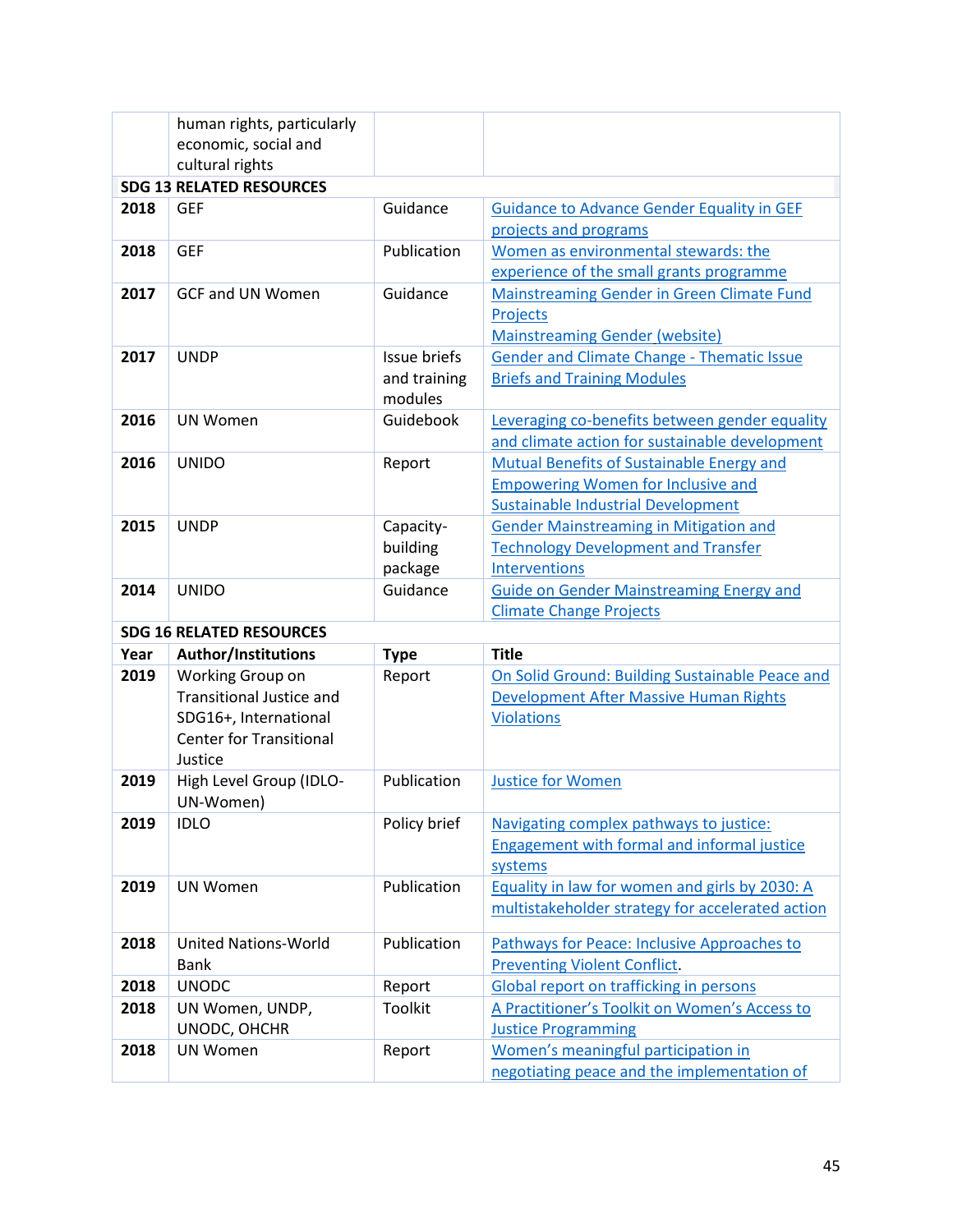|                                                                                                                                                                 |                                                                                            |                          | peace agreements: Report of the Expert Group<br><b>Meeting</b>                                           |  |  |
|-----------------------------------------------------------------------------------------------------------------------------------------------------------------|--------------------------------------------------------------------------------------------|--------------------------|----------------------------------------------------------------------------------------------------------|--|--|
| 2018                                                                                                                                                            | <b>UNODC</b>                                                                               | Report                   | Gender-related killing of women and girls                                                                |  |  |
| 2018                                                                                                                                                            | <b>UNODC</b>                                                                               | Report                   | World Drug Report; Booklet 5 Women and                                                                   |  |  |
|                                                                                                                                                                 |                                                                                            |                          | Drugs; Drug use, drug supply and their                                                                   |  |  |
|                                                                                                                                                                 |                                                                                            |                          | consequences                                                                                             |  |  |
| 2017                                                                                                                                                            | Pathfinders for peaceful,                                                                  | Publication              | The roadmap for peaceful, just and inclusive                                                             |  |  |
|                                                                                                                                                                 | just and inclusive societies                                                               |                          | societies: A call to action to change our world.                                                         |  |  |
| 2017                                                                                                                                                            | PRIO and Georgetown                                                                        | Index                    | Women Peace and Security Index 2017/18:                                                                  |  |  |
|                                                                                                                                                                 | Institute for WPS                                                                          |                          | Tracking sustainable peace through inclusion,                                                            |  |  |
|                                                                                                                                                                 |                                                                                            |                          | justice, and security for women                                                                          |  |  |
| 2017                                                                                                                                                            | Consortium on Gender,                                                                      | Workshop                 | What Kind of Growth? Economies that Work for                                                             |  |  |
|                                                                                                                                                                 | Security and Human Rights                                                                  | report                   | <b>Women in Post-War Settings</b>                                                                        |  |  |
|                                                                                                                                                                 |                                                                                            |                          |                                                                                                          |  |  |
| 2016                                                                                                                                                            | IPTI-UN Women                                                                              | Report                   | <b>Making Women Count - Not Just Counting</b>                                                            |  |  |
|                                                                                                                                                                 |                                                                                            |                          | <b>Women: Assessing Women's Inclusion and</b>                                                            |  |  |
|                                                                                                                                                                 |                                                                                            |                          | <b>Influence on Peace Negotiations</b>                                                                   |  |  |
| 2014                                                                                                                                                            | <b>UNODC</b>                                                                               | Model legal<br>framework | <b>Strengthening Crime Prevention and Criminal</b><br><b>Justice Responses to Violence against Women</b> |  |  |
|                                                                                                                                                                 | <b>Intergovernmental outcomes</b>                                                          |                          |                                                                                                          |  |  |
|                                                                                                                                                                 | 2030 Agenda for Sustainable Development                                                    |                          |                                                                                                          |  |  |
| $\bullet$                                                                                                                                                       |                                                                                            |                          | Addis Ababa Action Agenda of the Third International Conference on Financing for                         |  |  |
|                                                                                                                                                                 | Development                                                                                |                          |                                                                                                          |  |  |
| ٠                                                                                                                                                               | <b>The Paris Agreement</b>                                                                 |                          |                                                                                                          |  |  |
| $\bullet$                                                                                                                                                       | Beijing Declaration and Platform for Action                                                |                          |                                                                                                          |  |  |
| $\bullet$                                                                                                                                                       | Agreed Conclusions of the Commission on the Status of Women on women's empowerment         |                          |                                                                                                          |  |  |
|                                                                                                                                                                 | and the link to sustainable development                                                    |                          |                                                                                                          |  |  |
|                                                                                                                                                                 |                                                                                            |                          |                                                                                                          |  |  |
|                                                                                                                                                                 |                                                                                            |                          | <b>Convention on the Elimination of All Forms of Discrimination Against Women (CEDAW)</b>                |  |  |
| $\bullet$                                                                                                                                                       |                                                                                            |                          | General recommendation No. 30 (fifty-sixth session, 2013) on women in conflict prevention,               |  |  |
|                                                                                                                                                                 | conflict and post-conflict situations                                                      |                          |                                                                                                          |  |  |
|                                                                                                                                                                 | Available in language: Arabic Chinese English French Russian Spanish                       |                          |                                                                                                          |  |  |
|                                                                                                                                                                 |                                                                                            |                          | General recommendation No. 33 -- sixty-first session, 2015 - on women's access to justice                |  |  |
| Available in language: Arabic Chinese English French Russian Spanish<br>General recommendation No. 35 -- sixty-seventh session on gender-based violence against |                                                                                            |                          |                                                                                                          |  |  |
| women, updating general recommendation No. 19                                                                                                                   |                                                                                            |                          |                                                                                                          |  |  |
| Available in language: Arabic Chinese English French Russian Spanish                                                                                            |                                                                                            |                          |                                                                                                          |  |  |
| General recommendation No. 37 -- sixty-ninth session, on Gender-related dimensions of<br>$\bullet$                                                              |                                                                                            |                          |                                                                                                          |  |  |
|                                                                                                                                                                 |                                                                                            |                          |                                                                                                          |  |  |
|                                                                                                                                                                 |                                                                                            |                          |                                                                                                          |  |  |
|                                                                                                                                                                 | disaster risk reduction in the context of climate change<br>Available in language: English |                          |                                                                                                          |  |  |
|                                                                                                                                                                 | Security Council resolutions on Women, Peace and Security                                  |                          |                                                                                                          |  |  |
|                                                                                                                                                                 |                                                                                            |                          |                                                                                                          |  |  |
|                                                                                                                                                                 |                                                                                            |                          | Resolution 1325 (2000) - Affirms the importance of the participation of women and the                    |  |  |
|                                                                                                                                                                 |                                                                                            |                          | inclusion of gender perspectives in peace negotiations, humanitarian planning, peacekeeping              |  |  |
|                                                                                                                                                                 | operations, and post-conflict peacebuilding and governance.                                |                          |                                                                                                          |  |  |
|                                                                                                                                                                 | international peace and security that necessitates a security response.                    |                          | Resolution 1820 (2008) - Recognizes sexual violence as a tactic of war and a matter of                   |  |  |